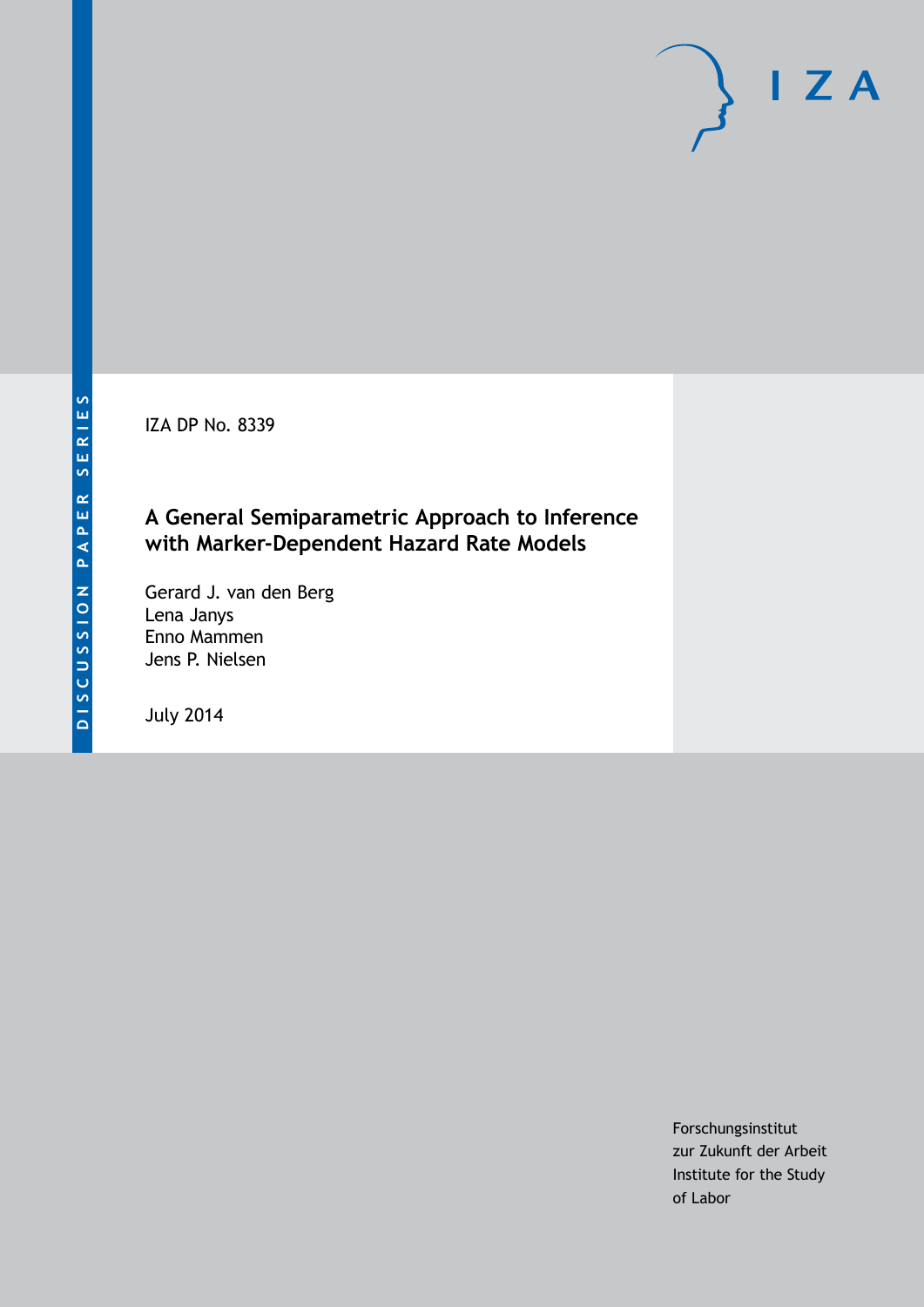# **A General Semiparametric Approach to Inference with Marker-Dependent Hazard Rate Models**

### **Gerard J. van den Berg**

*University of Mannheim, IFAU Uppsala and IZA*

### **Lena Janys**

*University of Mannheim*

### **Enno Mammen**

*Heidelberg University and Higher School of Economics, Moscow*

### **Jens P. Nielsen**

*Cass Business School London*

Discussion Paper No. 8339 July 2014

IZA

P.O. Box 7240 53072 Bonn **Germany** 

Phone: +49-228-3894-0 Fax: +49-228-3894-180 E-mail: [iza@iza.org](mailto:iza@iza.org)

Any opinions expressed here are those of the author(s) and not those of IZA. Research published in this series may include views on policy, but the institute itself takes no institutional policy positions. The IZA research network is committed to the IZA Guiding Principles of Research Integrity.

The Institute for the Study of Labor (IZA) in Bonn is a local and virtual international research center and a place of communication between science, politics and business. IZA is an independent nonprofit organization supported by Deutsche Post Foundation. The center is associated with the University of Bonn and offers a stimulating research environment through its international network, workshops and conferences, data service, project support, research visits and doctoral program. IZA engages in (i) original and internationally competitive research in all fields of labor economics, (ii) development of policy concepts, and (iii) dissemination of research results and concepts to the interested public.

<span id="page-1-0"></span>IZA Discussion Papers often represent preliminary work and are circulated to encourage discussion. Citation of such a paper should account for its provisional character. A revised version may be available directly from the author.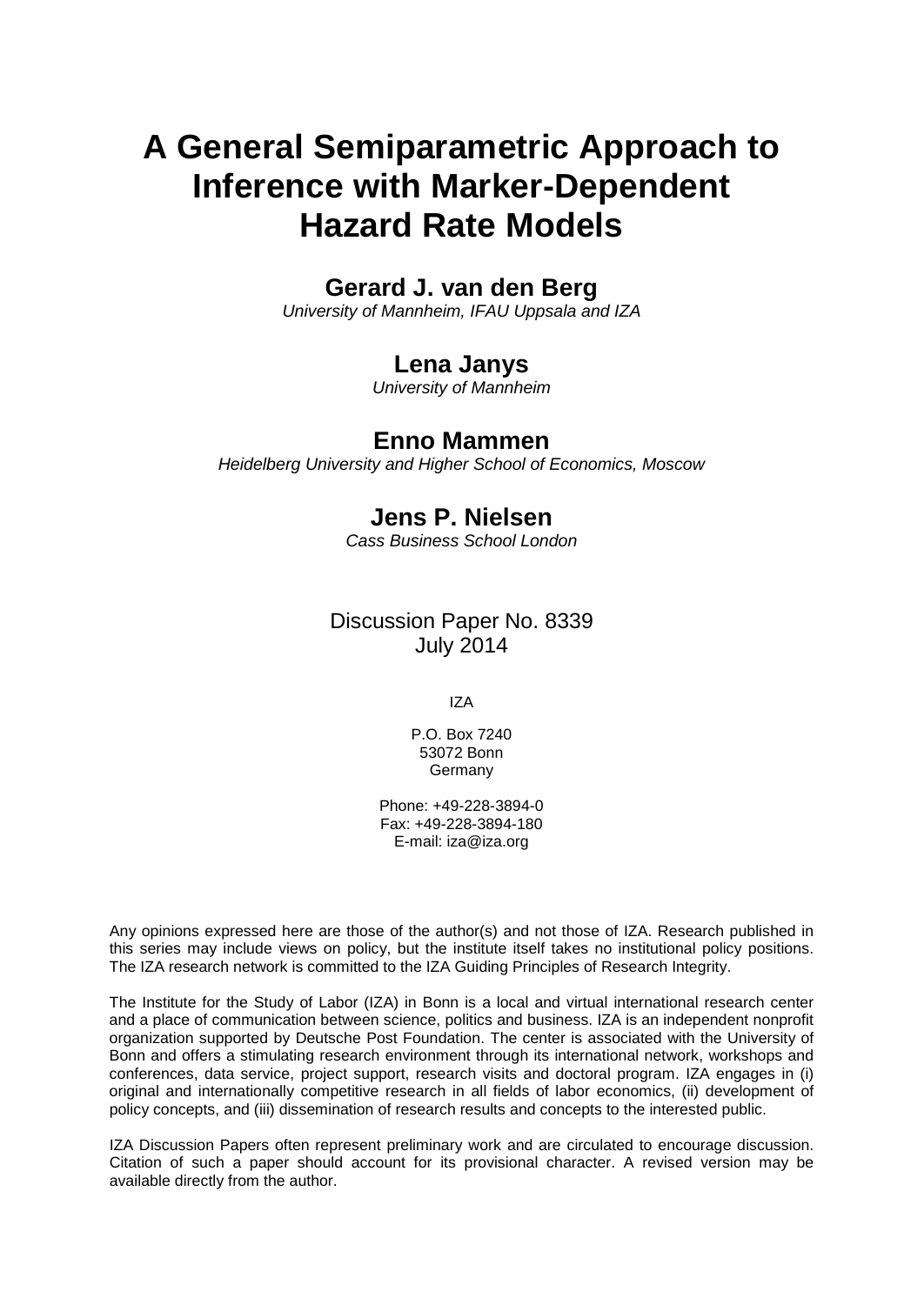IZA Discussion Paper No. 8339 July 2014

## **ABSTRACT**

### **A General Semiparametric Approach to Inference with Marker-Dependent Hazard Rate Models[\\*](#page-1-0)**

We examine a new general class of hazard rate models for survival data, containing a parametric and a nonparametric component. Both can be a mix of a time effect and (possibly time-dependent) marker or covariate effects. A number of well-known models are special cases. In a counting process framework, a general profile likelihood estimator is developed and the parametric component of the model is shown to be asymptotically normal and efficient. The analysis improves on earlier results for special cases. Finite sample properties are investigated in simulations. The estimator is shown to work well under realistic empirical conditions. The estimator is applied to investigate the long-run relationship between birth weight and later-life mortality using data from the Uppsala Birth Cohort Study of individuals born in 1915-1929. The results suggest a relationship that is difficult to capture with simple parametric specifications. Moreover, its shape at higher birth weights differs across gender.

JEL Classification: C41, C14, I12, J13

Keywords: covariate effects, survival analysis, local linear estimation, asymptotic distribution, birth weight, mortality, social class

Corresponding author:

Gerard J. van den Berg Department of Economics University of Mannheim L7, 3–5 68131 Mannheim Germany E-mail: [gjvdberg@uni-mannheim.de](mailto:gjvdberg@uni-mannheim.de)

We thank participants at conferences in Mannheim and Cambridge and seminars in Bonn, Frankfurt and Bergen for their comments. We are grateful to CHESS (Stockholm University) and its UBCoS board members Ilona Koupil and Denny Vågerö for permission to use the UBCoS Multigen data. Gerard van den Berg thanks the Humboldt Stiftung for financial support through the Alexander von Humboldt Professorship Prize. Gerard van den Berg, Enno Mammen and Lena Janys thank the German Science Foundation for financial support through their FOR916 program. We thank Axel Munk for coordination of this program.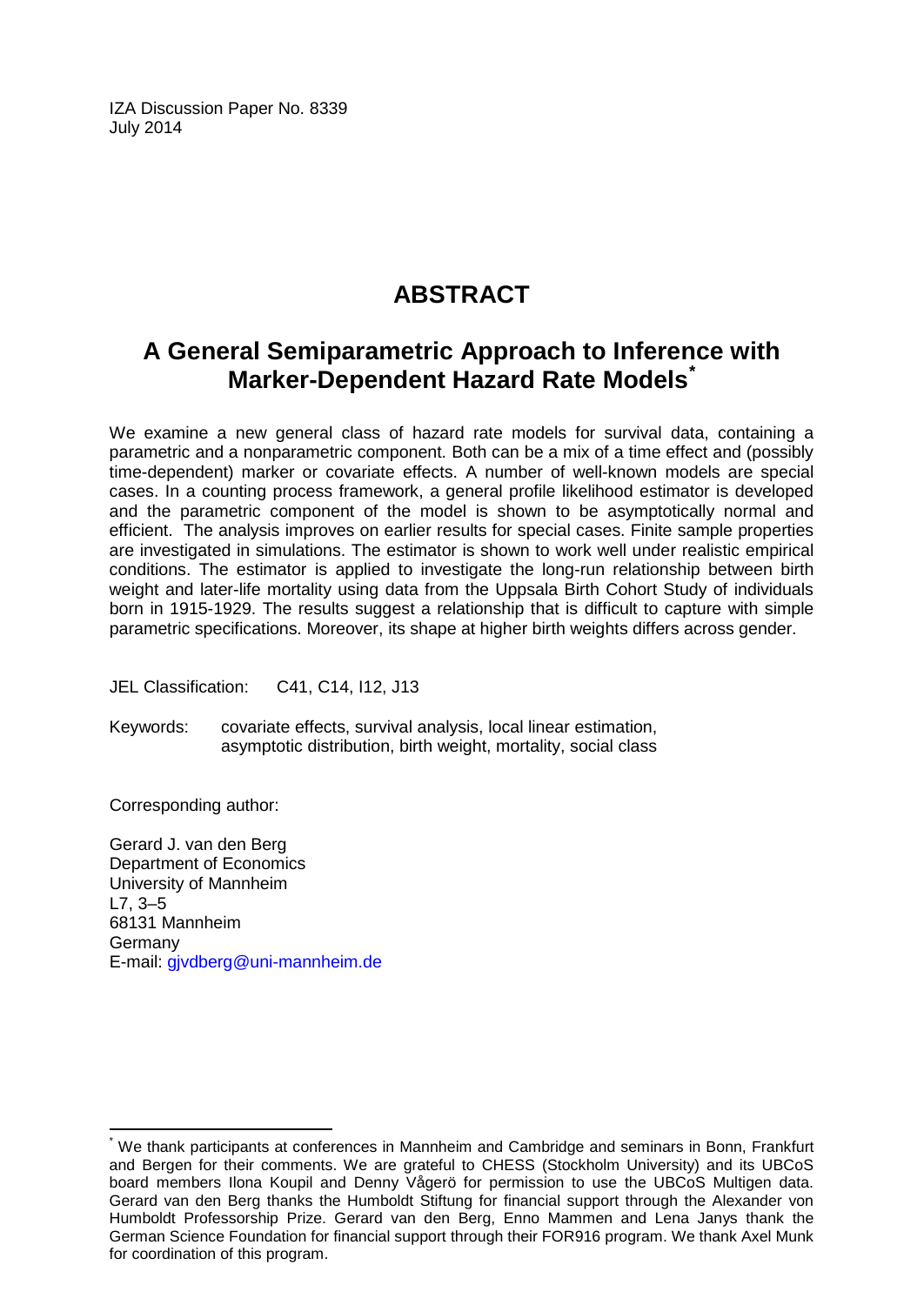### 1 Introduction

The analysis of duration or survival data using large samples is widespread in biostatistics, economics, actuarial science, and engineering. In each field, it is of primary concern that the model to be estimated is not unduly restrictive. Semiparametric models provide a balance between flexibility and limited dimensionality. Typically, these models contain a part that is unrestricted and a part that is parametric. Different semiparametric models are estimated with different methods, focusing on different parameters or functions of interest. In survival analysis, it is often natural to take the hazard rate as the focal point of model specification. The most common semiparametric model is the Cox proportional hazard model for the (possibly stochastic) hazard rate  $\lambda(t)$ ,

$$
\lambda(t) = \exp(\beta' W(t)) \alpha(t) \tag{1}
$$

in which the covariate effects  $\beta$  are the parameters of interest and the dependence  $\alpha(t)$  of the hazard rate on the elapsed duration or time is unspecified; see Cox(1972). The partial likelihood estimator of the parameter  $\beta$  does not depend on the functional form of  $\alpha$ .

However, the estimator requires the assumption that the covariates  $W(t)$  affect the hazard rate by way of the parametric functional form  $\exp(\beta' W(t))$ . Perhaps ironically, there is often more consensus about the functional form of  $\alpha(t)$  than about the functional form of the effect of  $W(t)$  on the hazard rate. More precisely, there is often more prior knowledge about how the hazard rate varies with the elapsed duration or time  $t$  than about how it varies with covariates  $W(t)$ . For example, in the study of mortality, it is natural to model the effect of age t on the mortality rate by way of the Gompertz specification  $\exp(\theta t)$  or by small modifications of this functional form. This functional form is not controversial especially if very high ages are not taken into consideration. At the same time, there is no well-established functional form for the dependence of the mortality rate on socioeconomic class, level of education, income and so on. Empirical studies often discretise such explanatory variables into a few categories and estimate effects of corresponding binary indicators using model (1). If the underlying causal pathways are smooth functions of the individual characteristics then the estimated effects may be biased for many values of the covariates.

Another example is provided by the literature on unemployment durations and job durations. Job search theory aims to explain the variation in these durations across individuals by modeling the job search behavior of individuals in labor markets where individual and external circumstances change over time. These theoretical models make precise predictions on how the hazard rates of the unemployment duration and the job duration distributions depend on labor market fluctuations (van den Berg, 2001). The latter can be measured by the ratio of the current unemployment and vacancy rates. This provides a functional form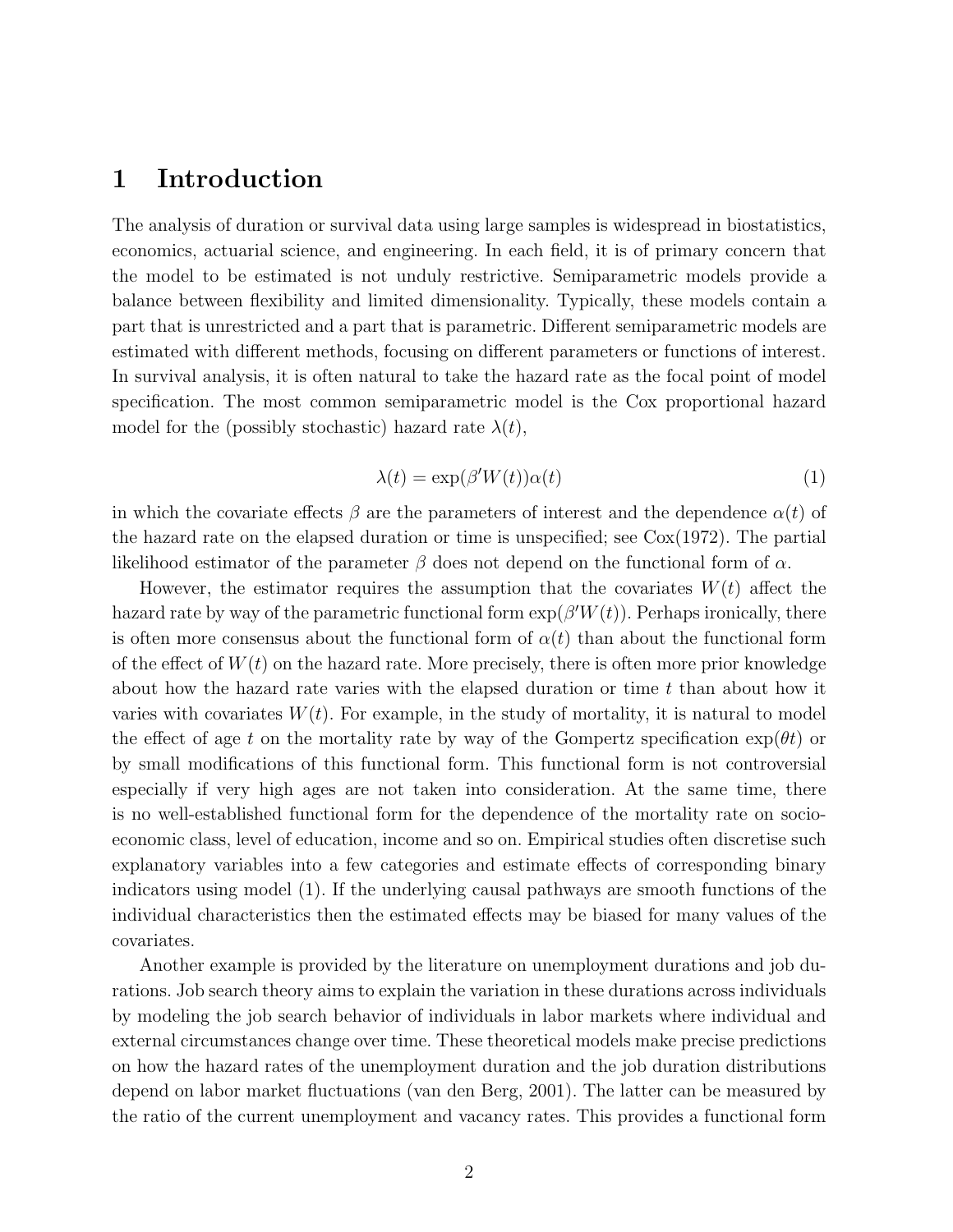for the time-varying profile of these hazard rates. It is more difficult to acquire theoretical guidance on how individual characteristics such as work experience, job complexity and number of children affect the level of the hazard rates.

If the functional form of the covariate effects on the hazard rate is unknown then the partial likelihood method used for the estimation of model (1) does not apply. In the current paper we propose a general semiparametric model that does not specify the functional form of covariate effects on the hazard rate, and we develop an estimation method for this model. The model has the form

$$
\lambda(t) = \alpha \{ X(t); \theta \} g \{ Z(t) \}
$$
\n<sup>(2)</sup>

Here,  $g(\cdot)$  is unspecified while  $\alpha(\cdot;\theta)_{\theta \in \Theta}$  is a parametric class of functions. The vectors  $X(t)$  and  $Z(t)$  are covariate or marker processes, and their elements may include the elapsed duration (or time)  $t$ . We show that this model has many existing semiparametric models as special cases. Note that it also includes nonproportional hazard rate models. In applications, the researcher may be particularly interested in the function  $g$ , for example if  $Z(t)$  includes a policy instrument or treatment regime or if it includes a marker used to predict future outcomes. However, in other applications  $\theta$  may be the parameter of interest. In that case, if the functional form of  $g$  is unknown, the estimation of a model that assumes a specific functional form for g may result in biased estimates of  $\theta$ .

The estimator that we develop is a three-stage profile likelihood estimator inspired by the two-stage estimator of Nielsen, Linton and Bickel (1998) for a more restrictive semiparametric model. In our first stage, we estimate g best possible under the assumption that  $\theta$  is actually known. In the second stage, we use this estimator  $\hat{g}_{\theta}$  of g in a profile likelihood, recognizing that the stochastic hazard  $\alpha\{X(t);\theta\}\hat{g}_{\theta}\{Z(t)\}\)$  actually has a parametric specification family of hazards, enabling the application of standard maximum likelihood methodology; see Borgan (1984). In a third estimation stage, we estimate g by  $\hat{g}_{\hat{\theta}}$  using local linear kernel hazard regression. A major methodological contribution of our paper is that we improve on the asymptotic analysis in the existing literature for semiparametric hazard rate inference by using the improved asymptotic approximation theory of counting process martingales developed in Mammen and Nielsen (2007). In effect, our estimator of  $\theta$  is square-root-n consistent, asymptotically normal and efficient.

We apply our newly devised estimation method to the study of the effect of birth weight on longevity. Recently, the interest in long-run effects of conditions in utero has been strongly growing. It has been shown that a range of diseases and death causes at high ages have "developmental origins", i.e. can be caused by conditions in utero. In the epidemiological literature, these conditions are often summarised by birth weight indicators across the full normal range of birth weight values (see e.g. overviews and meta-studies in Poulter et al., 1999, Rasmussen, 2001, Kuh and Ben-Shlomo, 2004, Davey Smith, 2005,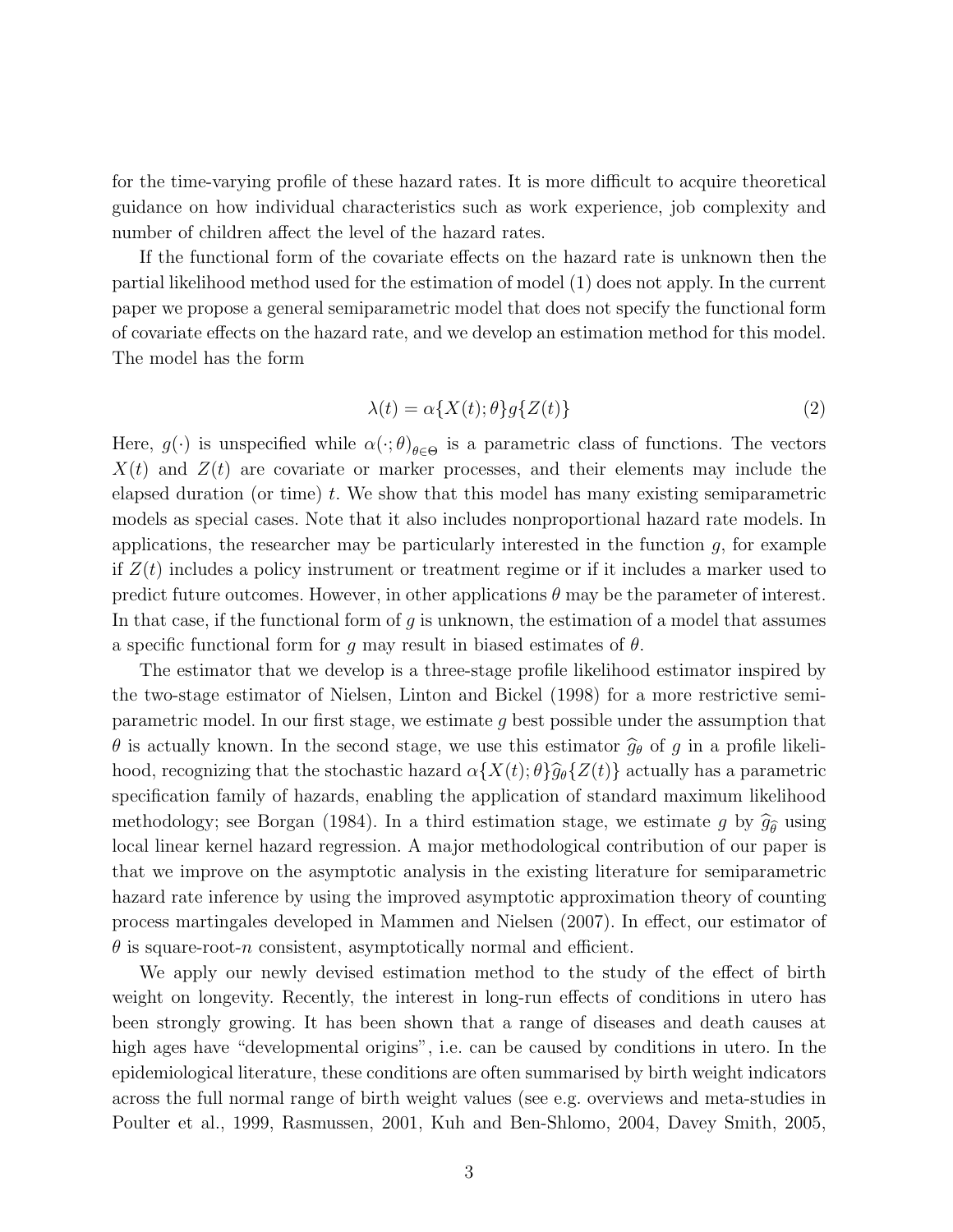and Huxley et al., 2007). Such indicators have also been used in social sciences as markers of in-utero conditions (see the overview in Almond and Currie, 2011). The studies in these literatures do not estimate the effect of birth weight on morbidity and mortality in a nonparametric fashion. Instead, the effect is postulated to be parametric. Some studies use discrete indicators for whether birth weight lies in one of a small number of exhaustive weight intervals. For example, the landmark study by Leon et al. (1998) distinguishes between four intervals for birth weight in its effect on mortality due to ischaemic heart disease. Osler et al. (2003) use three categories among which 3500+ grams captures the highest birth weight values. Many studies simply use a binary indicator for whether birth weight is "low" (i.e., below 2500 grams) or not. Alternatively, a monotonous parametric continuous functional form is used, e.g. a linear relation between log birth weight and the log of the rate of the occurrence of some adverse health outcome.

Such parametric functional forms may be problematic. First, although most studies are concerned with adverse effects of low birth weight, it is known that a very high birth weight may also give rise to adverse health outcomes later in life. Ahlgren et al. (2007) demonstrate positive associations between birth weight and the rates of almost any type of cancer at higher ages. For certain cancer types the association is especially strong at birth weights above 4000 grams. This suggests that the birth weight effect on mortality is not monotonous.<sup>1</sup> Secondly, the continuity of the underlying biological mechanisms implies that effects of discretised birth weight indicators provide biased estimates of effects at specific birth weights. If medical protocols postulate interventions that condition on birth weight then the benefits of the intervention depend on the accuracy with which the relation between birth weight and outcome are estimated.

This calls for a semiparametric approach in which the long-run effect of birth weight on the mortality rate is not restricted by a parametric functional form. Our method is particularly suitable for this because of the high degree of consensus about the functional form for the age dependence of the mortality rate at ages up to 90. Specifically, we may adopt the Gompertz functional form for this. It is well known that the parameters of this functional form vary by gender and socio-economic class. Contrary to earlier semiparametric estimation methods, our method can deal with this as well as with the possibility that the birth weight effect varies by these personal characteristics.

Clearly, the application requires data of individuals born many decades ago, for whom birth weight and age at death are recorded with high accuracy. We use the Uppsala Birth Cohort Study (UBCoS) which is a lifelong follow-up study of a representative sample of

<sup>1</sup>Suggestive additional evidence for this is provided by the large number of studies reporting a positive association between birth weight and adult obesity (see Parsons et al., 1999, for a literature overview). This association seems to be driven by higher birth weight individuals (see e.g. Rasmussen and Johansson, 1998, and Curhan et al., 1996).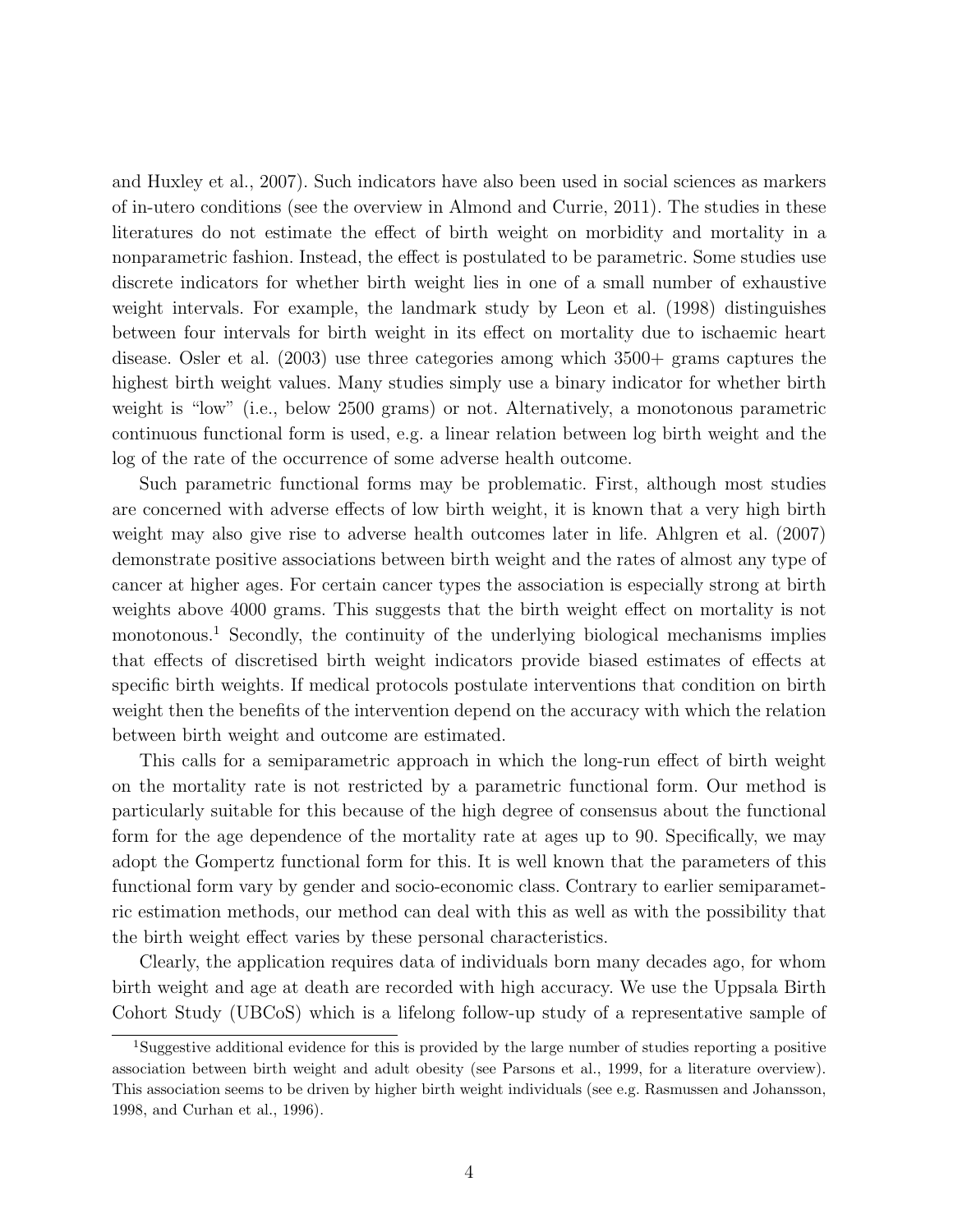individuals born in 1915–1929. Upon birth, the birth weight was recorded in grams by qualified nurses. The data set contains additional information registered at birth, notably the socio-economic characteristics of the parental household. By now, over half of the sample members have died. We conjecture that this data set provides the best data in the world to relate birth weight and high-age mortality. The estimation results can be used to obtain an improved classification of the birth weight levels that indicate high-age health risks. This may be useful for health policy. In particular, neonatal interventions are often determined by whether the birth weight is above or below 2500 grams (see e.g. Almond, Chay and Lee, 2005). Our results indicate whether this is a sensible cut-off value if interest is in late-life mortality.

The paper is organised as follows. Section 2 presents our semiparametric model and explains how it contains models in the literature as special cases. In Section 3 we introduce the counting process formulation of our model. In Section 4 we define the estimators for the parameter  $\theta$  and the nonparametric function g. In Section 5 we introduce the asymptotic distribution theory. In Section 6 we derive the local linear version of our estimator g and show the simulation results for the local constant and the local linear estimator to assess their performance under different bandwidth selection techniques. Section 7 contains the empirical application. Section 8 concludes.

### 2 The semiparametric model

This section presents the semiparametric model and explains how it contains models in the literature as special cases. Our model has the stochastic hazard rate

$$
\lambda(t) = \alpha \{ X(t); \theta \} g \{ Z(t) \}
$$
\n<sup>(3)</sup>

Here,  $\alpha(\cdot;\theta)_{\theta\in\Theta}$  is a parametric class of functions whereas  $g(\cdot)$  is unspecified apart from smoothness assumptions to be discussed below. Obviously,  $\alpha$  and q must be nonnegative. The vectors  $X(t)$  and  $Z(t)$  are covariate or marker processes with dimensions  $d_x$  and  $d_z$ , respectively. For sake of exposition, we take  $d_x \geq 1$  and  $d_z \geq 1$ . Note that  $d_z = 0$  leads to a fully parametric model while  $d_x = 0$  leads to a fully nonparametric model. The elements of  $X(t)$  and  $Z(t)$  may include the elapsed duration (or time) t. The elements of the vector  $X(t)$  can be discretely or continuously distributed. Concerning the elements of  $Z(t)$ , for obvious reasons, we restrict attention to continuously distributed variables. We discuss exogeneity requirements on the covariate processes below.

The Cox model with a time-varying covariate process is obtained as a special case by taking  $Z(t) := t$  and  $\alpha \{ X(t) ; \theta \} := \exp \{ \theta' X(t) \}.$  In this setting, g is the baseline hazard capturing duration dependence of the hazard whereas  $\alpha$  is the so-called systematic part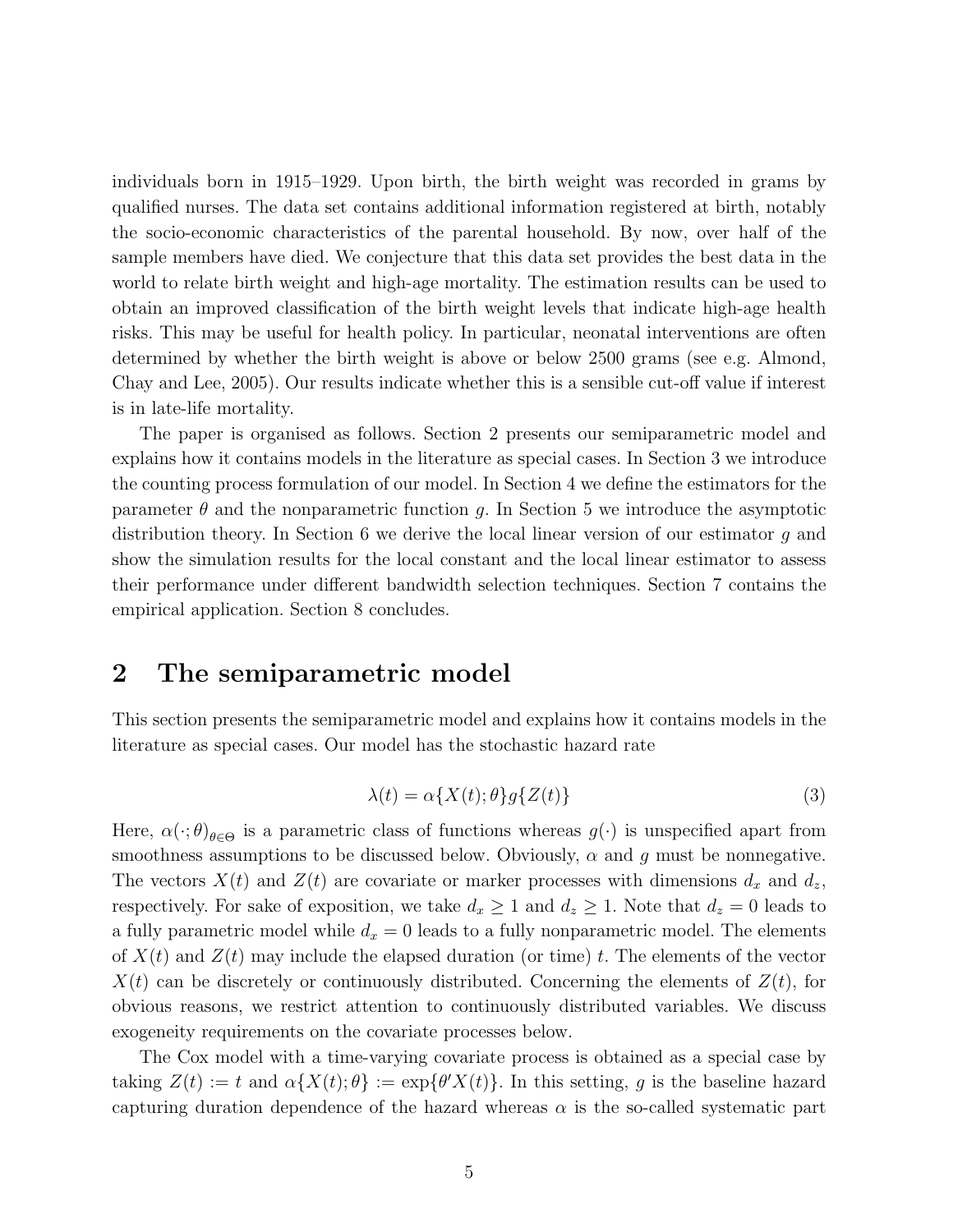of the hazard. The Stratified Cox model (Kalbfleisch and Prentice, 1980) extends the Cox model by allowing strata to have different baseline hazards. This can be captured in our model by specifying  $Z(t) := (W, t)$  with W being discrete and finite, and  $\alpha \{X(t); \theta\} :=$  $\exp{\lbrace \theta' X(t) \rbrace}$ . Here, different values of W capture different strata.

Nielsen, Linton and Bickel (1998) consider a model with  $X(t) := t$  and in which  $Z(t)$ has only one element,

$$
\lambda(t) = \alpha(t; \theta) g\{Z(t)\},\tag{4}
$$

Clearly, this model is motivated by the same concerns as our own model, as it does not impose a functional form on the covariate effect. However, it is more restrictive in that it does not allow the time effect  $\alpha(t;\theta)$  to depend on individual characteristics, and it only deals with one covariate Z. In general, in survival analysis, it is advisable to include all relevant observed covariates in the model, to prevent bias due to omitted unobserved heterogeneity (see the overview in van den Berg, 2001).

Dabrowska (1997) considers a model that can be expressed as

$$
\lambda(t) = \exp\{\theta' X(t)\} g\{Z(t)\}\tag{5}
$$

in the same notation as above. This is a special case of our model because it assumes a specific functional form for the function  $\alpha$ .

Our general model lends itself to other interesting specifications, for example the case where

$$
\lambda(t) = \alpha(t; \theta) g_{\beta}(Z(t)) \tag{6}
$$

where  $g_{\beta}$  is a parametric function that does not necessarily satisfy  $g_{\beta}\{Z(t)\} = \exp{\{\beta' Z(t)\}}$ . One could for example imagine instead that  $g_{\beta}\{Z(t)\} = \beta' Z(t)$ .

In general, the inclusion of t as an element of  $X(t)$  and/or  $Z(t)$  allows for nonproportional hazard specifications, that is, specifications where the hazard effects of t on the one hand and the covariates on the other are not multiplicative. Allowing for nonproportionality is useful, as proportionality is often hard to justify. For example, in the study of mortality, where it is natural to model the parametric effect of age  $t$  on the hazard by way of  $\exp(\theta t)$ , the coefficient  $\theta$  varies with the gender of the individual. In the study of unemployment durations, the hazard rate of interest is the transition rate out of unemployment into employment. Economic-theoretical models predict that the decrease of this rate with the elapsed unemployment duration is stronger if aggregate labor market conditions are unfavorable (Blanchard and Diamond, 1994) or if the difference between the unemployment insurance level and the welfare level is large (van den Berg, 1990, 2001). Such studies warrant survival models that allow for nonproportional hazard specifications.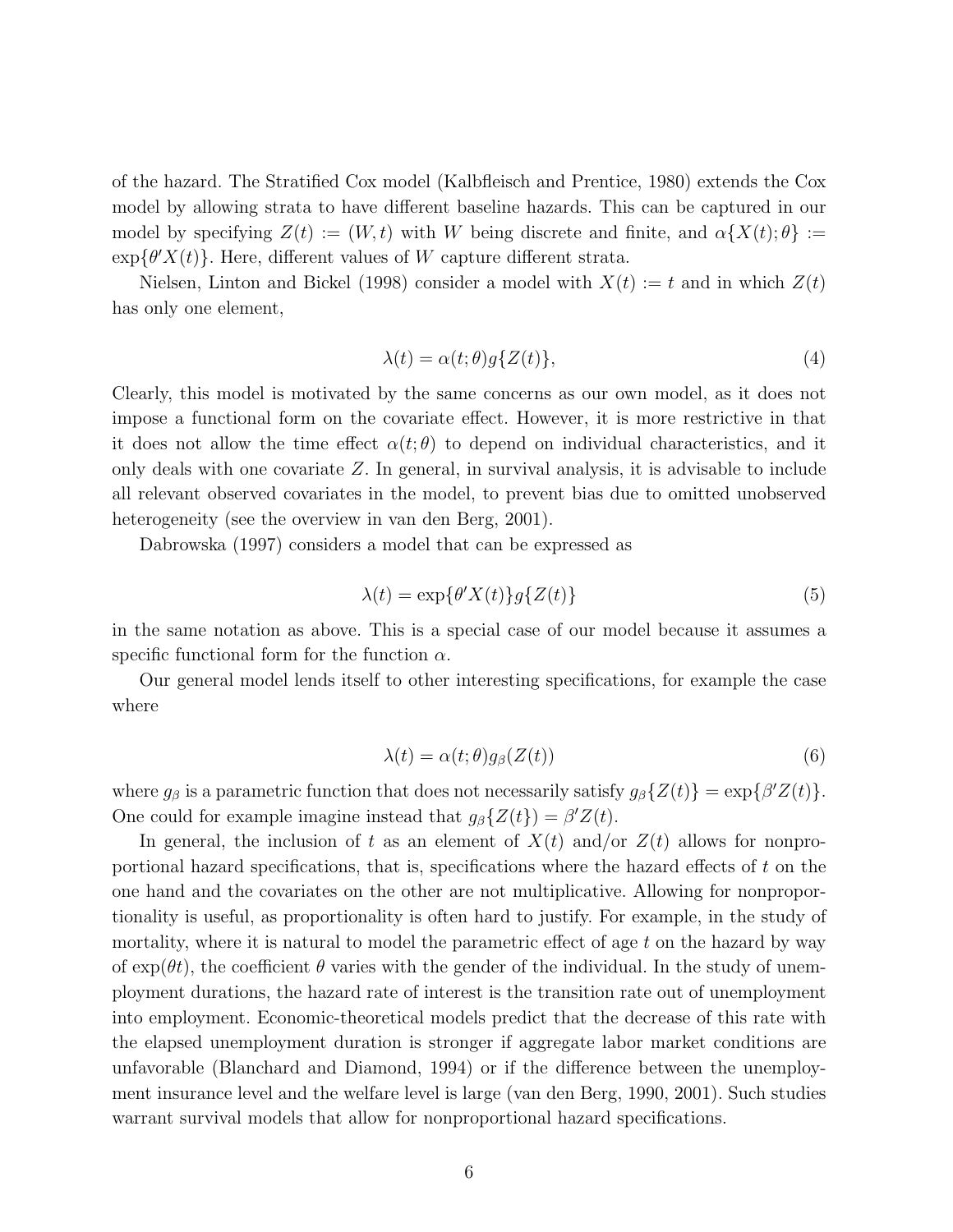At this stage we should emphasise that our model does not rule out that  $X(t)$  and  $Z(t)$ have common elements. As we shall see, the estimation method deals with this automatically. If for example the hazard rate equals  $\exp(\theta t) \cdot t^2$  and if we specify  $\alpha(t;\theta) = \exp(\theta t)$ then the estimator  $\hat{g}(t)$  will converge to  $t^2$  asymptotically. Scale parameters of  $\alpha$  and  $g$  are not identified from each other, meaning that one should impose an arbitrary and innocuous normalization on these.

Semiparametric models are typically developed in conjunction with estimation methods tailored to the model. The Cox model and the corresponding partial likelihood estimation method are a case in point. It is useful to discuss some key properties of the estimators developed for the semiparametric models of Nielsen et al. (1998) and Dabrowska (1997) and other models and contrast them with properties of the estimator developed in our paper. Nielsen et al. (1998) show that their estimator of  $\theta$  in (4) is efficient. This estimator has two stages. In the first stage, they estimate g best possible under the assumption that  $\theta$  is actually known. In the second stage, they use this estimator  $\hat{g}_{\theta}$  of g in a profile likelihood, recognizing that the stochastic hazard

$$
\widehat{\lambda}(t) = \alpha_{\theta}(t)\widehat{g}_{\theta}\{Z(t)\}\tag{7}
$$

actually has a parametric specification family of hazards, enabling the application of standard maximum likelihood methodology; see Borgan (1984). Clearly, our estimator is valid under weaker conditions than in Nielsen et al. (1998), since our model is more general. As we shall see, one reason that we are able to achieve this is that we use the improved asymptotic approximation theory of counting process martingales developed in Mammen and Nielsen (2007). In effect, our estimator of  $\theta$  is square-root-n consistent, asymptotically normal and efficient.

Dabrowska (1997) proves asymptotic square-root-n consistency and asymptotic normality of her estimator of  $\theta$ . However, she does not achieve efficiency as we do with our approach.

We end this section by mentioning fully nonparametric approaches to statistical inference as an alternative approach to nonparametric inference. As we shall see, our estimator for the function  $q$  will be inspired by the nonparametric estimators developed in Nielsen and Linton (1995) and Nielsen (1998). These studies develop local constant and local linear kernel hazard estimators, respectively, for a model framework where the stochastic hazard is fully unspecified as a function of a vector  $Z(t)$  which may include t. As methods for statistical inference on hazard rates, such estimators have the advantage that they do not rely on arbitrary functional-form assumptions, but the disadvantage that they suffer from the curse of dimensionality. Of course, this also applies to other estimators for nonparametric survival models, such as the estimators of Dabrowska (1987) and Spierdijk (2008). The advantage and disadvantage also apply (but to a lesser extent) to the estimator of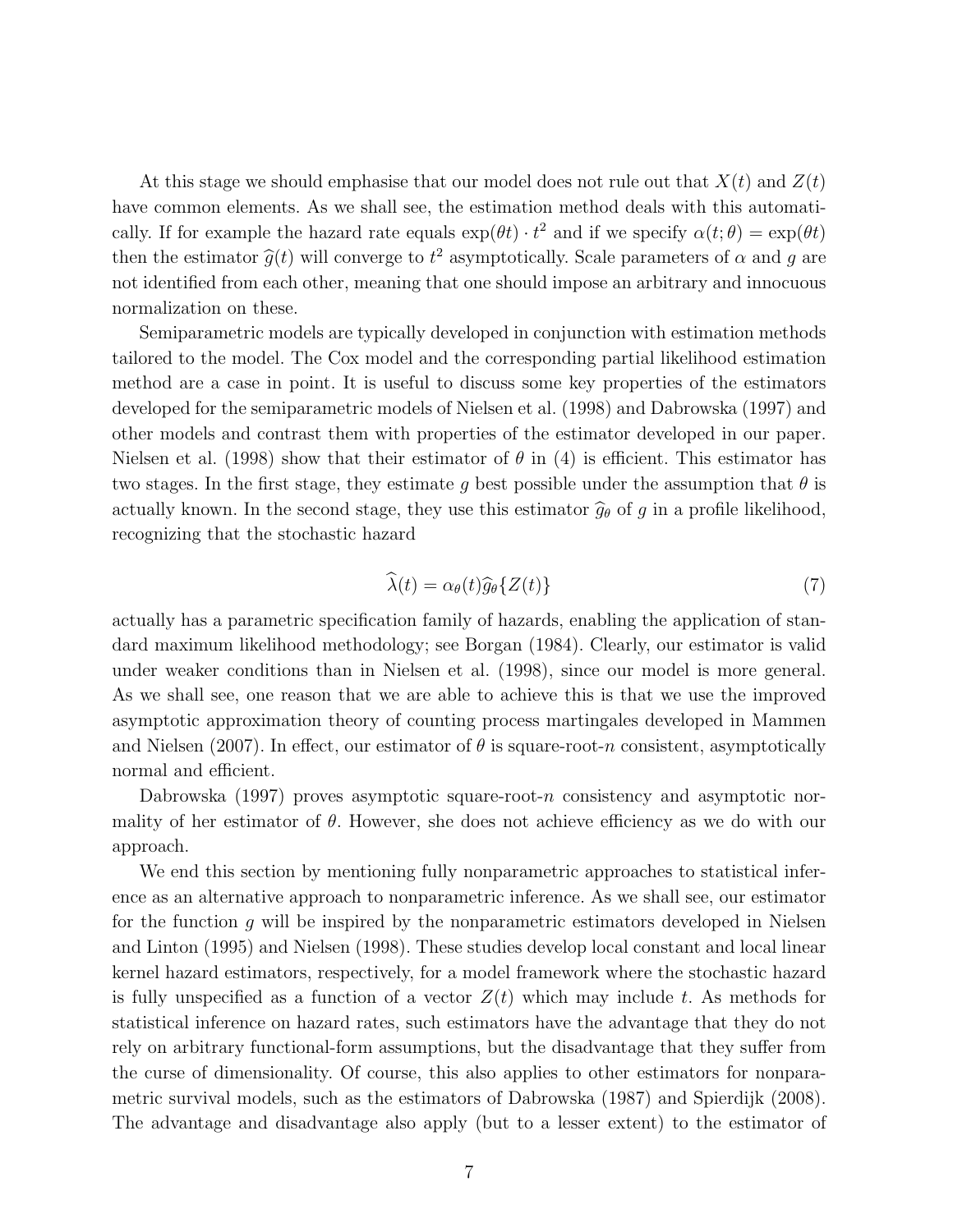Linton, Nielsen and van de Geer (2003) for a model that is a hybrid between a semiparametric and nonparametric model; it assumes that the stochastic hazard is a multiplicative or additive function of unspecified functions of single elements of  $Z(t)$ . In this paper we do not consider this model. Neither do we consider semiparametric transformation models for survival data, since these are difficult to interpret in terms of hazard rate properties. See Dabrowska (2006) for an example of an estimator for such a model. Towards the end of the paper we briefly discuss semiparametric models with single-index structures for the dependence of the hazard rate on  $Z(t)$ .

### 3 Counting process formulation of the model

We follow the model formulations of Mammen and Nielsen (2007) and restrict ourselves to an independent identically distributed sampling and the one-jump counting process case. Let  $N(t) = (N_1(t), ..., N_n(t))$  be an *n*-dimensional collection of *n* one-jump counting processes with respect to an increasing, right-continuous, complete filtration  $\mathcal{F}_t \in [0, T]$ ; that is, N is adapted to the filtration and has components  $N_i$  taking values in  $\{0, 1\}$ , indicating, by the value 1, whether or not an observed jump has been registered for the  $i$ th individual. The  $N_i$ 's are right-continuous step functions, zero at time zero, with jumps of size one. The variable  $N_i(t)$  records the number of observed failures for the *i*'th individual during the time interval  $[0, t]$  and is defined over the whole period  $[0, T]$ , where T is finite. Suppose that  $N_i$  has predictable intensity (see Andersen et al., 1993),

$$
\lambda_i(t)dt = E\{dN_i(t)|\mathcal{F}_{t-}\} = \alpha\{X_i(t); \theta_0\}g\{Z_i(t)\}Y_i(t)dt
$$
\n(8)

where  $Y_i$  is a predictable process taking values in  $\{0, 1\}$  indicating, by the value 1, when the *ith* individual is at risk, whereas  $X_i$  is a  $d_x$  dimensional and  $Z_i$  a  $d_z$  dimensional predictable covariate process with support in some compact set  $\mathcal{X} \subseteq \mathbb{R}^{d_x}$  and  $\mathcal{Z} \subseteq \mathbb{R}^{d_z}$ , respectively.

We assume that the stochastic processes  $(N_1, X_1, Z_1, Y_1), ..., (N_n, X_n, Z_n, Y_n)$  are independent and identically distributed for the n individuals. Let  $\mathcal{F}_{t,i} = \sigma\{N_i(u), X_i(u), Z_i(u); u \leq t\}$  and  $\mathcal{F}_t = \vee_{i=1}^n \mathcal{F}_{t,i}$ . It follows that  $\lambda_i$  is predictable with respect to  $\mathcal{F}_{t,i}$  and hence  $\mathcal{F}_t$ , and the processes  $M_i(t) = N_i(t) - \Lambda_i(t)$ ,  $i = 1, ..., n$ , with compensators  $\Lambda_i(t) = \int_0^t \lambda_i(u) du$ , are square integrable martingales with respect to  $\mathcal{F}_{t,i}$  on the time interval [0, T]. Hence,  $\Lambda_i(t)$  is the compensator of  $N_i(t)$  with respect to both the filtration  $\mathcal{F}_{t,i}$  and the filtration  $\mathcal{F}_t$ .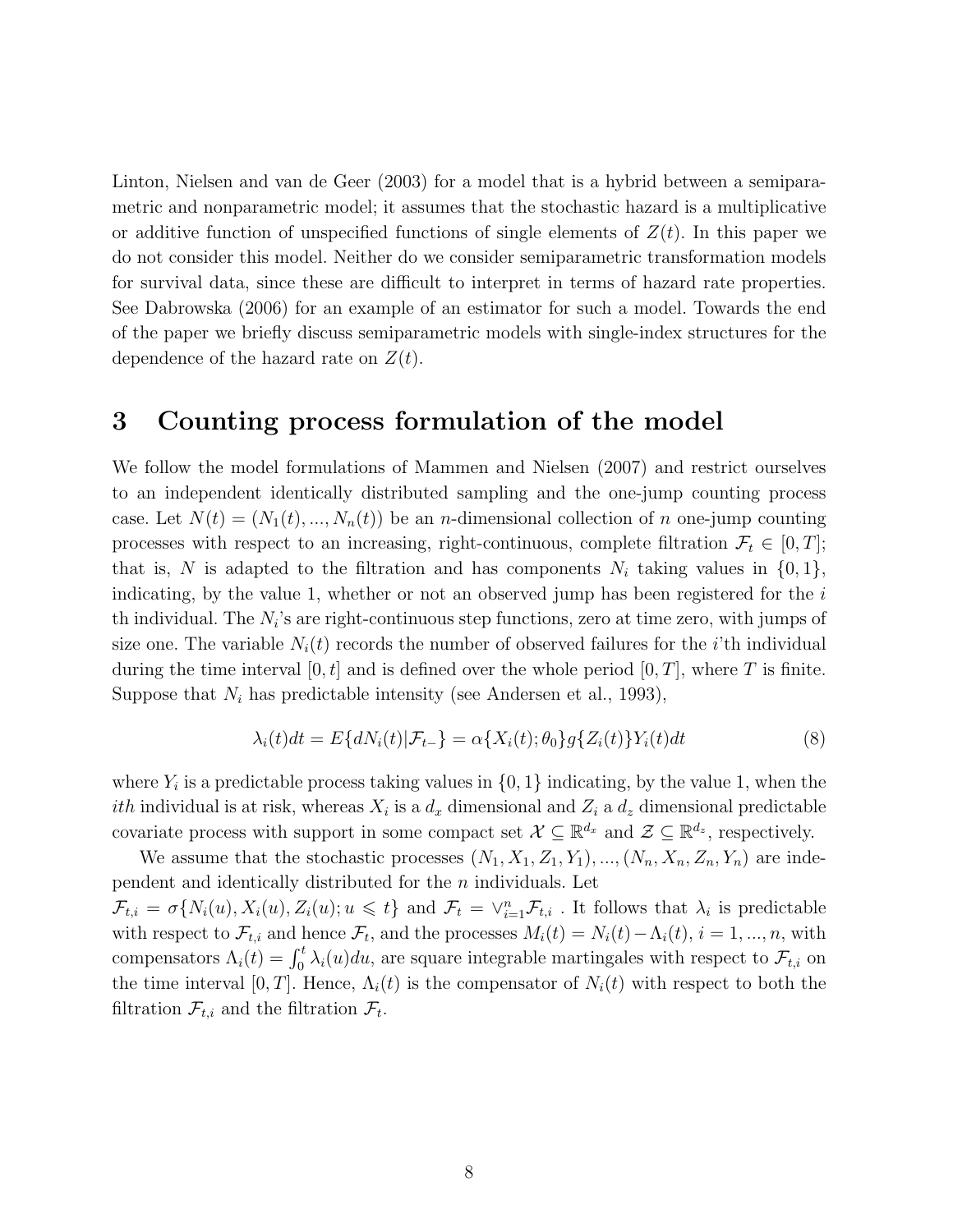### 4 Definition of the estimators of  $\theta$  and  $q$

#### 4.1 Three-step approach

To estimate  $\theta$  we use a semiparametric profile likelihood method. In general (i.e. in parametric models) profile likelihood estimation allows the researcher to "profile out" the nuisance parameter, i.e. not the parameter that is of primary interest. In essence, one evaluates the likelihood function for the parameter of interest at all values for the nuisance parameter (i.e. the likelihood function depends on the nuisance parameter as if it were known). This has the advantage of being able to construct confidence intervals for the parameter of interest without needing to construct confidence intervals for the nuisance parameter. Semiparametric profile likelihood estimation allows efficient estimation (i.e. the usual square-root- $n$ rate of convergence) under some restrictions on the bandwidth b (see for example Davison, 2002). For expositional reasons we follow the notation of Nielsen, Linton and Bickel (1998) as closely as possible. This implies formulating the procedure via a Nadaraya-Watson type estimator, which we call the local constant estimator. The approach immediately generalises to the notationally slightly more burdensome local linear approach. The finite sample analyses in our paper illustrates that the local linear methodology performs on average better in practice than the local constant approach.

We generalise the approach of Nielsen, Linton and Bickel (1998) for our semiparametric setting.

Step (i). First, the nonparametric function  $q$  is estimated under the assumption that the true parameter  $\theta$  is known. This estimator of g depends on  $\theta$  and on a smoothing parameter b. We make use of a leave-one-out version denoted by  $\hat{g}_{b,\theta,-i}(z)$  if the *i*-th observation is left out.

Step (ii). Second, we derive the likelihood function for the observable data assuming that the true g is known. The parameter  $\theta$  is now estimated from the pseudolikelihood that arises when g is replaced by  $\hat{g}_{\theta}(z)$ . This estimator depends on a value  $b_1$  of the bandwith b and we therefore denote the estimator by  $\theta_{b_1}$ .

Step (iii). The final estimator of g is now calculated by assuming that  $\widehat{\theta}$  is the true parameter and by using kernel smoothing using a bandwidth  $b_2$ . Therefore, the final estimator of g is of the form  $\widehat{g}_{b_2,\widehat{\theta}_{b_1}}(z)$ .

The two bandwidth vectors  $b_1$  and  $b_2$  should be not chosen identically. In order to obtain an asymptotically unbiased estimator of  $\theta$  we need an undersmoothing bandwidth  $b_1$ . Thus  $b_1$  should be of smaller order than  $b_2$ . In our empirical application, we will choose the tuple  $(b_1, b_2)$  jointly data-adaptively such that an overall cross-validation criterion is minimised; see Subsection B.2 in the appendix.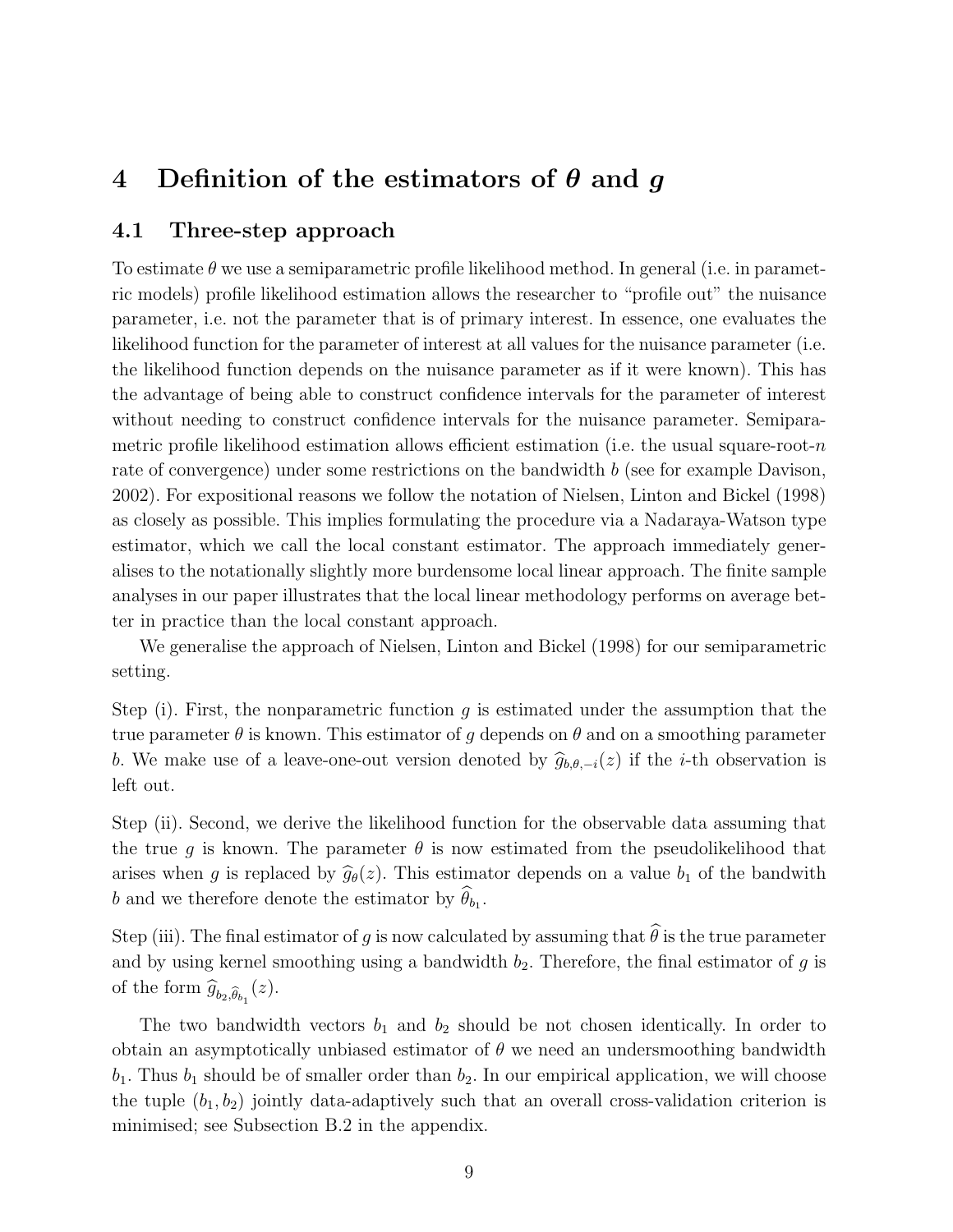### 4.2 Definition of  $\hat{g}_{\theta}$

In this subsection we present the local constant estimator of the nonparametric function g. For any value of  $\theta$ , we use the following leave-one-out procedure:

$$
\widehat{g}_{b,\theta,-i}(z) = \frac{\sum_{j\neq i} \int K_b\{z - Z_j(u)\} dN_j(u)}{\sum_{j\neq i} \int K_b\{z - Z_j(u)\} \alpha\{X_j(u); \theta\} Y_j(u) du},
$$

where K is a multivariate kernel function with  $K_b(\cdot) = b_{prod}^{-1} K(B^{-1} \cdot)$  for any multivariate  $b = (b_1^0, ..., b_{d_z}^0)^T$ . Here, B is the diagonal matrix with diagonal entries  $b_1^0, ..., b_{d_z}^0$  and  $b_{prod} =$  $b_1^0 \cdot ... \cdot b_{d_z}^0$ . We will not always indicate dependence on the bandwidth b and write  $\widehat{g}_{\theta,-i}(z)$ instead of  $\hat{g}_{b,\theta,-i}(z)$ . Under our regularity conditions, we have that  $\hat{g}_{\theta,-i}(z)-\hat{g}_{\theta}(z) = o_P(1)$ , uniformly in  $\theta$ , i and z, where

$$
\widehat{g}_{\theta}(z) = \widehat{g}_{b,\theta}(z) = \frac{\sum_{j=1}^{n} \int K_b\{z - Z_j(u)\} dN_j(u)}{\sum_{j=1}^{n} \int K_b\{z - Z_j(u)\} \alpha\{X_j(u); \theta\} Y_j(u) du}.
$$

Furthermore,  $\hat{g}_{\theta_0}$  consistently estimates  $g(z)$  (see Nielsen and Linton, 1995), and, away from the true parameter value,

$$
\widehat{g}_{\theta}(z) \to_p g_{\theta}(z) \equiv \frac{g(z)e_{\theta_0}(z)}{e_{\theta}(z)},\tag{9}
$$

where  $e_{\theta}(z) = \int \alpha \{x; \theta\} f_u(x, z) y(u) du dx$  with  $y(u) = P(Y_i(u) = 1)$ . Let

$$
g_{\theta,-i}^{*}(z) = \frac{\sum_{j\neq i} \int K_b\{z - Z_j(u)\} \lambda_j(u) du}{\sum_{j\neq i} \int K_b\{z - Z_j(u)\} \alpha\{X_j(u); \theta\} Y_j(u) du}
$$
(10)

and note that

$$
\widehat{g}_{\theta,-i}(z) - g_{\theta,-i}^*(z) = \frac{\sum_{j \neq i} \int K_b \{z - Z_j(u)\} dM_j(u)}{\sum_{j \neq i} \int K_b \{z - Z_j(u)\} \alpha \{X_j(u); \theta\} Y_j(u) du}.
$$
\n(11)

As we show below, this quantity can be analyzed by martingale methods. We call  $g_{\theta,-i}^*(z)$  –  $g_{\theta,-i}(z)$  the stable and  $\widehat{g}_{\theta,-i}(z) - g_{\theta,-i}^*(z)$  the variable part of  $\widehat{g}_{\theta,-i}(z)$ .

### 4.3 Definition of  $\hat{\theta}$

In this subsection we present the expression for the estimator  $\widehat{\theta}$  of the parameter  $\theta$ . We use maximum likelihood. The standard (conditional on  $Y, X$  and  $Z$ ) log-likelihood for a counting process is  $\sum_{i=1}^{n} \int \ln \lambda_i(u) dN_i(u) - \sum_{i=1}^{n} \lambda_i(u) du$  (see Aalen, 1978). If  $g(z)$  were known, we would maximise the following likelihood function over  $\theta$ 

$$
\ell(\theta) = \sum_{n=1}^{n} \int \mu_{\theta} \{ X_i(u), Z_i(u) \} dN_i(u) - \sum_{n=1}^{n} \int \exp[\mu_{\theta} \{ X_i(u), Z_i(u) \}] Y_i(u) du \qquad (12)
$$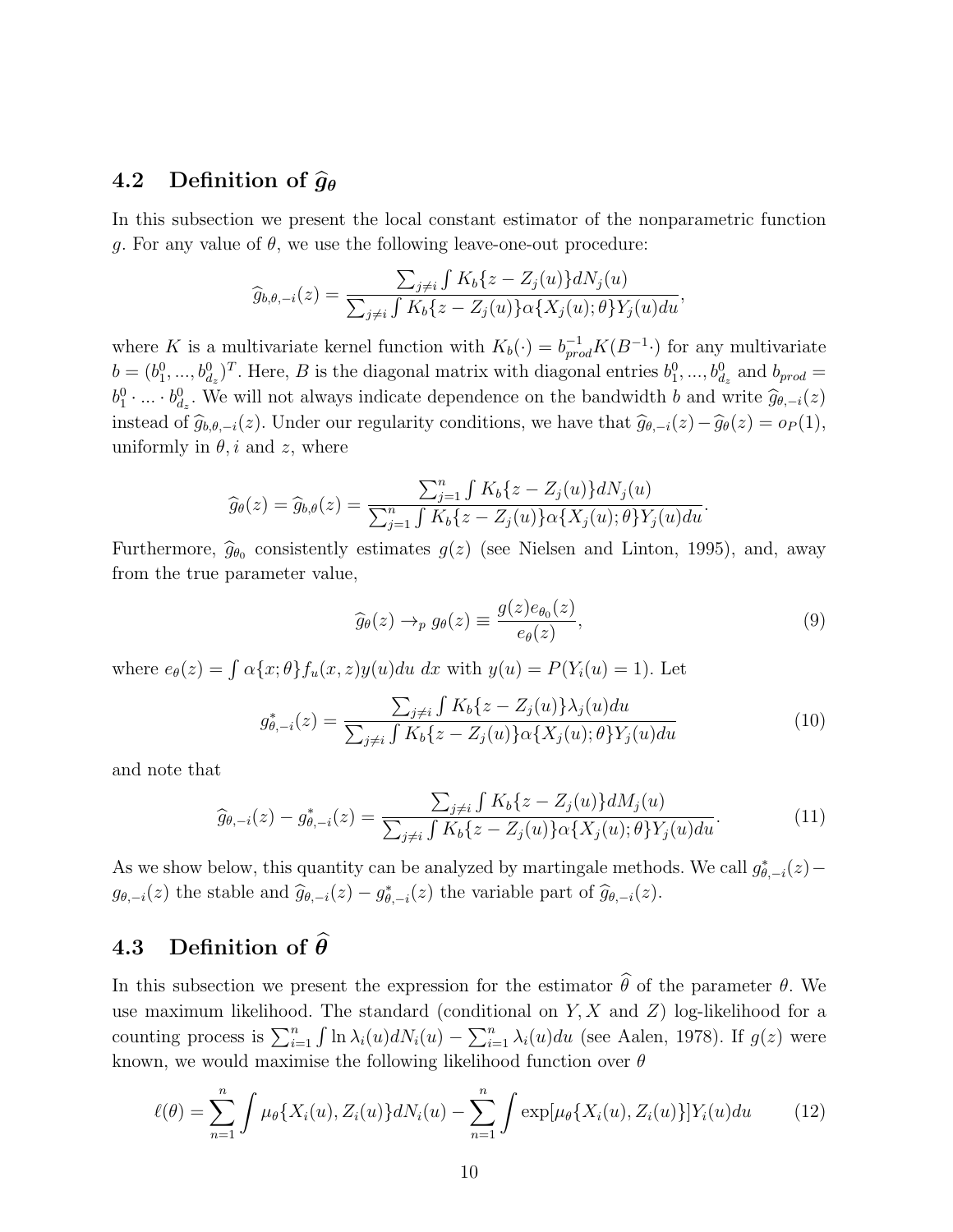where  $\mu_{\theta}(x, z) = \ln[\alpha(x; \theta)g(z)]$  is the logarithmic hazard. Consequently, the maximum likelihood estimator for  $\theta$  given known g (denoted as  $\widehat{\theta}_g$ ) is given by

$$
\widehat{\theta}_g = \arg \max_{\theta} \sum_{n=1}^n \int \mu_{\theta} \{ X_i(u), Z_i(u) \} dN_i(u) - \sum_{n=1}^n \int \exp[\mu_{\theta} \{ X_i(u), Z_i(u) \} ] Y_i(u) du \tag{13}
$$

Since  $g(z)$  is not known, we substitute  $\hat{\mu}_{\theta,-i}(x,z)$  for  $\mu_{\theta}(x,z)$  where  $\hat{\mu}_{\theta,-i}(x,z)$  $\ln[\alpha(x;\theta)\widehat{g}_{\theta,-i}(z)]$ :

$$
\hat{\ell}(\theta) = \sum_{n=1}^{n} \int \hat{\mu}_{\theta,-i} \{ X_i(u), Z_i(u) \} dN_i(u) - \sum_{n=1}^{n} \int \exp[\hat{\mu}_{\theta,-i} \{ X_i(u), Z_i(u) \}] Y_i(u) du. \tag{14}
$$

The pseudo-maximum likelihood estimator  $\widehat{\theta}$  is defined as

$$
\widehat{\theta} = \arg \max_{\theta \in \mathcal{N}_0} \widehat{\ell}(\theta). \tag{15}
$$

Here,  $\mathcal{N}_0$  is a fixed compact subset of  $\Theta$  having  $\theta_0$  as an interior point.

### 5 Asymptotic distribution theory

We will show that  $Q_n(\theta) = n^{-1} \{\hat{\ell}(\theta) - \hat{\ell}(\theta_0)\}\$ converges in probability, uniformly in a neighborhood  $\mathcal{N}_0$  of  $\theta_0$ , to a nonrandom function  $Q(\theta)$  that is uniquely maximised at  $\theta_0$ . In fact, we will first show that  $Q_n(\theta)$  can be approximated by  $\overline{Q}_n(\theta) = n^{-1} \{ \overline{\ell}(\theta) - \overline{\ell}(\theta_0) \},\$ where

$$
\overline{\ell}(\theta) = \sum_{i=1}^{n} \int \overline{\mu}_{\theta} \{ X_i(u), Z_i(u) \} dN_i(u) - \sum_{i=1}^{n} \int \exp[\overline{\mu}_{\theta} \{ X_i(u), Z_i(u) \}] Y_i(u) du \qquad (16)
$$

with  $\overline{\mu}_{\theta}(x, z) = \ln[\alpha(x, \theta) g_{\theta}(z)]$ . We show in the appendix that  $Q_n(\theta)$  approaches

$$
Q(\theta) = \int \int \left[ \ln \left\{ \frac{\alpha(x;\theta)e_{\theta_0}(z)}{\alpha(x;\theta_0)e_{\theta}(z)} \right\} - \frac{\alpha(x,\theta)e_{\theta_0}(z)}{\alpha(x;\theta_0)e_{\theta}(z)} + 1 \right] \alpha(x;\theta) f_u(x,z) y(u) du dz, \quad (17)
$$

in probability, uniformly over any compact neighborhood of  $\theta_0$ . This will imply consistency of  $\theta$ .

In a next step we will show asymptotic normality of  $\widehat{\theta}$ . Let  $\widehat{s}_{\theta}$  (the score vector) and  $\hat{H}_{\theta\theta}$  (the Hessian matrix) be the first and second derivatives of the pseudolikelihood  $\hat{\ell}$ standardised by sample size: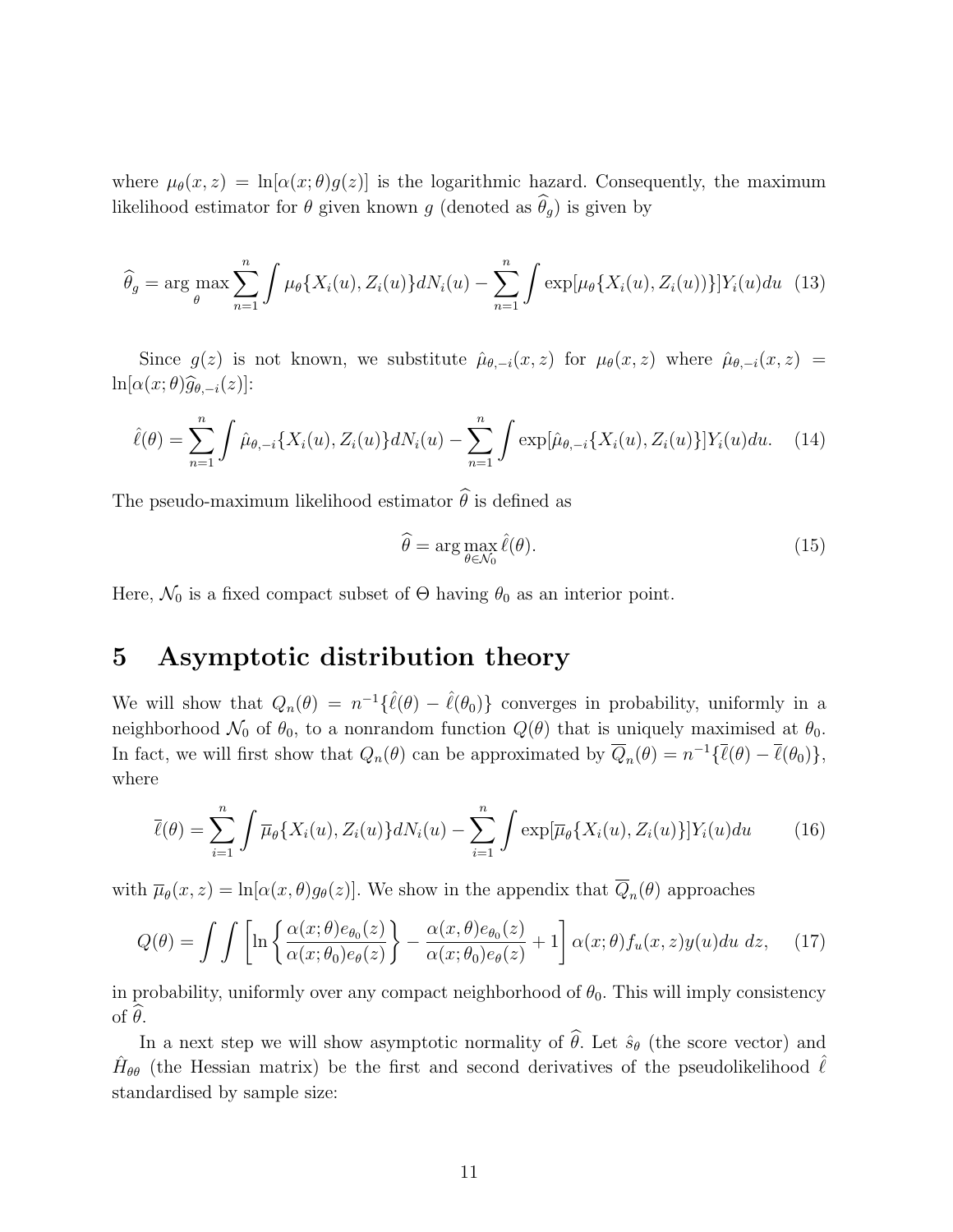$$
\hat{s}_{\theta}(\theta) = \frac{1}{n} \sum_{i=1}^{n} \int \frac{\partial \hat{\mu}_{\theta,-i}}{\partial \theta} \{X_{i}(u), Z_{i}(u)\} dN_{i}(u) \tag{18}
$$
\n
$$
-\frac{1}{n} \sum_{i=1}^{n} \int \frac{\partial \hat{\mu}_{\theta,-i}}{\partial \theta} \{X_{i}(u), Z_{i}(u)\} \alpha \{X_{i}(u); \theta\} \hat{g}_{\theta,-i} \{Z_{i}(u)\} Y_{i}(u) du,
$$
\n
$$
\hat{H}_{\theta\theta}(\theta) = n^{-1} \sum_{i=1}^{n} \int \frac{\partial^{2} \hat{\mu}_{\theta,-i}}{\partial \theta \partial \theta^{T}} \{X_{i}(u), Z_{i}(u)\} dN_{i}(u) \tag{18}
$$
\n
$$
-n^{-1} \sum_{i=1}^{n} \int \left\{ \frac{\partial^{2} \hat{\mu}_{\theta,-i}}{\partial \theta \partial \theta^{T}} + \frac{\partial \hat{\mu}_{\theta,-i}}{\partial \theta} \frac{\partial \hat{\mu}_{\theta,-i}}{\partial \theta^{T}} \{X_{i}(u), Z_{i}(u)\} \alpha \{X_{i}(t); \theta\} \hat{g}_{\theta,-i} \{Z_{i}(t)\} Y_{i}(u) du.
$$

By the mean value theorem

$$
0 = n^{1/2}\hat{s}_{\theta}(\theta_0) + \hat{H}_{\theta\theta}(\check{\theta})n^{1/2}(\hat{\theta} - \theta_0), \qquad (19)
$$

where  $\check{\theta}$  lies between  $\theta_0$  and  $\hat{\theta}$ . We first analyze the pseudoscore vector evaluated at the true  $\theta_0$ , using (18) with  $\theta = \theta_0$ 

$$
\hat{s}_{\theta}(\theta_{0}) = \frac{1}{n} \sum_{i=1}^{n} \int \frac{\partial \hat{\mu}_{\theta_{0},-i}}{\partial \theta} \{X_{i}(u), Z_{i}(u)\} dM_{i}(u) + \frac{1}{n} \sum_{i=1}^{n} \int \frac{\partial \hat{\mu}_{\theta_{0},-i}}{\partial \theta} \{X_{i}(u), Z_{i}(u)\} d\Lambda_{i}(u) \n- \frac{1}{n} \sum_{i=1}^{n} \frac{\partial \hat{\mu}_{\theta_{0},-i}}{\partial \theta} \{X_{i}(u), Z_{i}(u)\} \alpha \{X_{i}(u); \theta_{0}\} g \{Z_{i}(u)\} Y_{i}(u) du \qquad (20) \n- \frac{1}{n} \sum_{i=1}^{n} \int \frac{\partial \hat{\mu}_{\theta_{0},-i}}{\partial \theta} \{X_{i}(u), Z_{i}(u)\} \alpha \{X_{i}(u); \theta_{0}\} \left[\hat{g}_{\theta_{0},-i} \{Z_{i}(u)\} - g \{Z_{i}(u)\}\right] Y_{i}(u) du.
$$

Here we have substituted N by  $M + \Lambda$  and  $\hat{g}_{\theta_0,-i}$  by  $g + \hat{g}_{\theta_0,-i} - g$ . By the definition of  $\Lambda_i$ , we find that the second and third term on the right hand side of (20) cancel. We then break  $\hat{g}_{\theta_0,-i}$  – g into stable and variable terms. Using the decomposition (11), we find, after interchanging the order of summation and integration, that

$$
\sum_{i=1}^{n} \int \frac{\partial \hat{\mu}_{\theta_{0},-i}}{\partial \theta} \{X_{i}(u), Z_{i}(u)\} \alpha \{X_{i}(u); \theta_{0}\} \{\hat{g}_{\theta_{0},-i} - g_{\theta_{0},-i}^{*}\} \{Z_{i}(u)\} Y_{i}(u) du
$$
\n
$$
= \sum_{i=1}^{n} \int \frac{\partial \hat{\mu}_{\theta_{0},-i}^{*}}{\partial \theta} \{Z_{i}(u)\} dM_{i}(u),
$$

where

$$
\frac{\partial \hat{\mu}_{\theta_0,-i}^*}{\partial \theta} \{Z_i(u)\} = \sum_{j\neq i}^n \int \frac{(\partial \hat{\mu}_{\theta_0,-j}/\partial \theta) \{X_j(t), Z_j(t)\} \alpha \{X_j(t); \theta_0\} Y_j(t) K_b \{Z_j(t) - Z_i(u)\}}{\sum_{k\neq j} \int K_b \{Z_j(t) - Z_k(r)\} \alpha \{X_k(r); \theta_0\} Y_k(r) dr} dt.
$$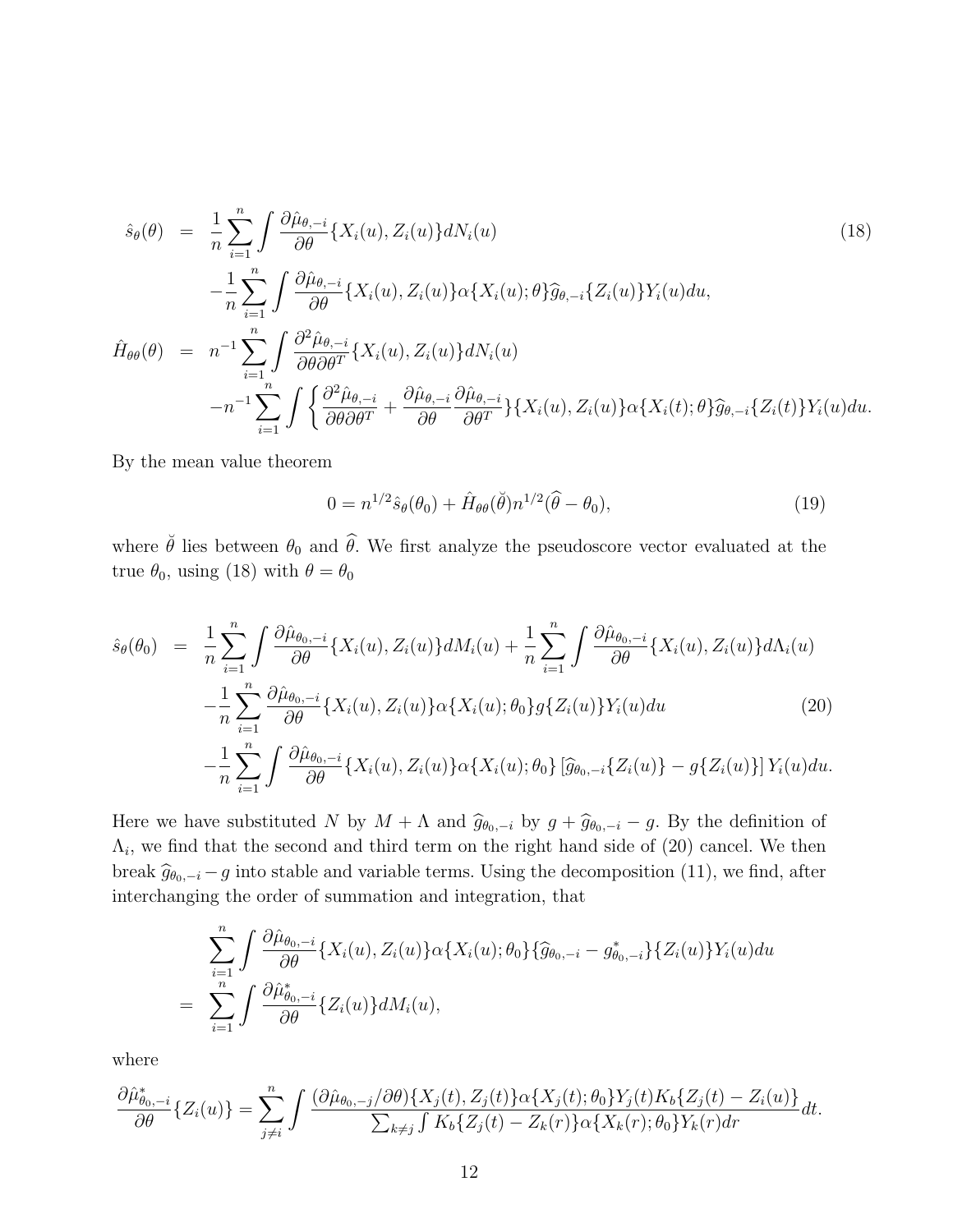Now substitute  $\frac{\partial \overline{\mu}_{\theta_0}}{\partial \theta} + \frac{\partial \ln \widehat{g}_{\theta_0,-i}}{\partial \theta} - \frac{\partial \ln g_{\theta_0,-i}}{\partial \theta}$  for  $\frac{\partial \hat{\mu}_{\theta_0,-i}}{\partial \theta}$  in the first term on the right hand side of (20). Collecting everything together we obtain that

$$
\hat{s}_{\theta}(\theta_{0}) = n^{-1} \sum_{i=1}^{n} \int \frac{\partial \overline{\mu}_{\theta_{0},-i}}{\partial \theta} \{X_{i}(u), Z_{i}(u)\} dM_{i}(u)
$$
\n
$$
-n^{-1} \sum_{i=1}^{n} \int \frac{\partial \hat{\mu}_{\theta_{0},-i}^{*}}{\partial \theta} \{Z_{i}(u)\} dM_{i}(u)
$$
\n
$$
+n^{-1} \sum_{i=1}^{n} \int \left\{ \frac{\partial \ln \widehat{g}_{\theta_{0},-i}}{\partial \theta} - \frac{\partial \ln g_{\theta_{0}}}{\partial \theta} \right\} \{X_{i}(u)\} dM_{i}(u)
$$
\n
$$
-n^{-1} \sum_{i=1}^{n} \int \frac{\partial \hat{\mu}_{\theta_{0},-i}}{\partial \theta} \{X_{i}(u), Z_{i}(u)\} \alpha \{X_{i}(u); \theta_{0}\} \{g_{\theta_{0},-i}^{*} - g\} \{Z_{i}(u)\} Y_{i}(u) du.
$$
\n(21)

We have written  $\hat{s}_{\theta}$  as a sum of four terms: the last term is a stochastic average of  $g_{\theta_{0},-i}^{*} - g$  that arises from the bias obtained in the estimation of g: it is asymptotically negligible if a sufficiently small bandwidth is chosen. Undersmoothing is necessary in many semiparametric estimation problems; see Bickel et al. (1993) for a discussion. In the appendix we will show that the second and third term on the right hand side of (21) are also  $o_p(n^{-1/2})$ . Because the integrands converge to zero, in probability, this would immediately follow if the integrands are predictable. But the latter is not the case, and therefore the formal proof is more complicated (see the appendix). The proof makes use of the approach to the predictability issue developed in Mammen and Nielsen (2007). We have that

$$
n^{1/2}\hat{s}_{\theta}(\theta_0) = n^{1/2}s_{\theta}^e(\theta_0) + o_p(1), \text{ where}
$$
  
\n
$$
s_{\theta}^e(\theta_0) = n^{-1}\sum_{i=1}^n \int \frac{\partial \overline{\mu}_{\theta_0}}{\partial \theta} \{X_i(u), Z_i(u)\} dM_i(u).
$$
\n(22)

since  $\partial \ln \overline{\mu}_{\theta} \{X_i(u), Z_i(u)\} / \partial \theta$  is a predictable process, we can apply Rebolledo's martingale central limit theorem to  $s^e_{\theta}(\theta_0)$  and we get that

$$
n^{1/2}s_{\theta}^{e}(\theta_{0}) \to N(0, \mathcal{I}_{0}), \text{ in distribution}, \qquad (23)
$$

where

$$
\mathcal{I}_0 = \int \int \frac{\partial \overline{\mu}_{\theta_0}}{\partial \theta} \frac{\partial \overline{\mu}_{\theta_0}}{\partial \theta^T}(x, z) \alpha(x, \theta_0) g(z) f_u(x, z) y(u) du dz
$$

with

$$
\frac{\partial \overline{\mu}_{\theta_0}}{\partial \theta}(x, z) = \frac{\partial \ln \alpha}{\partial \theta}(x, \theta_0) - \frac{\partial \ln e_{\theta_0}}{\partial \theta}(z).
$$

In the appendix, we also show that the Hessian matrix  $\hat{H}_{\theta\theta}(\theta)$  satisfies

$$
\sup_{\theta \in \mathcal{N}_n} |\hat{H}_{\theta\theta}(\theta) - \mathcal{I}_0| \to_p 0,
$$
\n(24)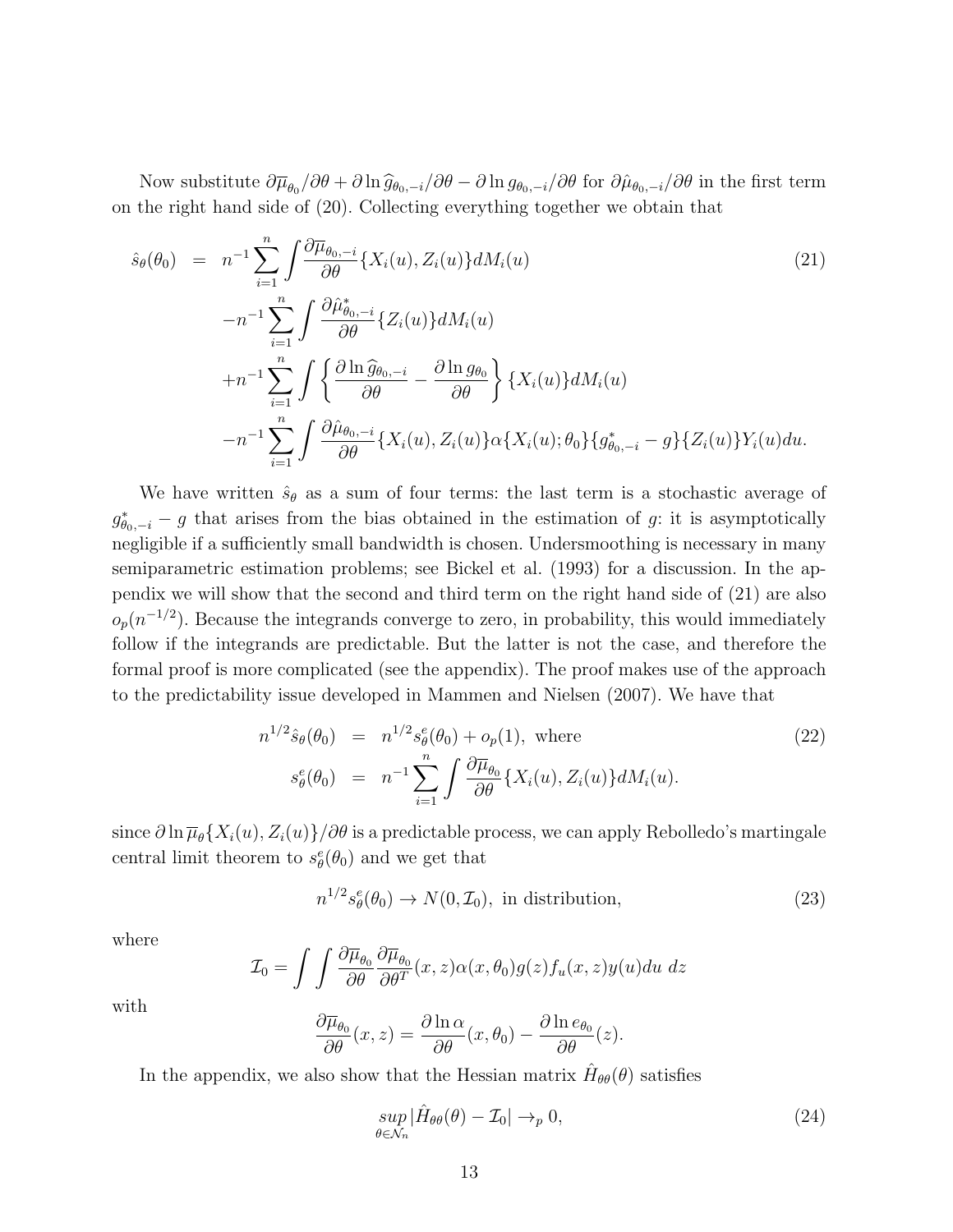for  $\mathcal{N}_n = \{\theta : |\theta - \theta_0| \leq \delta_n\}$ ,  $\phi_n \to 0$  is a shrinking neighborhood of  $\theta_0$ . In conclusion, we get from (19), (22), (23) and (24) that  $n^{1/2}(\hat{\theta} - \theta_0) \to N(0, \mathcal{I}_0^{-1})$ , in distribution.

The following theorem summarises our discussion. The assumptions and the proof of the theorem are in the appendix.

- **Theorem 1.** (i) Make the assumptions  $(A1)$ – $(A4)$ . With probability tending to one, there exists a maximiser  $\hat{\theta}$  in (15). All (measurable) choices of the maximiser result in a consistent estimator:  $\widehat{\theta} \stackrel{p}{\rightarrow} \theta_0$ .
	- (ii) Make the additional assumptions  $(A5)$ – $(A8)$ . Then

$$
n^{1/2}(\hat{\theta} - \theta_0) \stackrel{d}{\rightarrow} N(0, \mathcal{I}_0^{-1}).
$$
\n(25)

(iii) The asymptotic covariance matrix  $\mathcal{I}_0^{-1}$  is consistently estimated by  $\hat{H}_{\theta\theta}^{-1}(\hat{\theta})$ .

We now argue that our estimator achieves the semiparametric efficiency bound. For this purpose consider the following parametric specification of the hazard function:

$$
\lambda_i(t; \theta) = \alpha \{ X_i(t); \theta \} g_\theta \{ Z_i(t) \} Y_i(t). \tag{26}
$$

The pseudo-maximum likelihood estimator in the model is given as maximiser  $\bar{\theta}$  of the likelihood function  $\bar{\ell}(\theta)$ . By classical theory one gets that

$$
n^{1/2}(\overline{\theta}-\theta_0)=\mathcal{I}_0^{-1}n^{-1/2}\sum_{i=1}^n\int\!\frac{\partial \overline{\mu}_{\theta_0}}{\partial \theta}\{X_i(u),Z_i(u)\}dM_i(u)+o_P(1).
$$

Thus,  $\bar{\theta}$  has the same asymptotic limit distribution as  $\hat{\theta}$  and the specification (26) is the hardest parametric submodel of our semiparametric model. In particular, we get that  $\mathcal{I}_0$ is the semiparametric information matrix.

In our simulations and in our empirical application we also use a local linear estimator of the functions  $g_{\theta}$ . It can be shown that this also leads to efficient estimation of  $\theta$ .

In the final estimation step an estimator of g is calculated. This can be done by  $\hat{g}_{b^*,\hat{\theta}}(z)$ where  $\hat{\theta}$  is plugged in for the parameter  $\theta$ . As discussed above, the bandwidth vector  $b^*$ should differ from *b*. We also consider a local linear estimator  $\hat{g}^{LL}_{b^*,\hat{d}}$  $\partial_{b^*,\widehat{\theta}}^{LL}(z)$ . For a definition of  $\widehat{g}^{LL}_{b^*, \vec{b}}$  ${}_{b^*,\widehat{\theta}}^{iLL}(z)$  see Appendix B.1.

**Corollary 1.** Suppose that assumptions (A1)-(A8) hold, and that  $n^{1/5}b^*$  converges to a limit  $0 \leq \gamma < \infty$ . Then

$$
n^{2/5}\{\widehat{g}_{b^*,\widehat{\theta}}(z) - g(z)\} \rightarrow N(\beta(z),\nu(z)),
$$
  

$$
n^{2/5}\{\widehat{g}_{b^*,\widehat{\theta}}^{LL}(z) - g(z)\} \rightarrow N(\beta^{LL}(z),\nu(z)),
$$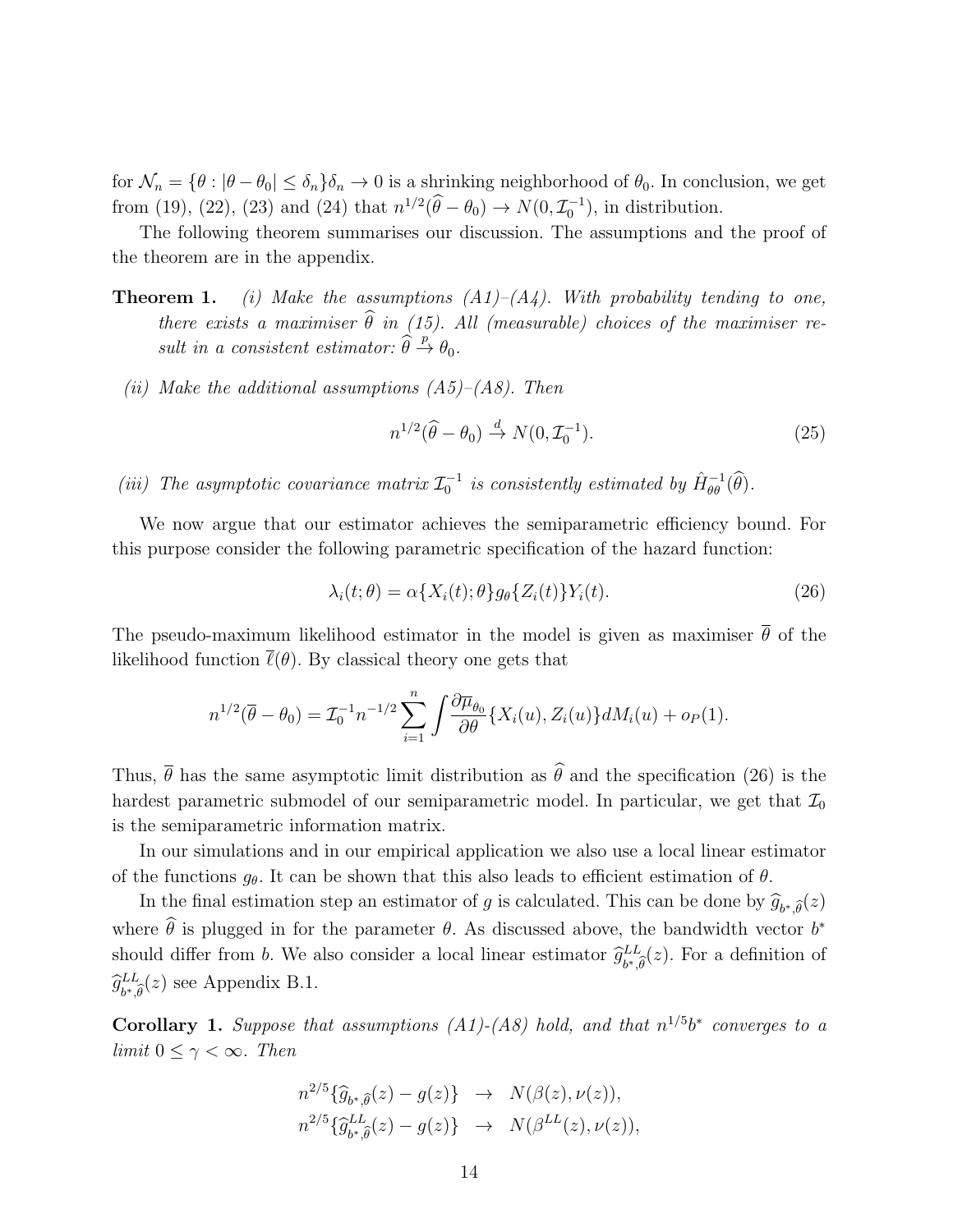where

$$
\beta(z) = \frac{\gamma^2}{2} \mu_2(K) \left\{ 2 \frac{\partial g}{\partial z}(z) \frac{\partial \ln e_{\theta_0}}{\partial z}(z) + \frac{\partial^2 g}{\partial z^2}(z) \right\},
$$
  
\n
$$
\beta^{LL}(z) = \frac{\gamma^2}{2} \mu_2(K) \frac{\partial^2 g}{\partial z^2}(z),
$$
  
\n
$$
\nu(z) = \gamma^{-1} ||K||^2 \frac{g(z)}{e_{\theta_0}(z)}
$$

with  $\mu_2(K) = \int K(t)^2 dt$ . Furthermore,

$$
\hat{\nu}(z) = \frac{nb^* \sum_{i=1} \int K_{b^*} \{z - Z_i(u)\}^2 dN_i(u)}{[K_{b^*} \{z - Z_i(u)\} \alpha \{X_i(u); \hat{\theta}\} Y_i(u) du]^2}
$$

is a consistent estimator of  $\nu(z)$ , i.e.

$$
\hat{\nu}(z) \to_p \nu(z).
$$

### 6 Simulation study

To study the performance of our estimator, we simulate data from the following models:

Model 1: 
$$
\lambda(t) = \exp{\theta t} \gamma \times z(1 - z),
$$
  
\nModel 2:  $\lambda(t) = \gamma \theta t^{\theta - 1} \exp\left\{-\frac{1}{2}\cos(2\pi z) - \frac{3}{2}\right\},$   
\nModel 3:  $\lambda(t) = \exp{\theta t} \exp\left\{-\frac{1}{2}\cos(2\pi z) - \frac{3}{2}\right\},$   
\nModel 4:  $\lambda(t) = t^{\theta - 1}(1 - t)z(1 - z).$  (27)

with  $\theta = 1.5$  and  $\gamma = 1$ . The two-dimensional hazards as functions of t and z are shown in Figure 1.

We report the estimation results from 100 simulated samples using a discretised version of the local constant estimator and the local linear estimator (see Subsection B.3 in the appendix). We simulate on a grid  $R \times R'$  with size 100  $\times$  100 (i.e.,  $R = 100, R' = 100$ ) which seems sufficient for our purposes. The sample size is either  $n = 10000$  or  $n = 5000$ observations. Our estimator is evaluated along three dimensions: (1) bandwidth selection: We evaluate whether feasible bandwidth selection methods work to choose the two bandwidths  $b_1$  and  $b_2$ , (2) **parameter estimate:** we compare the true parameter  $\theta$  with its estimate, and (3) Integrated Squared Error (ISE): we evaluate the integrated squared error of our estimator of the function  $g$ . Table 1 reports the results for the cross-validated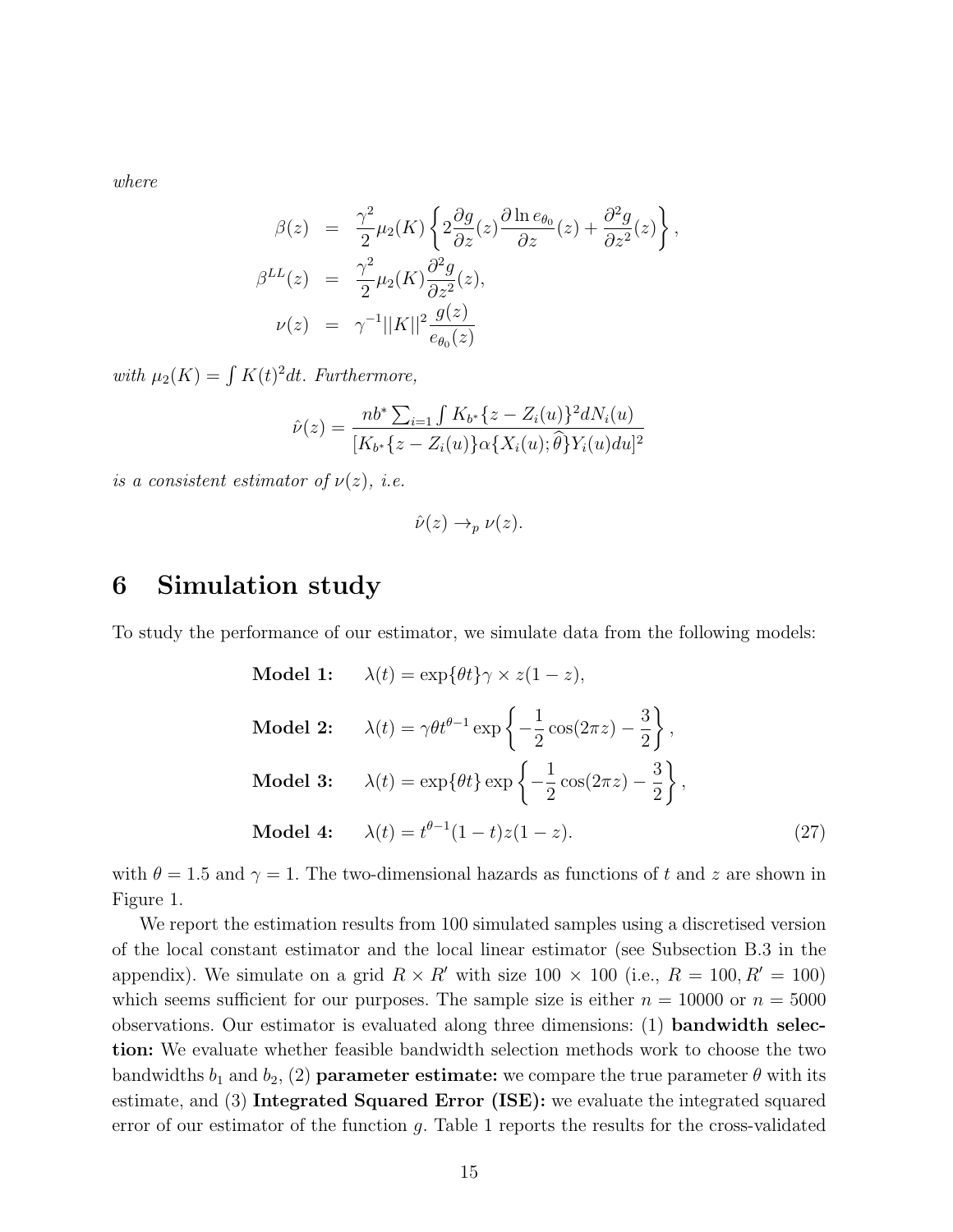

Figure 1: The two-dimensional hazard functions of Models 1–4, see (27).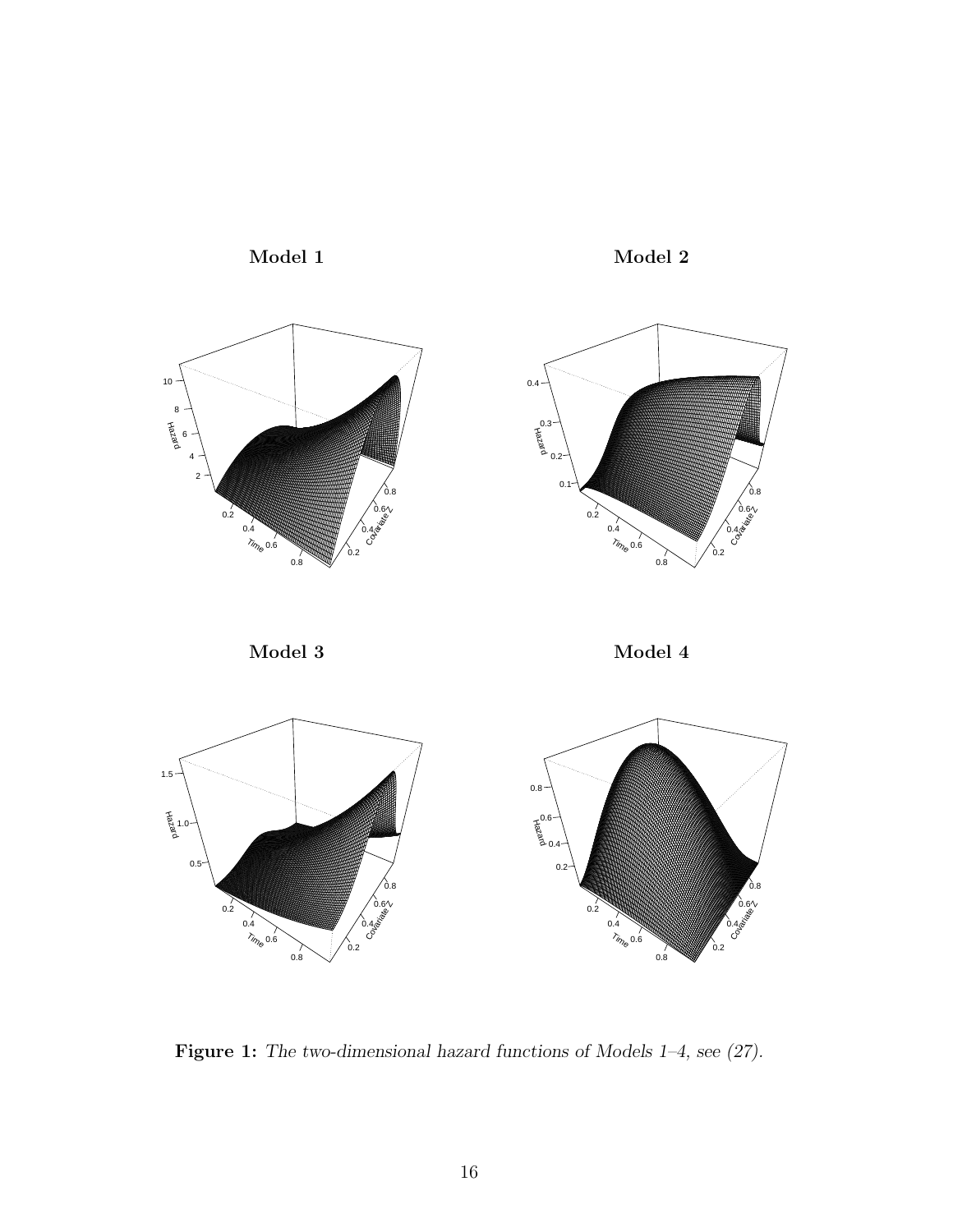

**Figure 2:** The empirical distributions for the ISE with an optimally chosen  $b_1$  (solid line and dashed line) and with a fixed  $b_1$  (the dotted line and the dot-dash line, for the local constant and the local linear estimator, respectively.)

bandwidths, the ISE bandwidths and the resulting parameter estimates in terms of the average absolute deviation from the true parameter. In general, the estimator performs well regardless of the true form of the hazard and independent of whether we use the ISE bandwidths or the bandwidths selected by minimising the cross-validation criterion. The parameter is estimated with precision, regardless of the method, and the parameter estimates are in general not sensitive to bandwidth choice. It seems that the local constant is as good or even better as the local linear estimator for estimating the parameter, although the differences are small. Overall, the local linear estimator performs slightly better than the local constant estimator (in terms of the distribution of the ISE), which suggests that the local linear is better suited to capture the nonparametric function, which is not a surprising result, considering the well-known shortcomings of the local constant estimator in boundary regions.

In almost all cases, the standard errors on  $b_1$  are rather large, at least compared with the standard errors on  $b_2$ . This result reflects how little the parameter estimate depends on the bandwidth choice. This suggests that applied researchers might find it practical to fix  $b_1$  to be very small and only consider different bandwidths for  $b_2$ . To illustrate this, we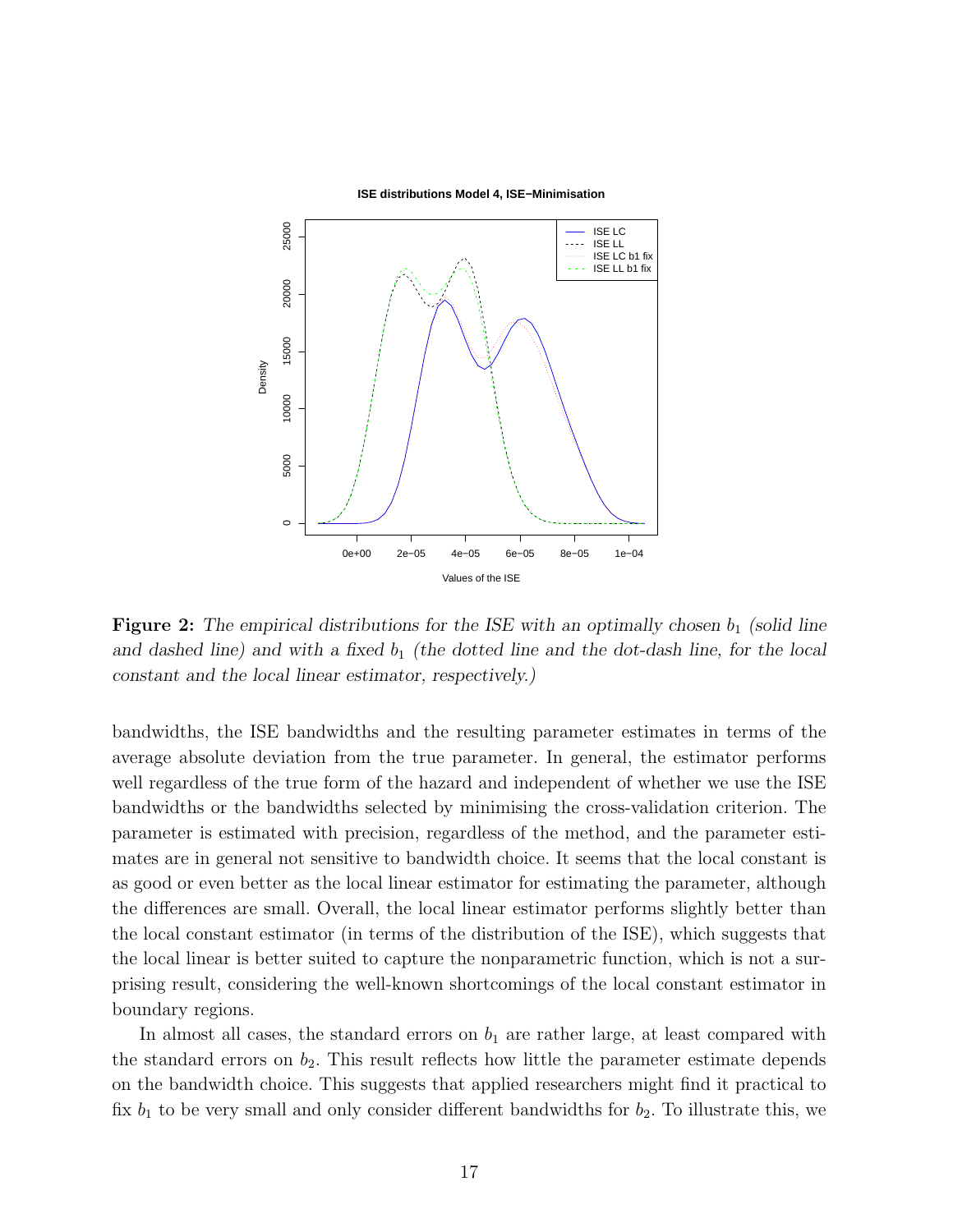calculated the ISE for 100 samples for the case where we fix  $b_1$  at the smallest bandwidth. In Figure 2 we plot the empirical distribution of the ISE for both when  $b_1$  is fixed and when  $b_1$  is optimally chosen. When comparing the two curves it is clear that (at least in this case) fixing  $b_1$  does not lead to a strong decrease in performance.

Figure 3 visualizes the empirical distribution of the integrated squared error for all 100 samples, for both sample sizes and the two different estimators and for all four models. In general, the local linear estimator performs better than the local constant estimator. Increasing the sample size leads on average to a reduction of the ISE and a reduction in the variance of the distribution of the ISE. However, while we can retrieve the parameter with relative precision, cross-validation tends towards undersmoothing in many of the cases that were considered. While this is not surprising, better feasible bandwidth selection methods, such as "do-validation" (Gámiz Pérez et al., 2013) might improve performance.

We also compare the ISE for the nonparametric local constant and local linear estimators to the ISE for our semiparametric estimator. In our simulation setting, the former estimators target a function that has a dimensionality that exceeds the dimensionality of the function g with one. We find that if the semiparametric model is true, then - unsuprisingly - it improves estimation accuracy enormously to impose this semiparametric structure from the outset rather than using a fully nonparametric approach. In all cases, local linear estimation performs significantly better than local constant estimation, irrespectively of whether a semiparametric or a nonparametric is considered. These results are unsurprising and the results are not listed here; however, they do provide us with a helpful sanity check of the estimation and modelling approach of this paper.

# 7 Empirical application: the effect of birth weight on later-life mortality

#### 7.1 The Uppsala Birth Cohort Study data

The Uppsala Birth Cohort Study is a lifelong follow-up study of birth cohorts of individuals born in Uppsala in 1915–1929.<sup>2</sup> Information on early-life characteristics of these newborns and social characteristics of their parents was retrieved from the neonatal register of the hospital in Uppsala. Mortality is observed from parish records and national death registers. Loss of follow-up due to emigration is observed from censuses (starting with the 1960 census), routine administrative registers (starting in 1961 or later), and archives. In the data at our disposal, individuals are followed over time up to the end of 2002, so that the

<sup>2</sup>Rajaleid, Manor and Koupil (2008) demonstrate that it is representative of birth cohorts in Sweden in the years 1915–1929.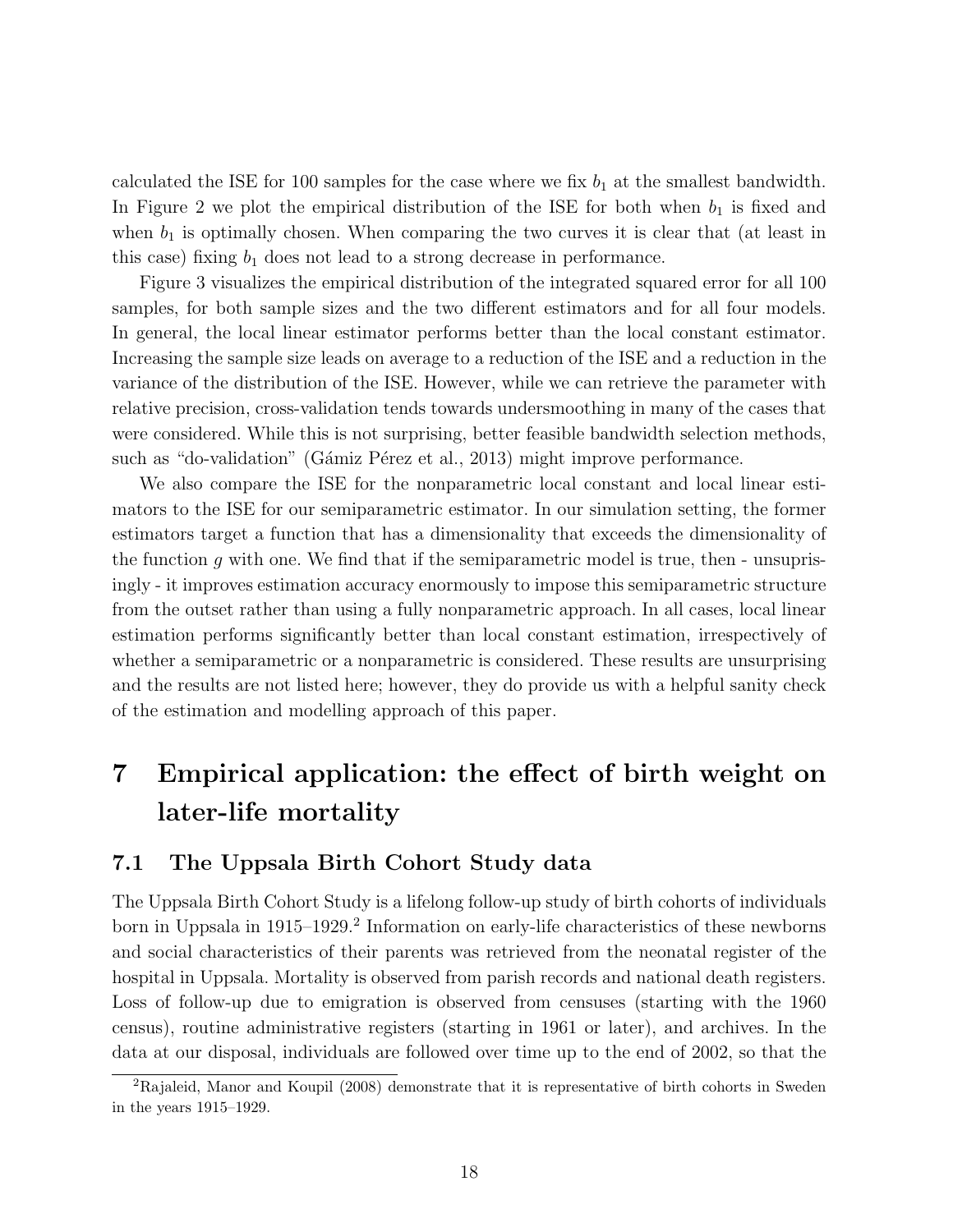| <b>Integrated Squared Error</b> |                  |                   |                   |                |                     |                      |                      |  |
|---------------------------------|------------------|-------------------|-------------------|----------------|---------------------|----------------------|----------------------|--|
| Model                           | $\boldsymbol{n}$ | Bandwidths        |                   |                |                     |                      | Parameter, $\bar{e}$ |  |
|                                 |                  |                   |                   |                |                     |                      |                      |  |
|                                 |                  |                   | $_{\rm LC}$<br>LL |                | LC                  | LL                   |                      |  |
|                                 |                  | b1                | b2                | b1             | b2                  |                      |                      |  |
| 1                               |                  |                   |                   |                |                     |                      |                      |  |
|                                 | 10000            | 0.3084(0.1709)    | 0.078(0.0126)     | 0.2244(0.2269) | 0.1476(0.0179)      | 0.011                | 0.031                |  |
|                                 | 5000             | 0.2872(0.1858)    | 0.0872(0.0126)    | 0.1688(0.1985) | 0.1674(0.0237)      | $0.02\,$             | 0.035                |  |
| $\overline{2}$                  | 10000            | 0.1044(0.1701)    | 0.1346(0.0249)    | 0.1024(0.1761) | 0.1398(0.0244)      | $0.01\,$             | $0.01\,$             |  |
|                                 | 5000             | 0.0418(0.1082)    | 0.1466(0.0246)    | 0.0456(0.1214) | 0.1448(0.0254)      | 0.027                | 0.027                |  |
| 3                               | 10000            | 0.4049(0.0998)    | 0.1235(0.016)     | 0.4571(0.0974) | 0.1305(0.0147)      | 0.014                | 0.022                |  |
|                                 | 5000             | 0.325(0.1888)     | 0.1314(0.0266)    | 0.3474(0.1965) | 0.1432(0.0264)      | 0.015                | 0.023                |  |
| 4                               | 10000            | 0.1642(0.2643)    | 0.1628(0.0258)    | 0.15(0.2373)   | $0.2468$ $(0.0357)$ | 0.03                 | $0.03\,$             |  |
|                                 | 5000             | 0.136(0.1839)     | 0.1684(0.038)     | 0.1302(0.1703) | 0.2354(0.0495)      | 0.054                | 0.054                |  |
|                                 |                  |                   |                   |                |                     |                      |                      |  |
|                                 |                  |                   |                   |                |                     |                      |                      |  |
| Model                           | $\overline{n}$   | Bandwidths        |                   |                |                     | Parameter, $\bar{e}$ |                      |  |
|                                 |                  |                   |                   |                |                     |                      |                      |  |
|                                 |                  | $_{\rm LC}$<br>LL |                   | LC             | LL                  |                      |                      |  |
|                                 |                  | b1                | b2                | b1             | b2                  |                      |                      |  |
|                                 |                  |                   |                   |                |                     |                      |                      |  |
| 1                               | 10000            | 0.177(0.1554)     | 0.026(0.0117)     | 0.276(0.225)   | 0.029(0.0164)       | 0.028                | 0.03                 |  |
|                                 | 5000             | 0.104(0.1159)     | 0.021(0.0034)     | 0.19(0.2028)   | 0.021(0.0052)       | 0.038                | 0.039                |  |
| $\overline{2}$                  | 10000            | 0.035(0.0643)     | 0.022(0.0095)     | 0.036(0.0727)  | 0.022(0.0095)       | 0.011                | 0.011                |  |
|                                 | 5000             | 0.193(0.2427)     | 0.021(0.0001)     | 0.691(0.0192)  | 0.626(0.009)        | 0.031                | 0.034                |  |
|                                 | 10000            | 0.182(0.1505)     | 0.038(0.0154)     | 0.213(0.1792)  | 0.039(0.0154)       | 0.036                | 0.036                |  |
| 3                               | 5000             | 0.171(0.1577)     | 0.032(0.0061)     | 0.202(0.1946)  | 0.032(0.0064)       | $\,0.033\,$          | 0.033                |  |
| 4                               | 10000            | 0.092(0.1809)     | 0.032(0.006)      | 0.082(0.1692)  | 0.032(0.0058)       | 0.031                | 0.031                |  |
|                                 | 5000             | 0.101(0.1508)     | 0.031(0.0044)     | 0.098(0.1469)  | 0.031(0.0039)       | 0.055                | 0.055                |  |

Table 1: Simulation results for the models in equation (27), with  $\theta_0 = 1.5$  as the true parameter, for two different sample sizes (5000, 10000). The numbers are averages over 100 simulated samples. The upper panel shows the results for bandwidths chosen by the infeasible strategy of minimizing the ISE. b1 and b2 refer to the two associated bandwidths. Standard errors are in parentheses. The lower panel shows the results for bandwidths chosen by the feasible bandwidth selection criterion of minimizing the cross-validation score (CV). LC and LL refer to the use of the local constant and the local linear estimator, respectively. In the last column, the parameter estimate is reported in terms of the average of the estimation error  $\bar{e} = abs(\hat{\theta}_{b_1} - \theta_0)$  over 100 samples.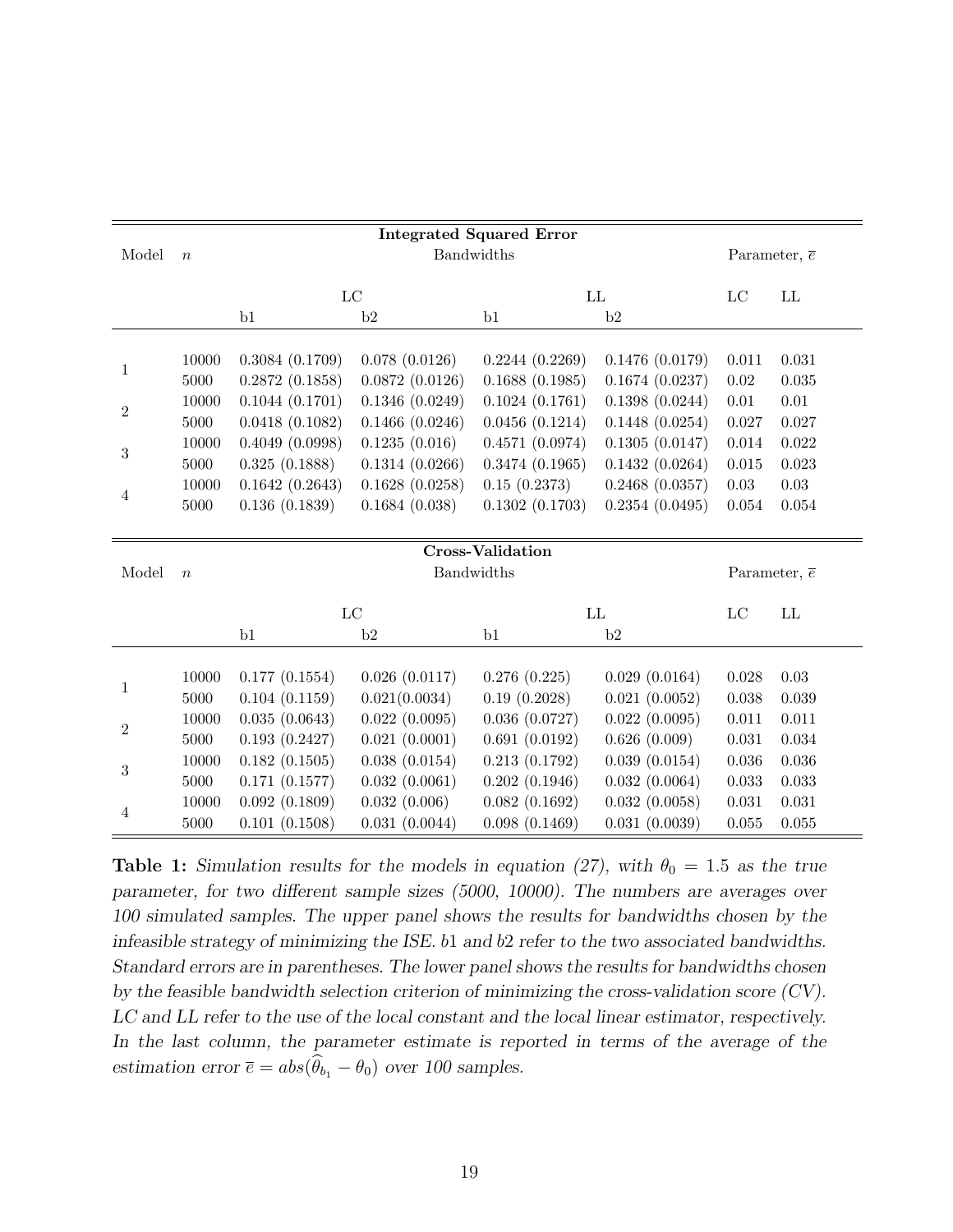

Figure 3: The smoothed distribution of the integrated squared error over 100 samples. The solid line represents the local constant estimator with  $n = 10000$ , the dashed line represents the local linear estimator with  $n = 10000$ . The dotted line represents the local constant estimator with  $n = 5000$  and the dot-dash line represents the local linear estimator with  $n = 5000$ .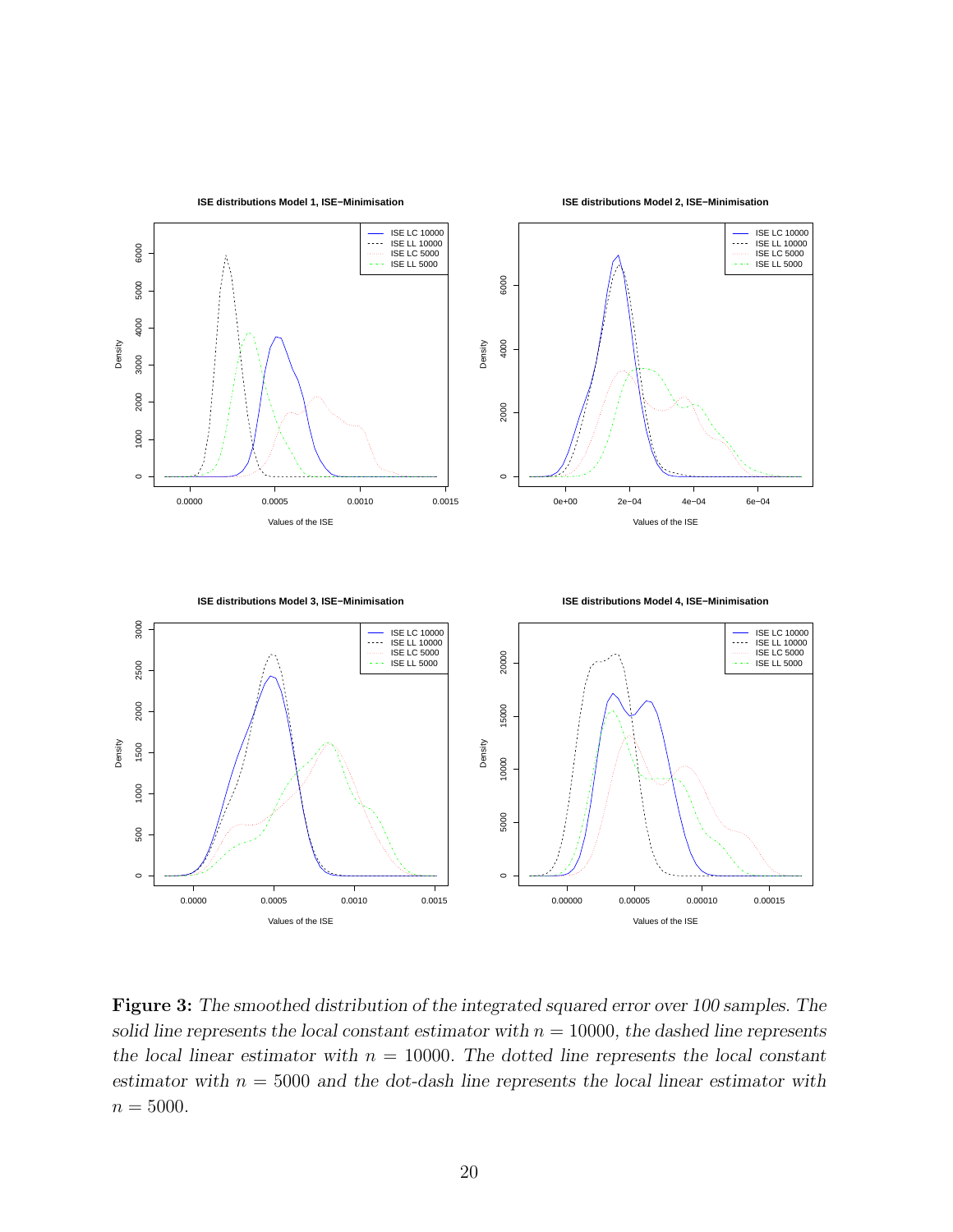highest observed death age is 87. Leon et al. (1998) and Rajaleid, Manor and Koupil (2008) provide detailed descriptions of the data.

The birth and death dates and the resulting individual lifetime durations are observed in days. Not all variables are observed for all of individuals, but birth date, lifetime duration (or time until loss of follow-up) and birth weight are observed for virtually every individual. We omit all individuals who were stillborn or died within one day. This leads to a sample size of 13668 individuals.

Birth weight was recorded in grams. We trim the data by discarding 2 observations with birth weight below 1000 g and 27 observations with birth weight above 5000 g. For 13 of the remaining individuals, birth weight is not observed. This leads to the final sample size of  $n = 13639$  individuals. The socio-economic status or social class at birth is a grouped hierarchically ordered version of the Swedish SEI code which in turn is based on the occupation of the main breadwinner in the household. The values run from 1 (highest class) to 7.

In the sample, 50% are observed to die before 2002 and 50% have right-censored lifetime durations (almost all of the latter are still alive at the end of 2002). Table 2 gives some sample statistics of the main variables that were made accessible for our study.

To interpret the results it is useful to emphasise that living conditions in Sweden in the birth years 1915–1929 were relatively good in comparison to most other countries at the time and in comparison to many developing countries today. Life expectancy was among the highest in the world, and infant mortality among the lowest (around 5%). The public health care system was modern, with institutionalised maternal and child health care in urban areas. At the time of birth, most individuals in our data resided in or around the city of Uppsala. In the years 1915–1929, the population of the city of Uppsala was stable at the level of around 30,000 inhabitants. The two largest sectors in the city's labor market were manufacturing and trade, occupying 45% and 25% of the workforce, respectively. Electricity was available everywhere. Lobell, Schön and Krantz (2007) provide details of the Swedish economy in these years and the surrounding decades. National Central Bureau of Statistics (1969) provide detailed descriptions of demographic developments. Sundin and Willner (2007) contains a detailed history of public health in Sweden. Modin (2002) describes local conditions in Uppsala around the 1920s. Notice that contemporary birth weight values are in the same ball park as those in the data.

The data have been used by a number of studies on long-run effects of birth weight. All of these estimate Cox Proportional Hazard models with partial likelihood. Leon et al. (1998) and Rajaleid, Manor and Koupil (2008) use discrete birth weight indicators based on a small number of weight intervals. van den Berg and Modin (2013) assume that the log cardiovascular mortality rate is a linear function of the log birth weight.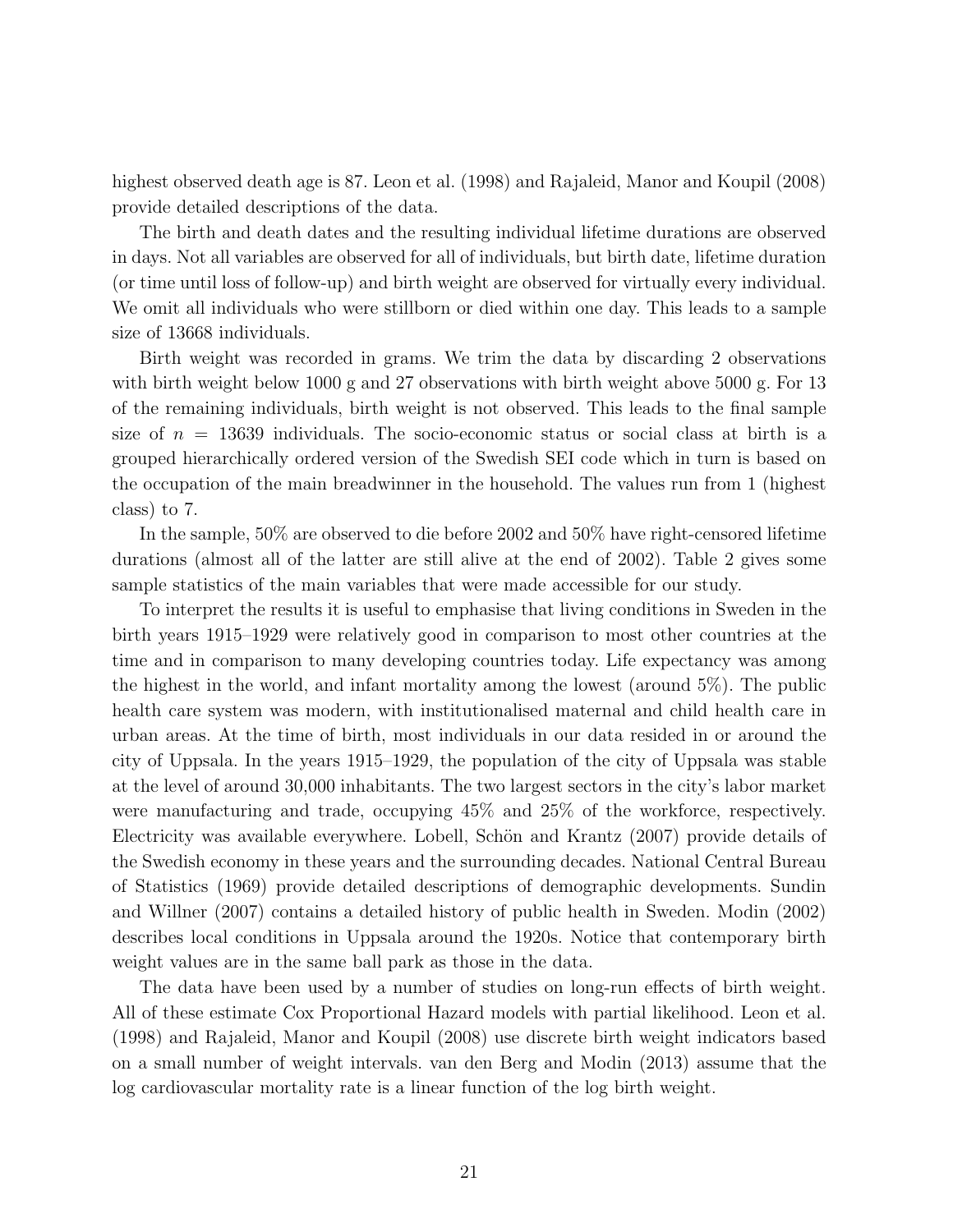| variable                                                 | $10^{th}$      | mean   | $90^{th}$ |
|----------------------------------------------------------|----------------|--------|-----------|
|                                                          | percentile     |        | perc.     |
|                                                          |                |        |           |
| right-censored durations                                 |                | 0.50   |           |
| duration (years) if uncensored                           | 0.9            | 54.6   | 80.0      |
| duration (years) if censored                             | 73.7           | 77.6   | 84.6      |
| birth weight (grams)                                     | 2750           | 3416   | 4080      |
| birth year                                               | 1916           | 1922.6 | 1928      |
| social class at birth $(1 \text{ to } 7)$ : high to low) | $\overline{2}$ | 4.2    | 6         |
| male                                                     |                | 0.52   |           |
| male birth weight                                        | 2810           | 3478   | 4140      |
| female birth weight                                      | 2700           | 3349   | 4000      |
|                                                          |                |        |           |

Table 2: Summary statistics of the sample

#### 7.2 Model specification and results

As a parametric baseline function we choose the Gompertz function that has been shown to accurately model the age dependence of mortality for the ages covered by our observation window (up to age 87). Specifically,

$$
\lambda(t) = \exp\{\theta t\} g(z) \tag{28}
$$

with z being the birth weight. In model extensions we allow  $\theta$  to vary with other covariates  $x$  (see below).

We discretise the time dimension in 150 intervals and the covariate in 100 intervals  $(R = 150, R' = 100)$ . We use the Epanechnikov Kernel given by  $K(u) = \frac{3}{4}(1 - u^2) \mathbb{I}_{|u \leq 1|}$ . As a robustness check we also use the kernel used in Nielsen and Tanggaard (2001), but the choice of kernel does not alter our results in any substantial way. The confidence intervals are calculated using the bootstrap procedure for kernel hazard estimators introduced by Fledelius et al. (2004).

The estimate of the shape parameter  $\theta$  is practically unaffected by the bandwidth choice. The first line of Table 3 gives estimates for the local linear estimator.

Figure 4 shows the estimates of the nonparametric function  $q$ , using the local linear estimator. The confidence bands are calculated using the bootstrap method of Fledelius et al. (2004). The x-axis depicts birth weight and the y-axis shows the estimated values of the nonparametric part of the hazard function. The estimated function varies over  $z$  in an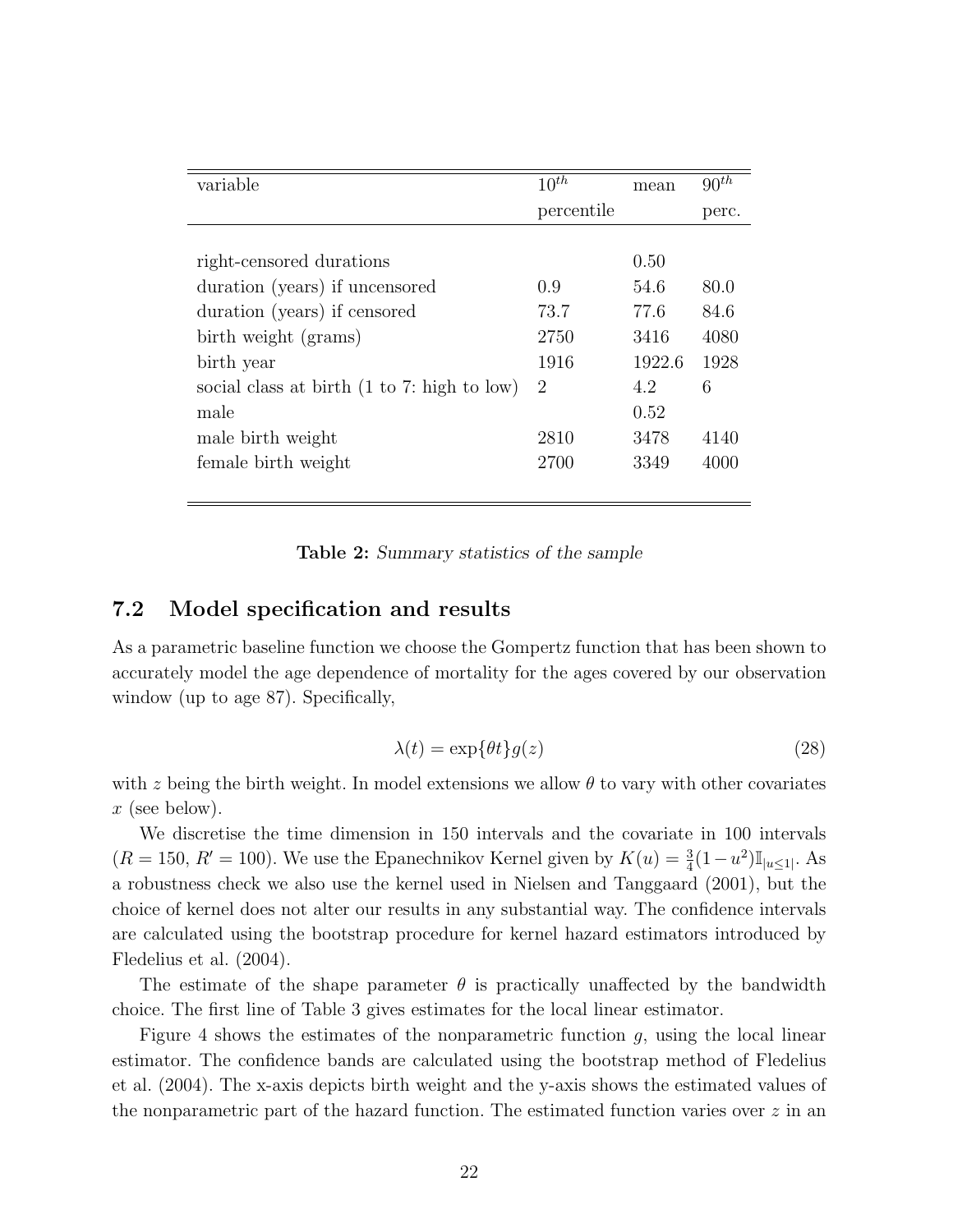inverted J- or a U-shape, indicating that mortality risk decreases as birth weight increases and then increases again at very high birth weights. The results can be interpreted in the following way: In relation to an infant born in the optimal birth weight range of about 3000-3500g, the relative risk is about  $2\frac{1}{2}$  as high as for an infant born with 1000g and  $1\frac{1}{2}$ times as high as for an infant born weighting 5000g.

The local constant estimator does not perform satisfactorily. Specifically, it loses structure very quickly and becomes flat when the bandwidth is increased. This did not occur in the simulations and may be due to the scarcity of observations in the boundary regions in the application (we use a rescaled covariate  $z$  to lie on the unit interval  $[0, 1]$ , according to the formula  $z_u = (z - z^{min})/(z^{max} - z^{min})$ . Using a local linear framework is therefore strictly preferred.

The association between birth weight and mortality at low ages may be strongly affected by medical interventions in the first years of life. In contrast, at higher ages, biological mechanisms may drive the association. At the same time, survival up to late adulthood means survival into the 1960s and beyond, allowing the individual to benefit from medical innovations in the mid 20th century. A single function  $g$  is not necessarily able to fit such widely differing explanations. It is therefore interesting to see whether the estimated g changes if we truncate longevity from below at, say, age 40. Figure 7 plots the shape of g for that case. The results do not fundamentally differ from those in Figure 4. The mortality rate at very low birth weights is now point-estimated to be lower. This may be due to improvements in medical technology in the mid 20th century. Alternatively, dynamic selection may cause the frailest individuals among those with low birth weight to have died before age 40, causing an attenuation of the association beyond age 40. The "dynamic selection" explanation is at odds with the model that does not allow for systematic ex ante unobserved heterogeneity. However, note that the truncation of low longevities does not in fact entail the kind of simple attenuation of birth weight effects that one may expect to observe in case of dynamic selection. Specifically, the point estimate for the "optimal birth weight" shifts slightly to the right and lies now at about 4000g. In any case, whatever the differences between Figures 4 and 7, one should keep in mind that the confidence bands in Figure 7 are wider than in Figure 4, especially at extreme birth weight values.

#### 7.3 Comparison to a parametric specification for g

To compare the performance of the estimator with a parametric specification, we replace the nonparametric function  $g$  with a quadratic polynomial,

$$
g(z; \beta) = \exp{\{\beta_0 + \beta_1 z + \beta_2 z^2\}}
$$
\n(29)

The parameters  $\beta_0$ ,  $\beta_1$  and  $\beta_2$  are estimated with maximum likelihood. The estimates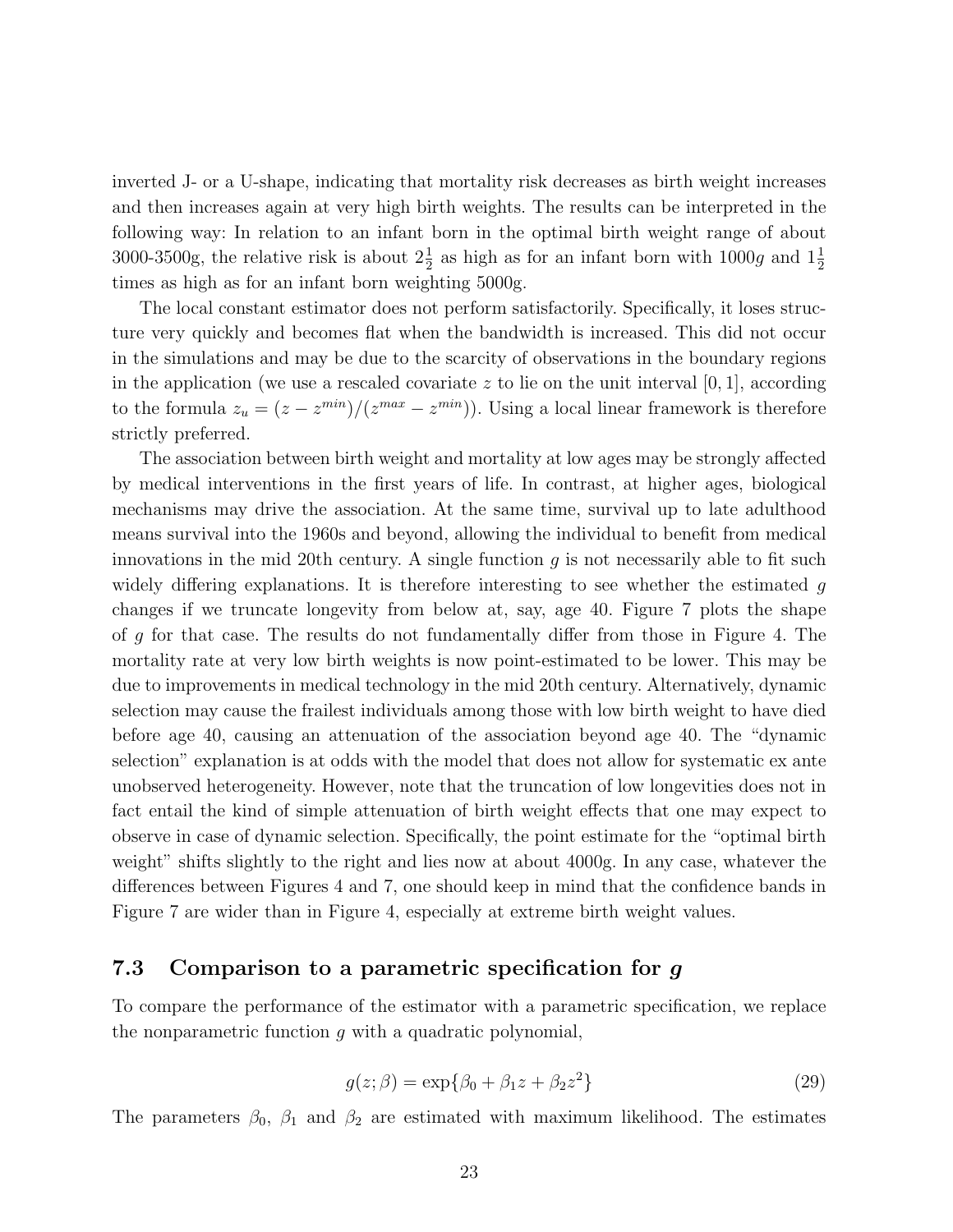

Figure 4: Estimation results for g using the Figure 5: Estimated parametric covariate local linear estimator. The y-axis reports the hazard function. estimated hazard, the x-axis depicts birth weights.



Figure 6: The estimated nonparametric Figure 7: The estimated g when usfunction with social class contained in the ing a truncated sample of individuals with covariate vector, included in the baseline longevity exceeding age 40. hazard, full range of birth weights.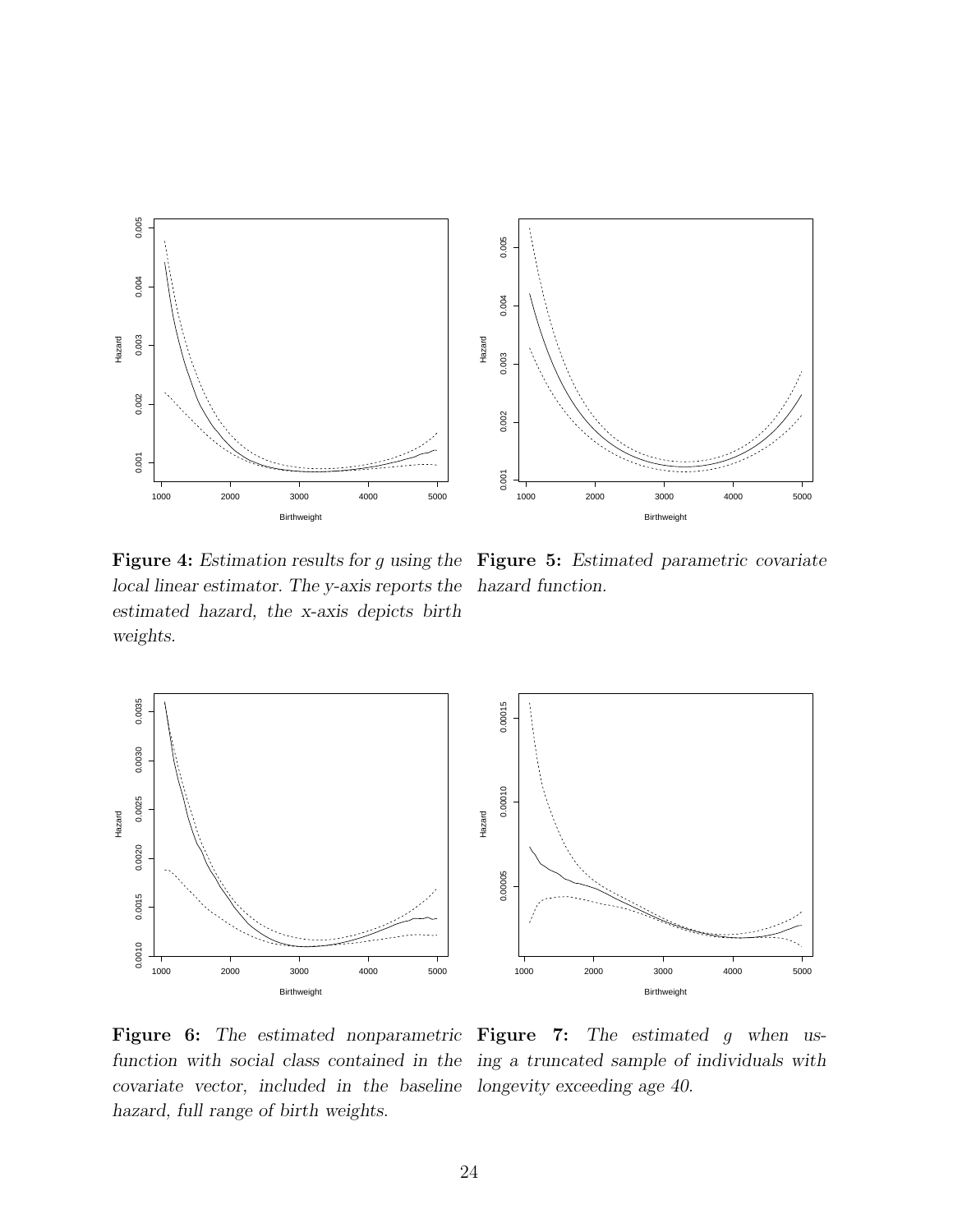|                                                                                                     | $\widehat{\theta}_1$            |                                                     | $\widehat{\theta}_2$                              |                                                                                           |
|-----------------------------------------------------------------------------------------------------|---------------------------------|-----------------------------------------------------|---------------------------------------------------|-------------------------------------------------------------------------------------------|
| Semiparametric Model (only $\theta_2$ )<br>Semiparametric Model<br>Parametric Model<br>Men<br>Women | 0.041<br>0.042<br>0.04<br>0.036 | (0.000042)<br>(0.0000048)<br>(0.000007)<br>(0.0001) | 0.000096<br>0.00095<br>0.00095<br>0.0001<br>0.001 | (0.00000000003)<br>(0.000000003)<br>(0.0000000003)<br>(0.000000000005)<br>(0.00000000008) |

Table 3: Parameter estimates for  $\theta_1$  and  $\theta_2$  in a model with parental social class at birth, standard errors are shown in parentheses.

(standard errors) for  $\beta_1$  and  $\beta_2$  are: -4.64(0.65) and 3.98(0.44), respectively. Further,  $\hat{\theta} =$  $9.56e - 05(2.67e - 12)$ , which is very close to what we find in the semiparametric analysis. The results are shown in Figure 5. While the differences are not large, the parametric analysis overestimates the mortality risk at high birth weights. The larger point is, of course, that it is not possible, ex-ante, to know the exact parametric form of the hazard.

One may argue that the inclusion of  $z^2$  as a covariate in the parametric  $g(z;\beta)$  in (29) is likely to lead to a bad fit at very high values of  $z$ . As an alternative, we replace  $z$  and  $z^2$  in  $g(z;\beta)$  by log z and  $(\log z)^2$ . However, it turns out that the estimation results do not add new insights to those above.

#### 7.4 Including additional covariates

**Social class at birth.** Our approach allows us to extend the vector  $X(t)$  to include more covariates than just time  $t$ . As mentioned above, it is important to avoid omitted covariates in order to prevent unobserved heterogeneity bias. To proceed, we parameterise our parametric function as  $\alpha_{\theta}(X(t)) = \exp{\{\theta_1 X^d + \theta_2 t\}}$ , where  $X^d$  denotes parental social class at the birth of the individual. The relevant estimation results are depicted in Figure 6. The shape of the estimated risk is not materially different from the estimate ignoring social class. The parameter estimates are reported in the first line in Table 3. Belonging to a lower social class increases mortality hazard. For a fully parametric model the results are in row 2 in Table 3. The parameter estimates are very similar to those for our semiparametric model.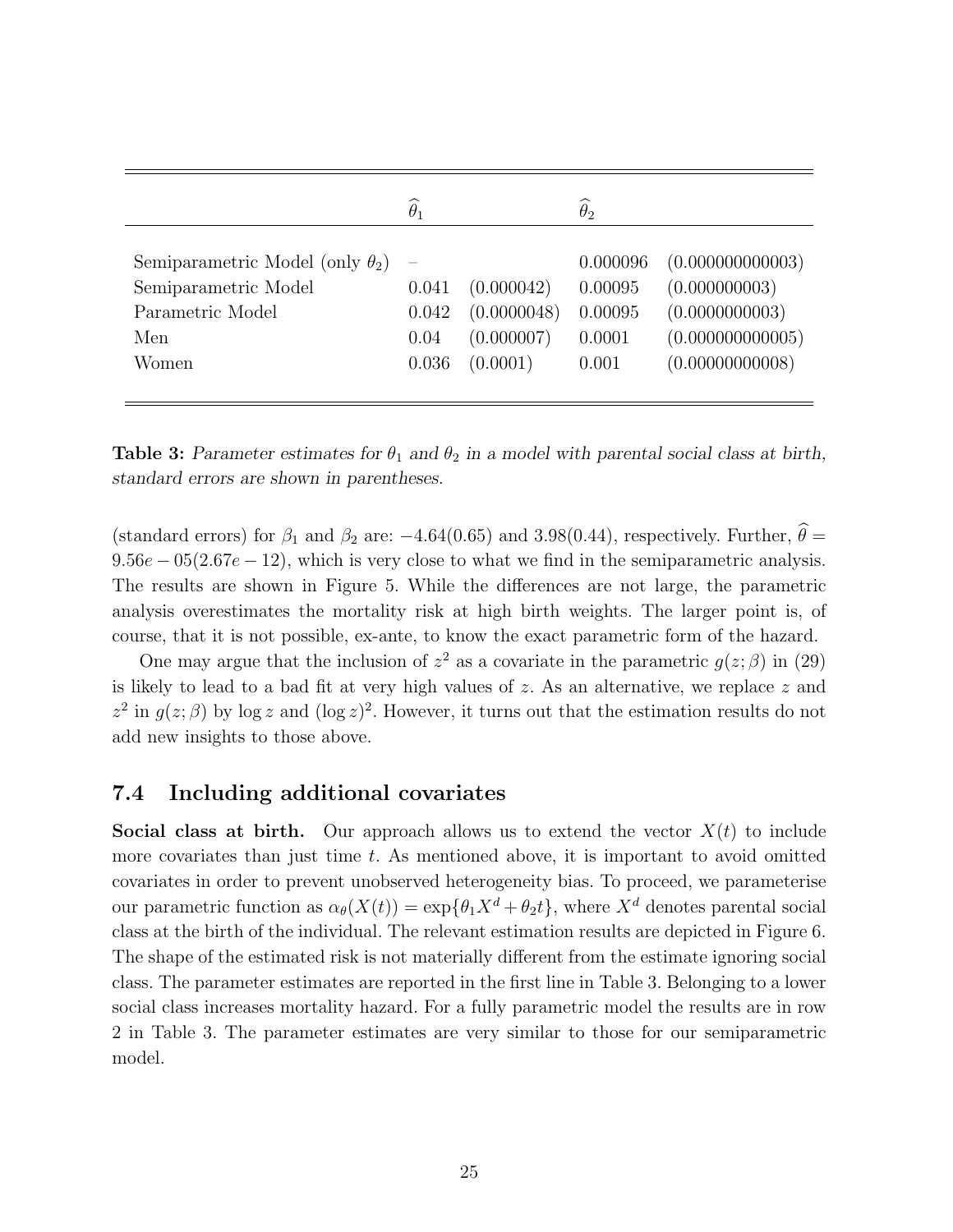

Figure 8: Semiparametric estimation results for g using the local linear estimator, controlling for social class at birth and stratified by gender.

**Stratifying by gender.** Gender is known to have a large effect on mortality. We stratify our empirical analysis by gender and estimate the impact of birth weight, age and social class separately for men and women. The parameter estimates are shown in Table 3. The estimates for the impact of social class  $(\theta_1)$  do not differ substantially between men and women, whereas the age dependence estimate  $(\theta_2)$  is larger for men than for women. For birth weight, the effects differ by gender; see Figure 8. The left panel depicts the effect for men and the right panel for women. The increased risk at high birth weight is much more pronounced for men than for women. Apparently, birth weights above 4000g present a risk factor for men but not for women.

### 8 Conclusion

In the paper we specify a very general class of semiparametric survival models and we develop an estimation technique for these models. The class of models includes models in which the hazard rate is a nonparametric function of covariates. We argue that our paper serves a need for estimation methods for such models, since they cannot be recast in the Cox model. Indeed, our class of models is more general than other semiparametric model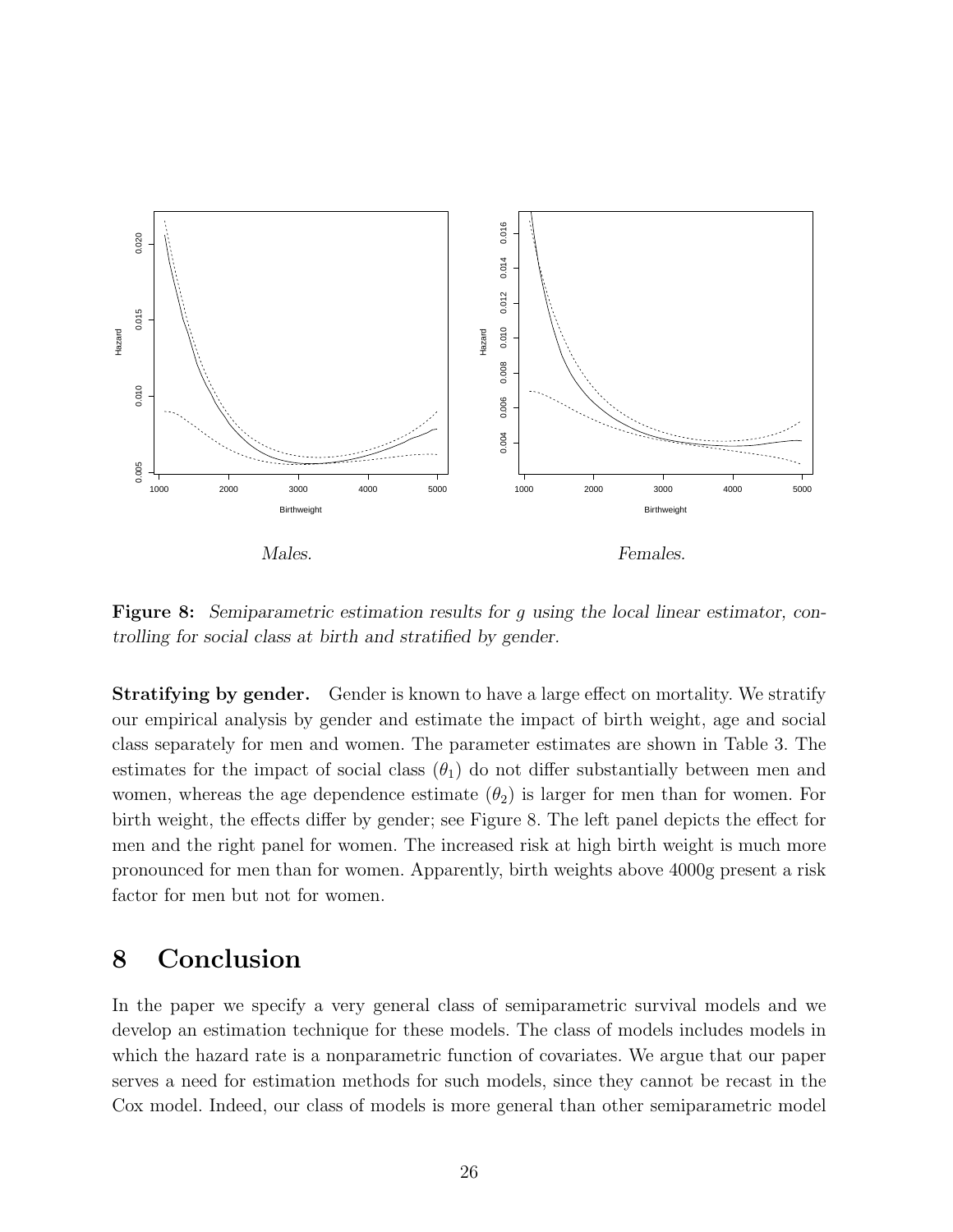classes studied in the literature. We prove that our estimator is consistent and efficient. In simulations we show that our estimator performs well with sample sizes that are common in epidemiology and econometrics. In the estimation procedure, we recommend to use local linear kernel estimation for the nonparametric function of the covariates.

We apply the estimator to study the association between birth weight and late-life mortality, which is seen as an issue of great interest due to its relevance for the "developmental origins" theory of late-life health. This application allows us to assess the performance of the estimator under realistic empirical conditions, with a sample size of about 13,000 individuals of which about half have right-censored lifetimes. We find a nonmonotonic relationship. This is preserved if we control for social class at birth. The relationship cannot be captured with a simple parametric polynomial, confirming the usefulness of our approach. Separate analyses by gender show that the nonmonotonicity is mostly due to an increased later-life mortality risk for men with high birth weight.

The application very much focuses on the flexible estimation of covariate effects. We should point out that our approach is also useful if one aims to estimate a parametric part of the hazard rate in the presence of some covariates whose effects cannot be captured parametrically because there is insufficient prior knowledge on their functional form. The effects of such covariates are then nuisance functions, but they nevertheless need to be taken into account when estimating the parameters of interest. Our approach deals with that.

As an obvious topic for further research one may consider the inclusion of unobserved heterogeneity or frailty terms in the individual hazard rates. This is potentially important because a model specification with many covariates leads to a curse of dimensionality, while at the same time the omission of covariates without controlling for unobserved heterogeneity may lead to biased inference. A different but related topic for further research may be to reduce the dimensionality of the model by assuming a single-index structure for the parametric part of the hazard rate as a function of covariates and markers.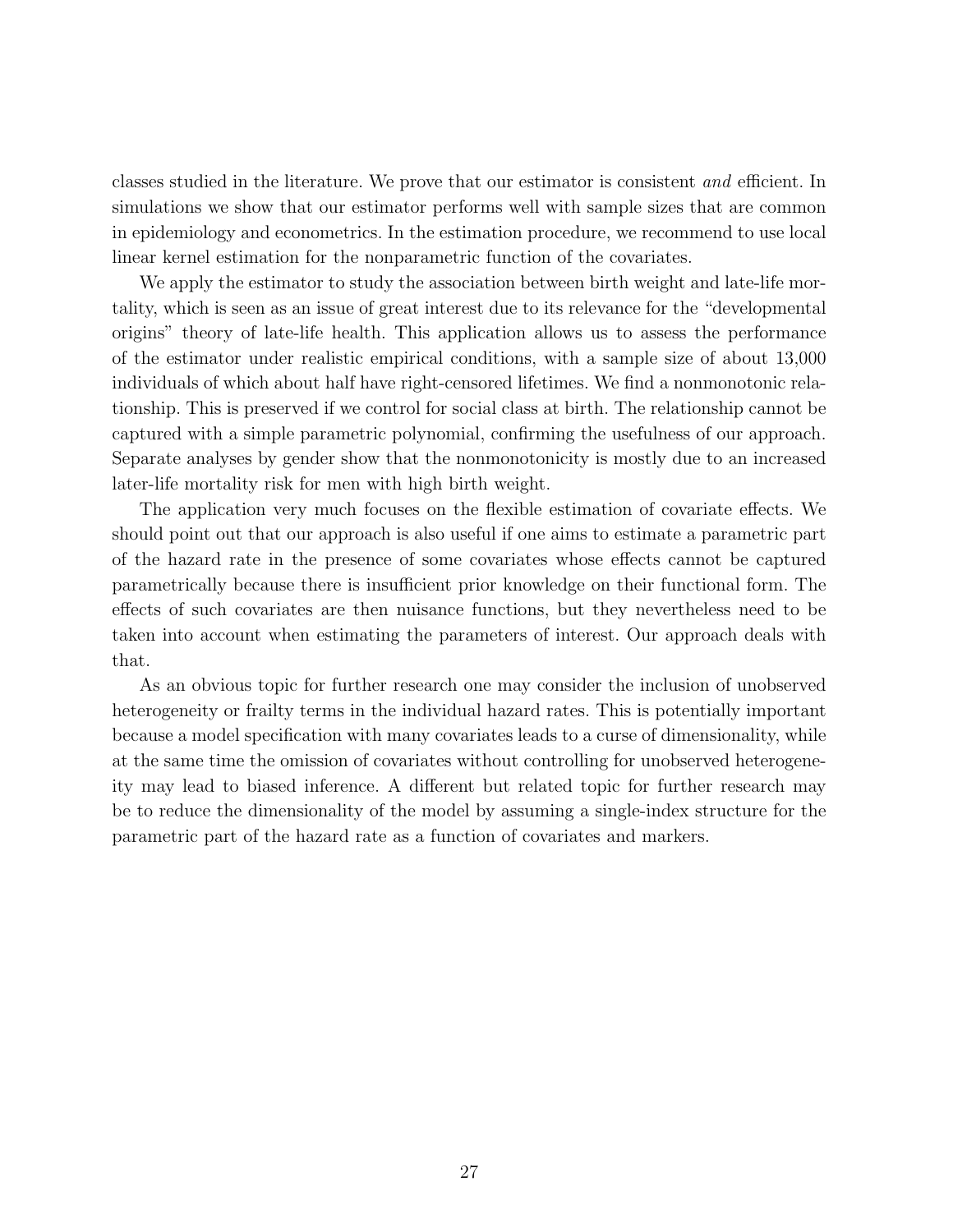### References

- Aalen, O. (1978), Nonparametric inference for a family of counting processes, *The Annals* of Statistics 6(4), 701–726.
- Ahlgren, M., J. Wohlfahrt, L.W. Olsen, T.I.A. Sørensen and M. Melbye (2007), Birth weight and risk of cancer, *Cancer* 110, 412–419.
- Almond, D., K. Chay and D. Lee (2005), The costs of low birth weight, Quarterly Journal of Economics 120, 1031–1083.
- Almond, D. and Currie, J. (2011), Killing me softly: The fetal origins hypothesis, *Journal* of Economic Perspectives 25, 153–172.
- Andersen, P.K., Borgan,Ø., Gill, R.D. and Keiding, N. (1993), Statistical models based on counting processes, Springer.
- van den Berg, G.J. (1990), Nonstationarity in job search theory, Review of Economic Studies 57, 255–277.
- van den Berg, G.J. (2001), Duration models: specification, identification, and multiple durations, in: J.J. Heckman and E. Leamer (eds.), Handbook of Econometrics, Volume V, North-Holland, Amsterdam.
- van den Berg, G.J. and B. Modin (2013), Economic conditions at birth, birth weight, ability, and the causal path to cardiovascular mortality, Working paper, IZA Bonn.
- Blanchard, O.J. and Diamond, P. (1994), Ranking, unemployment duration, and wages, Review of Economic Studies 61, 417–434.
- Bickel, P.J., Klaassen, C.A.J., Ritov, Y. and Wellner, J.A. (1993), Efficient and adaptive estimation for semiparametric models, Baltimore: Johns Hopkins University Press.
- Borgan, Ø. (1984), Maximum likelihood estimation in parametric counting process models, with applications to censored failure time data, *Scandinavian Journal of Statistics* 11  $(1)$  1–16.
- Cox, D.R. (1972), Regression models and life tables, *Journal of the Royal Statistical Society*. Series B 34 (2), 187–220.
- Curhan, G.C., Chertow, G.M., Willett, W.C., Spiegelman, D., Colditz, G.A., Manson, J.E., Speizer, F.E. and Stampfer, M.J. (1996), Birth weight and adult hypertension and obesity in women, Circulation 94, 1310–1315.
- Dabrowska, D.M. (1987), Non-parametric regression with censored survival time data, Scandinavian Journal of Statistics 14, 181–197.
- Dabrowska, D.M. (1997), Smoothed Cox regression, *The Annals of Statistics* 25(4), 1510– 1540.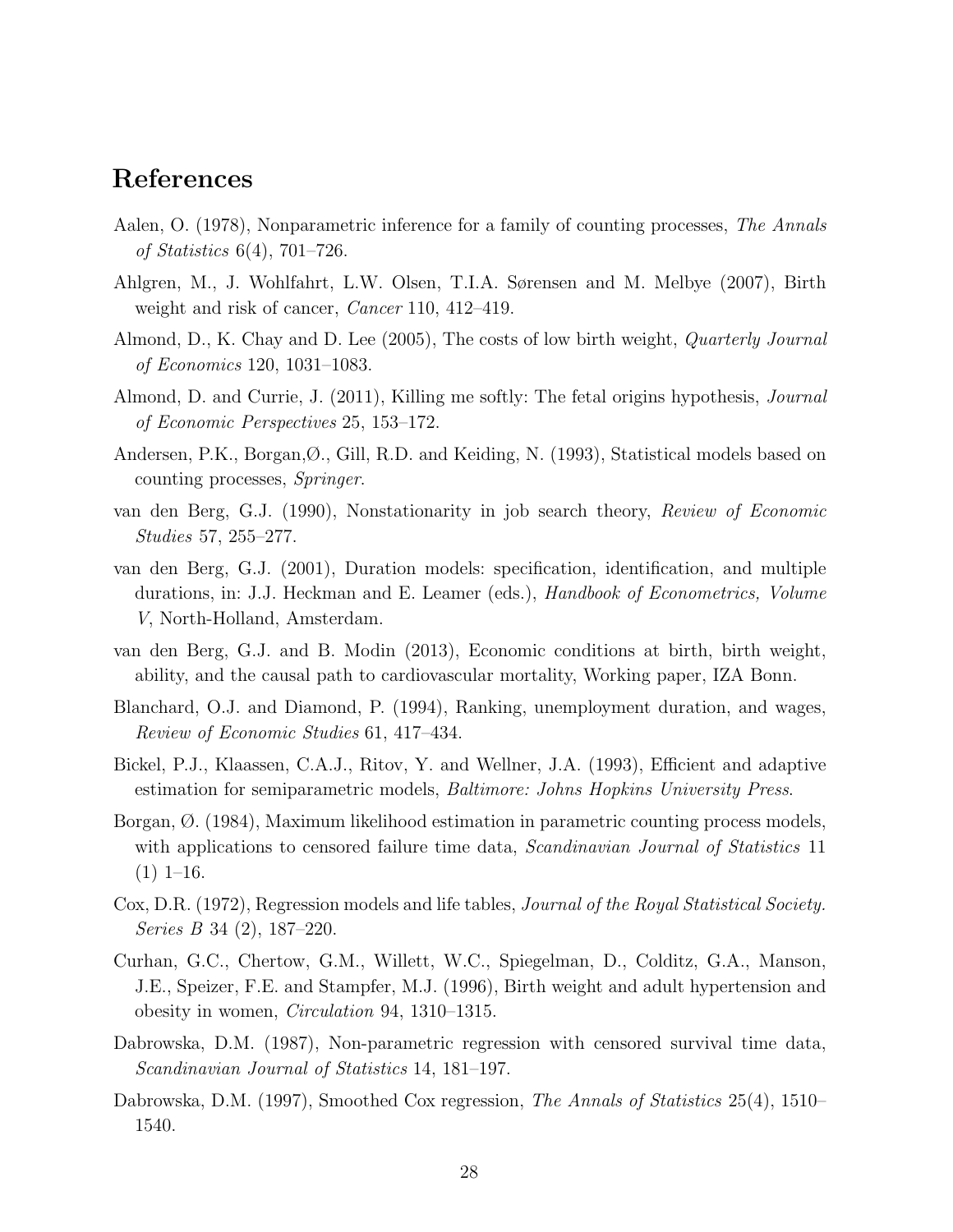- Dabrowska, D.M. (2006), Estimation in a class of semiparametric transformation models, IMS Lecture Notes – Monograph Series 2nd Lehmann Symposium – Optimality 49, 131– 169.
- Davey Smith, G. (2005), Epidemiological Freudianism, *International Journal of Epidemi*ology 34, 1–2.
- Davison, A.C. (2002), Statistical Models, *Cambridge Series in Statistical and Probabilistic* Mathematics.
- Fledelius, P., Guillen, M., Nielsen, J.P. and Vogelius, M. (2004), Two-dimensional hazard estimation for longevity analysis, Scandinavian Actuarial Journal 2, 133–156.
- Gámiz Pérez, M.L., Janys, L., Martínez Miranda, M.D. and Nielsen, J.P. (2013), Bandwidth selection in marker dependent kernel hazard estimation, *Computational Statistics* and Data Analysis 68, 155–169.
- Huxley, R., C.G. Owen, P.H. Wincup, D.G. Cook, J. Rich-Edwards, G. Davey Smith and R. Collins (2007), Is birth weight a risk factor for ischemic heart disease in later life?, American Journal of Clinical Nutrition 85, 1244–1250.
- Kalbfleisch, J.D. and Prentice, R.L. (1980), The Statistical Analysis of Failure Time Data, Wiley, New York.
- Kuh, D. and Ben-Shlomo, Y. (2004), A Life Course Approach to Chronic Disease Epidemiology, Oxford University Press, Oxford.
- Leon, D.A., Lithell, H.O., Vågerö, D., Koupilová, I., Mohsen, R., Berglund, L., Lithell, U.B. and McKeigue P.M. (1998), Reduced fetal growth rate and increased risk of death from ischaemic heart disease: cohort study of 15000 Swedish men and women born 1915–29, British Medical Journal 317, 241–245.
- Linton, O.B., Nielsen, J.P. and van de Geer, S. (2003), Estimating multiplicative and additive hazard functions by kernel methods, Annals of Statistics 31, 464–492.
- Lobell, H., Schön, L. and Krantz, O. (2007), Observations from the new Swedish Historical National Accounts, Working paper, Lund University.
- Mammen, E., Nielsen, J.P. (2007), A general approach to the predictability issue in survival analysis with applications, Biometrika 94(4), 873–892.
- Modin, B. (2002), Setting the Scene for Life: Longitudinal Studies of Early Social Disadvantage and Later Life Chances, Centre for Health Equity Studies, Stockholm.
- National Central Bureau of Statistics (1969), Historical Statistics of Sweden, Part 1. Population, Second edition, 1720–1967, National Central Bureau of Statistics, Stockholm.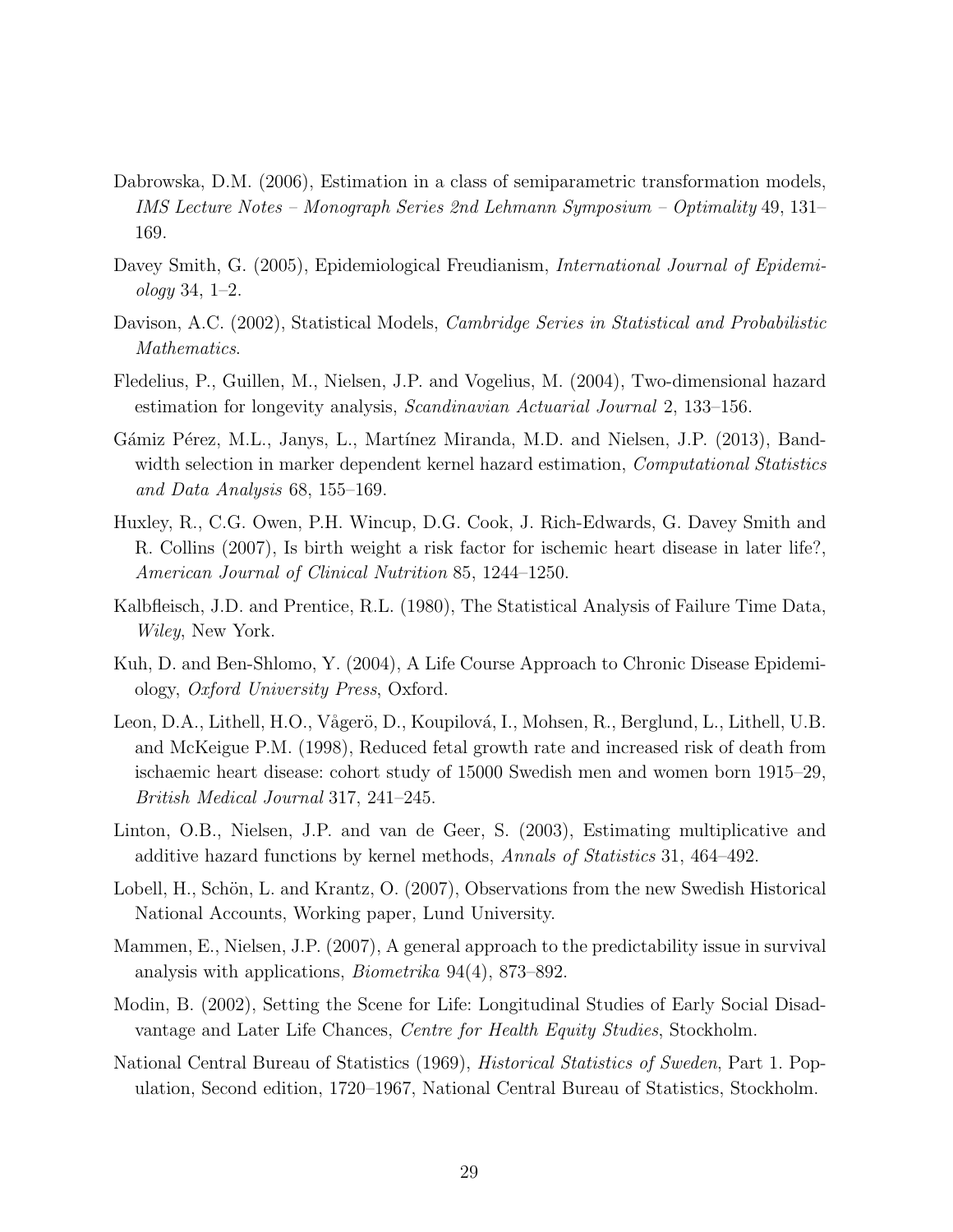- Nielsen, J.P. and Linton, O. (1995), Kernel estimation in a nonparametric marker dependent hazard model, The Annals of Statistics, 1735–1748.
- Nielsen, J.P., Linton, O. and Bickel, P.J. (1998), On a semiparametric survival model with flexible covariate effect, The Annals of Statistics, 215–241.
- Nielsen, J.P. (1998), Marker dependent kernel hazard estimation from local linear estimation, Scandinavian actuarial journal 2, 113–124.
- Nielsen, J.P. and Tanggaard, C. (2001), Boundary and bias correction in kernel hazard estimation, Scandinavian Journal of Statistics 28(4), 675–698.
- Osler, M., Andersen, A.M.N., Due, P., Lund, R., Damsgaard, M.T. and Holstein, B.E. (2003), Socioeconomic position in early life, birth weight, childhood cognitive function, and adult mortality. A longitudinal study of Danish men born in 1953, Journal of Epidemiology and Community Health 57, 681–686.
- Parsons, T.J., Power, C., Logan, S. and Summerbell, C.D. (1999), Childhood predictors of adult obesity: a systematic review, International Journal of Obesity 23, 1–107.
- Poulter, N.R., Chang, C.L., MacGregor, A.J., Snieder, H. and Spector, T.D. (1999), Association between birth weight and adult blood pressure in twins: historical cohort study, British Medical Journal 319, 1330–1333.
- Rajaleid, K., Manor, O. and Koupil, I. (2008), Does the strength of the association between foetal growth rate and ischaemic heart disease mortality differ by social circumstances in early or later life?, Journal of Epidemiology and Community Health 62(5), e6.
- Rasmussen, F. and Johansson, M. (1998), The relation of weight, length and ponderal index at birth to body mass index and overweight among 18-year-old males in Sweden, European Journal of Epidemiology 14, 373–380.
- Rasmussen, K.M. (2001), The "fetal origins" hypothesis: challenges and opportunities for maternal and child nutrition, Annual Review of Nutrition 21, 73–95.
- Spierdijk, L. (2008), Nonparametric conditional hazard rate estimation: a local linear approach, Computational Statistics and Data Analysis 52, 2419–2434.
- Sundin, J. and S. Willner (2007), Social Change and Health in Sweden: 250 Years of Politics and Practice, Swedish National Institute of Public Health, Ostersund.
- van der Vaart, A.W. (2000), Asymptotic Statistics, Cambridge University Press.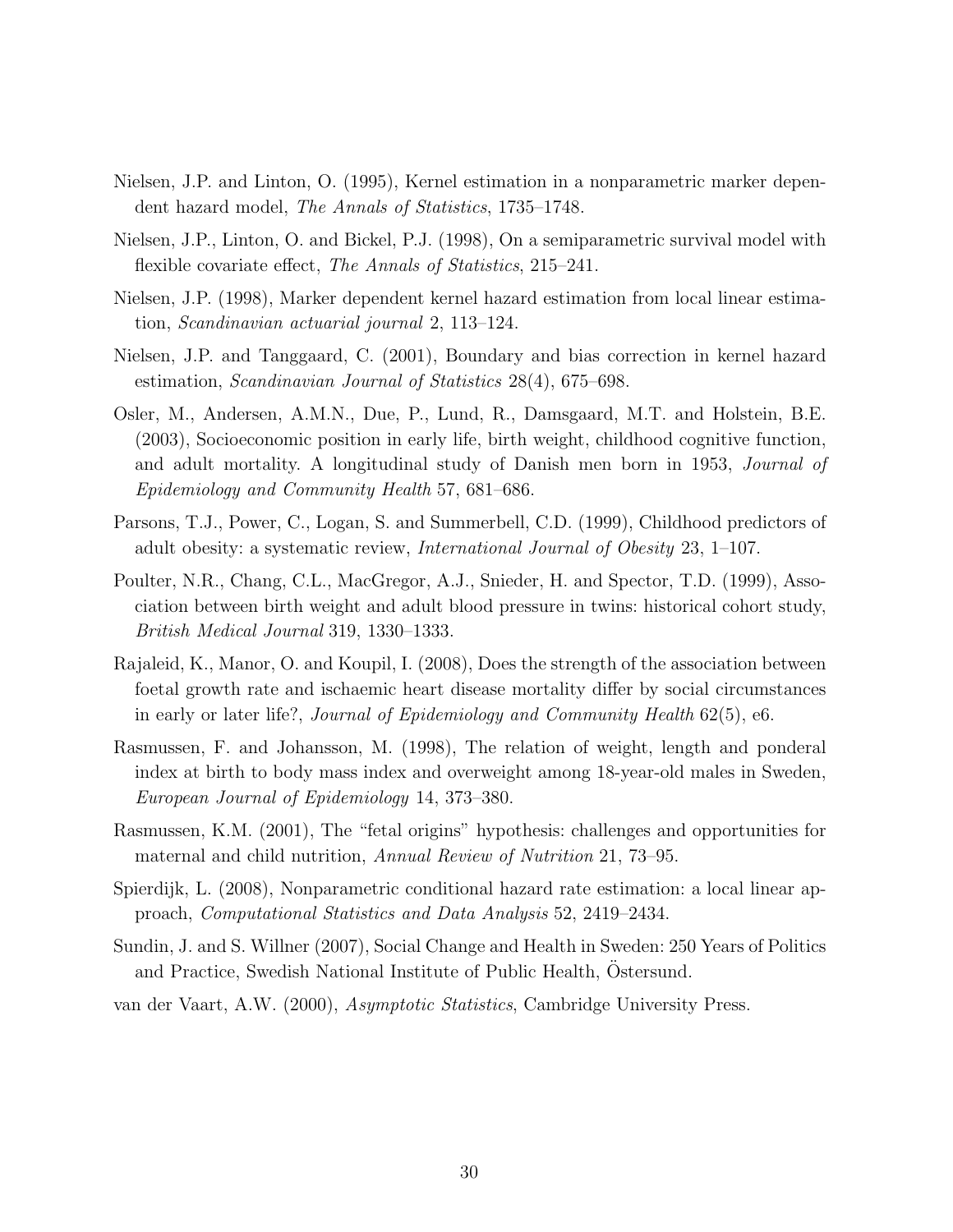### Appendix A Technical Appendix

#### A.1 Assumptions

We make use of the following assumptions:

- (A1) For  $0 \le t \le 1$  it holds that  $Pr{Z_i(t) \in \mathcal{Z}} = 1$  and  $Pr{X_i(t) \in \mathcal{X}_1 \times \mathcal{X}_2} = 1$  for compact subsets  $\mathcal{Z}, \mathcal{X}_1$  of  $\mathbb{R}^{d_z}$  or  $\mathbb{R}^{d_x}$ , respectively, and for a finite set  $\mathcal{X}_2 \subset \mathbb{R}^{d_x^2}$  with  $d_z \geq 1$ ,  $d_x^1, d_x^2 \geq 0$  and  $d_x := d_x^1 + d_x^2 \geq 1$ . The sets  $\mathcal{Z}, \mathcal{X}_1$  and  $\mathcal{X}_2$  do not depend on t. The covariate vector  $(X_i(t), Z_i(t))$  has a density  $f_t(x, z)$  with respect to  $\nu = \nu_x \times \nu_z$ where  $\nu_z$  is the Lebesgue measure on  $\mathbb{R}^{d_z}$  and  $\nu_x$  is a product of a  $d_x^2$ -dimensional Lebesgue measure and the counting measure on  $\mathcal{X}_1$ . For a neighborhood  $\mathcal{N}_0$  of  $\theta_0$  we assume that for fixed  $x_2$  the functions  $g(z)$ ,  $\alpha(x_1, x_2; \theta)$  and  $f_t(x_1, x_2, z)$  are strictly positive and continuous on  $\mathcal{Z}, \mathcal{X}_1 \times \mathcal{N}_0$ , and  $[0, T] \times \mathcal{X}_1 \times \mathcal{Z}$ , respectively. Furthermore, for  $\theta \in \mathcal{N}_0$  and  $z \in \mathcal{Z}$  the second derivatives of  $g(z)$  and of  $e_{\theta}(z)$  with respect to z exist and are continuous in  $\theta$  and z. For the definition of  $e_{\theta}$  see equation (9).
- (A2) The function  $\alpha(x;\theta)$  is Lipschitz continuous w.r.t.  $\theta$  with a Lipschitz constant that does not depend on x, i.e. there exists a constant  $C > 0$  such that  $\alpha(x; \theta_1)$  –  $\alpha(x; \theta_2) \le C ||\theta_1 - \theta_2||$  for all  $\theta_1, \theta_2 \in \mathcal{N}_0$  and  $x \in \mathcal{X}_1 \times \mathcal{X}_2$ .
- (A3) The kernel K is a multivariate kernel function  $K(y) = k(y_1) \cdot ... \cdot k(y_{d_z})$  where k is a symmetric, Lipschitz continuous probability density function with compact support, say  $[-1, 1]$ . It holds that  $b_{max} := \max\{b_1^0, ..., b_{d_z}^0\} \to 0$  and that  $(nb_{prod})^{-1}(\log n) \to 0$ .
- (A4) For all  $\theta \in \mathcal{N}_0$  it holds that  $\alpha(x_1, x_2; \theta)/e_{\theta}(z) \neq \alpha(x_1, x_2; \theta_0)/e_{\theta_0}(z)$  with positive ν-measure.
- (A5) It holds that  $b_{max} = o(n^{-1/4})$ .
- (A6) The function  $\alpha(x;\theta)$  is twice differentiable w.r.t.  $\theta$  and the derivative is Lipschitz continuous w.r.t.  $\theta$  with a Lipschitz constant that does not depend on x, i.e. there exists a constant  $C > 0$  such that  $\left\|\frac{\partial^2}{\partial \theta \partial \theta^T} \alpha(x; \theta_1) - \frac{\partial^2}{\partial \theta \partial \theta^T} \alpha(x; \theta_2)\right\| \leq C \|\theta_1 - \theta_2\|$  for all  $\theta_1, \theta_2 \in \mathcal{N}_0$  and  $x \in \mathcal{X}_1 \times \mathcal{X}_2$ .
- (A7) The semiparametric information matrix  $\mathcal{I}_0$  is finite and nonsingular.
- (A8)  $\theta_0$  is an interior point of  $\Theta$ .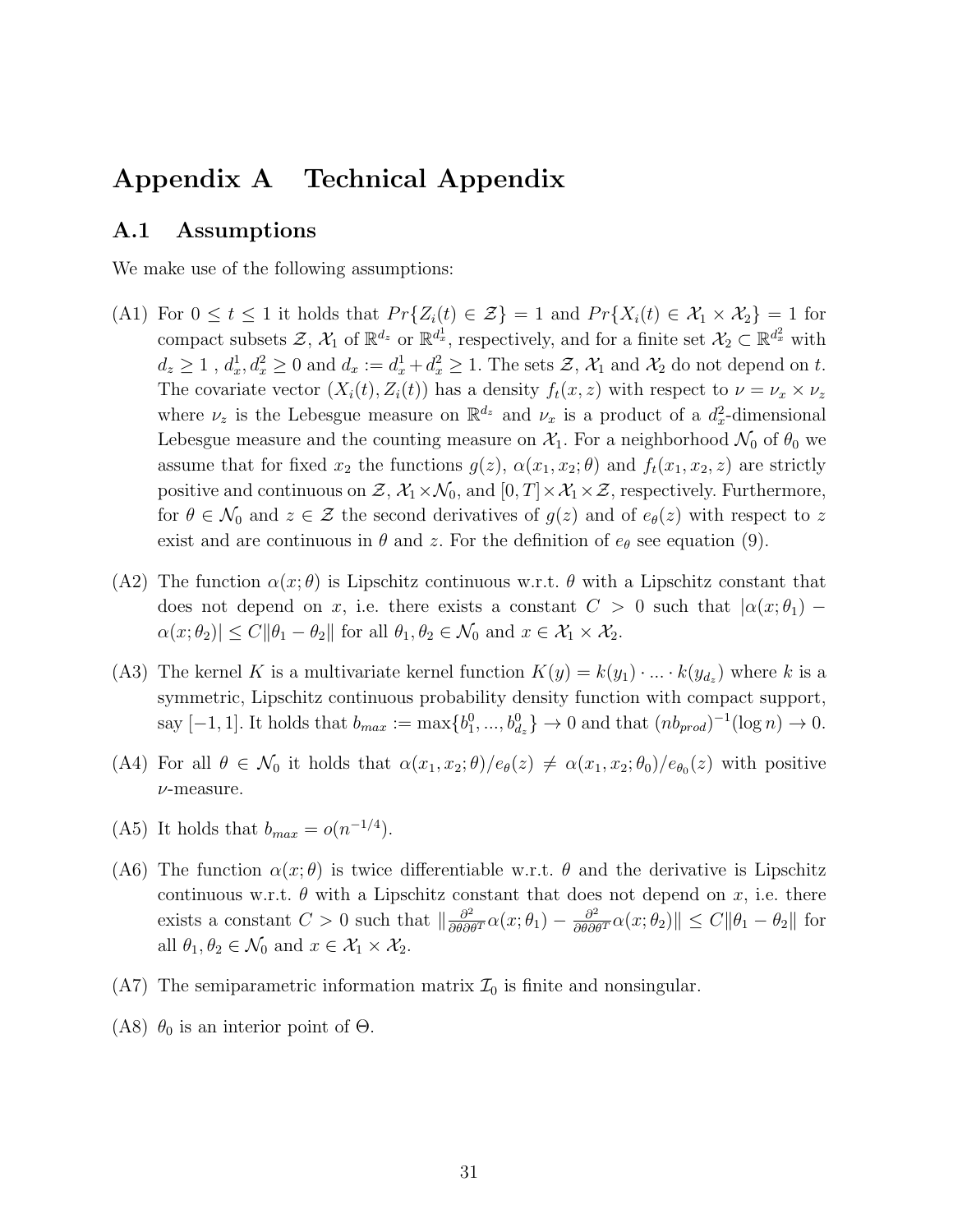#### A.2 Proof of Theorem 1

#### A.2.1 Proof of (i).

We will show that

$$
\sup_{\theta \in \mathcal{N}_0} |Q_n(\theta) - Q(\theta)| = o_P(1). \tag{30}
$$

We now argue that this implies the claim of (i). Put

$$
d_{\theta}(x, z) = (\alpha(x_1, x_2; \theta) e_{\theta_0}(z)) / (\alpha(x_1, x_2; \theta_0) e_{\theta}(z)).
$$

From (A1) and (A4) we get that  $\ln d_{\theta}(x, z) - d_{\theta}(x, z) + 1 \neq 0$  with positive *v*-measure for  $\theta \in \mathcal{N}_0$  with  $\theta \neq \theta_0$ . Note that  $\ln(x)-x+1 < 0$  for  $x \neq 1$ . Thus we have that  $Q(\theta) < Q(\theta_0)$ for  $\theta \in \mathcal{N}_0$  with  $\theta \neq \theta_0$ . Since  $Q(\theta)$  is continuous in  $\theta$  we get the statement of (i), see e.g. Theorem 5.7 in van der Vaart (2000). It remains to show (30). We will show that

$$
\sup_{\theta \in \mathcal{N}_0} |Q_n(\theta) - \overline{Q}_n(\theta)| = o_P(1),\tag{31}
$$

$$
\sup_{\theta \in \mathcal{N}_0} |\overline{Q}_n(\theta) - Q(\theta)| = o_P(1).
$$
\n(32)

Claim (32) follows by a uniform law of large numbers. Note that  $Q_n(\theta)$  is an average of i.i.d. summands that are continuous in  $\theta$  and uniformly bounded. For the proof of (31) it suffices to show that

$$
sup_{\theta \in \mathcal{N}_0} n^{-1} \sum_{i=1}^n \int \left[ \ln \widehat{g}_{\theta,-i} \{ Z_i(u) \} - \ln g_{\theta} \{ Z_i(u) \} \right] dN_i(u) \to_p 0,
$$
  

$$
sup_{\theta \in \mathcal{N}_0} n^{-1} \sum_{i=1}^n \int \alpha \{ X_i(u); \theta \} \left[ \widehat{g}_{\theta,-i} \{ Z_i(u) \} - g_{\theta} \{ Z_i(u) \} \right] Y_i(u) du \to_p 0;
$$

These two claims follow from

$$
sup_{1 \leq i \leq n, \theta \in \mathcal{N}_0, z \in \mathcal{Z}} |\widehat{g}_{\theta,-i}(z) - g_{\theta}(z)| = O_P((nb_{prod})^{-1/2} (\log n)^{1/2} + b_{max}) = o_P(1),
$$

see Condition (A3). The result on the uniform convergence of  $\hat{g}_{\theta,-i}$  follows by standard kernel smoothing theory. One uses that  $|\widehat{g}_{\theta,-i}(z) - \widehat{g}_{\theta}(z)| = O_P((nb_{prod})^{-1})$ , uniformly for  $1 \leq i \leq n, \theta \in \mathcal{N}_0, z \in \mathcal{Z}$ . Then one argues that it suffices to prove uniform convergence over a grid of points  $\theta$  and z values where the number of grid points increases polynomially. At this point one uses Lipschitz continuity of the kernel K and  $\alpha$ , see (A1) and (A2). Then one shows uniform convergence over this grid by application of an exponential inequality for  $\widehat{g}_{\theta,-i}(z) - g_{\theta}(z)$ .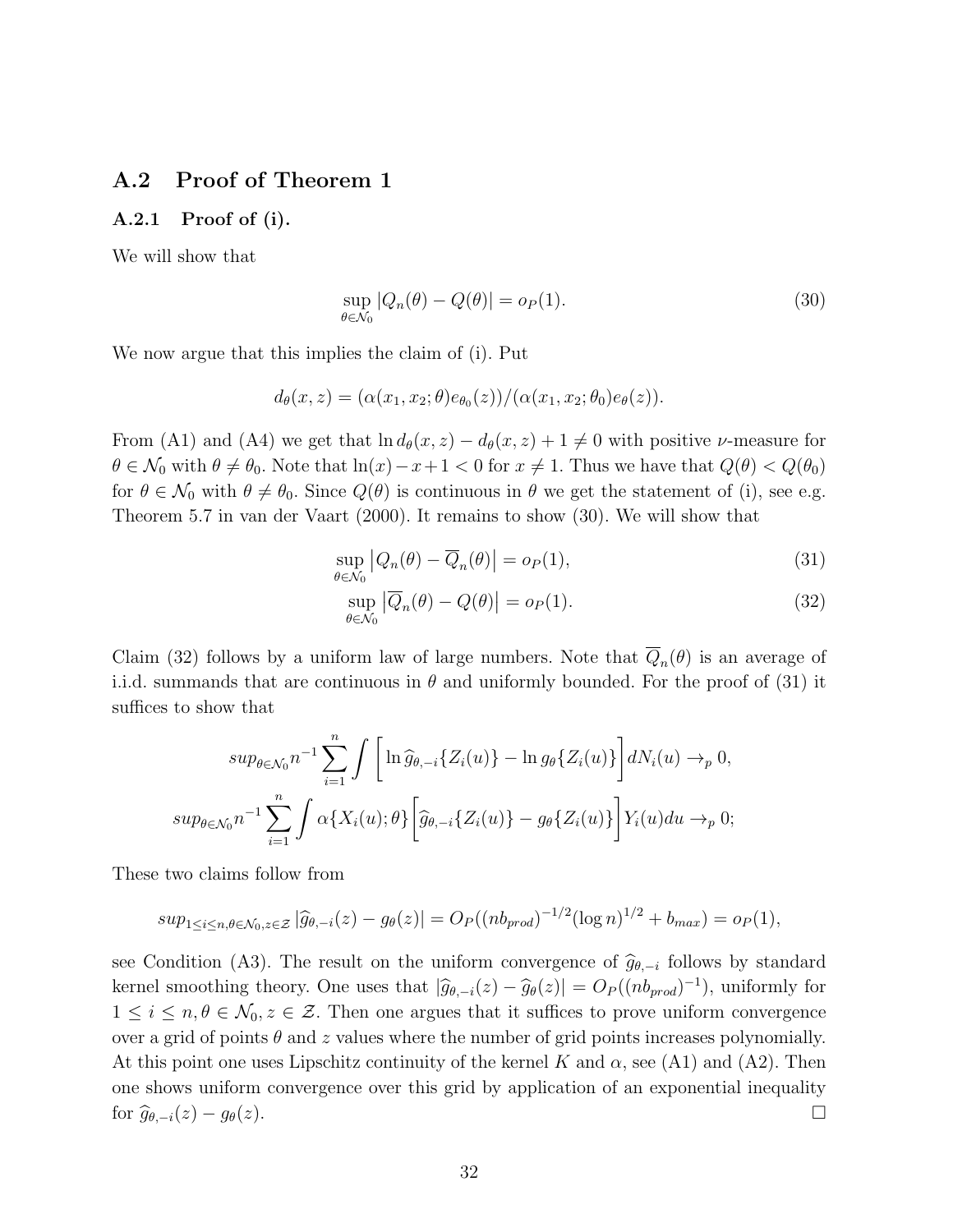#### A.2.2 Proof of (ii).

As outlined in Section (5) we have to show (22) and (24). For the proof of (22) it suffices to show the following claims, see also (21).

$$
n^{-1/2} \sum_{i=1}^{n} \int \left\{ \frac{\partial \hat{\mu}_{\theta_0, -i}}{\partial \theta} - \frac{\partial \overline{\mu}_{\theta_0}}{\partial \theta} \right\} \{ X_i(u), Z_i(u) \} dM_i(u) \rightarrow_p 0, (33)
$$

$$
n^{-1/2} \sum_{i=1}^{n} \int \frac{\partial \hat{\mu}_{\theta_0,-i}^*}{\partial \theta} \{Z_i(u)\} dM_i(u) \rightarrow_p 0, (34)
$$

$$
n^{-1/2} \sum_{i=1}^{n} \int \frac{\partial \hat{\mu}_{\theta_{0},-i}}{\partial \theta} \{X_{i}(u), Z_{i}(u)\} [\alpha \{X_{i}(u); \theta_{0}\} (g_{\theta_{0},-i}^{*} - g) \{Z_{i}(u)\} Y_{i}(u) du \rightarrow_{p} 0. (35)
$$

Claim (35) follows from  $\sup_{z \in \mathcal{Z}, 1 \leq i \leq n} |(g_{\theta_0, -i}^* - g)(z)| = O_P(b^2) = o_P(n^{-1/2})$ , see (A5). For the proof of (33) we apply the results in Mammen and Nielsen (2007). For the determination of  $\frac{\partial \hat{\mu}_{\theta_0,-i}}{\partial \theta}(x,z)$  one has to calculate

$$
\hat{v}_{\theta,-i}(z) = n^{-1} \sum_{j \neq i} \int K_b \{z - Z_j(u)\} dN_j(u),
$$
  

$$
\hat{w}_{\theta,-i}^0(z) = n^{-1} \sum_{j \neq i} \int K_b \{z - Z_j(u)\} \alpha \{X_j(u); \theta\} Y_j(u) du,
$$
  

$$
\hat{w}_{\theta,-i}^1(z) = n^{-1} \sum_{j \neq i} \int K_b \{z - Z_j(u)\} \frac{\partial \alpha}{\partial \theta} \{X_j(u); \theta\} Y_j(u) du.
$$

Define  $\frac{\partial \hat{\mu}_{\theta_0,-i}}{\partial \theta}(x,z)$  as  $\frac{\partial \hat{\mu}_{\theta_0,-i}}{\partial \theta}(x,z)$  but with  $\hat{v}_{\theta,-i}(z), \hat{w}_{\theta,-i}^0(z), \hat{w}_{\theta,-i}^1(z)$  replaced by

$$
\hat{v}_{\theta,-i}^{c}(z) = \min \left\{ c^{-1}, \max \left\{ c, n^{-1} \sum_{j \neq i} \int K_b \{z - Z_j(u)\} dN_j(u) \right\} \right\},
$$
  

$$
\hat{w}_{\theta,-i}^{0,c}(z) = \min \left\{ c^{-1}, \max \left\{ c, n^{-1} \sum_{j \neq i} \int K_b \{z - Z_j(u)\} \alpha \{X_j(u); \theta\} Y_j(u) du \right\} \right\},
$$
  

$$
\hat{w}_{\theta,-i}^{1,c}(z) = \min \left\{ c^{-1}, \max \left\{ c, n^{-1} \sum_{j \neq i} \int K_b \{z - Z_j(u)\} \frac{\partial \alpha}{\partial \theta} \{X_j(u); \theta\} Y_j(u) du \right\} \right\}.
$$

If  $c > 0$  is chosen small enough one can check that  $\hat{v}_{\theta,-i}^c(z) = \hat{v}_{\theta,-i}(z)$ ,  $\hat{w}_{\theta,-i}^{0,c}$  $\hat{\psi}_{\theta,-i}^{0,c}(z) = \hat{w}_{\theta,-i}^{0}(z),$  $\hat{w}^{1,c}_{\theta}$  $\psi_{\theta,-i}^{1,c}(z) = \hat{w}_{\theta,-i}^{1}(z)$  for all  $1 \leq i \leq n, \theta \in \mathcal{N}_0$  and  $z \in \mathcal{Z}$ , with probability tending to one. Thus,  $\frac{\partial \hat{\mu}_{\theta_0,-i}}{\partial \theta}(x,z) = \frac{\partial \hat{\mu}_{\theta_0,-i}}{\partial \theta}(x,z)$  for all  $z \in \mathcal{Z}$  and  $x \in \mathcal{X}_1 \times \mathcal{X}_2$ , with probability tending to one. We now apply Corollary 2 in Mammen and Nielsen (2007) with  $h_i^{(n)}$  $\binom{n}{i} \{X_i(u), Z_i(u)\}$ equal to the leave-one-out version  $n^{-1/2} \left\{ \frac{\partial \hat{\mu}_{\theta_0,-i}}{\partial \theta} - \frac{\partial \overline{\mu}_{\theta_0}}{\partial \theta} \right\} \left\{ X_i(u), Z_i(u) \right\}$  and with  $h_{i,j}^{(n)}$  in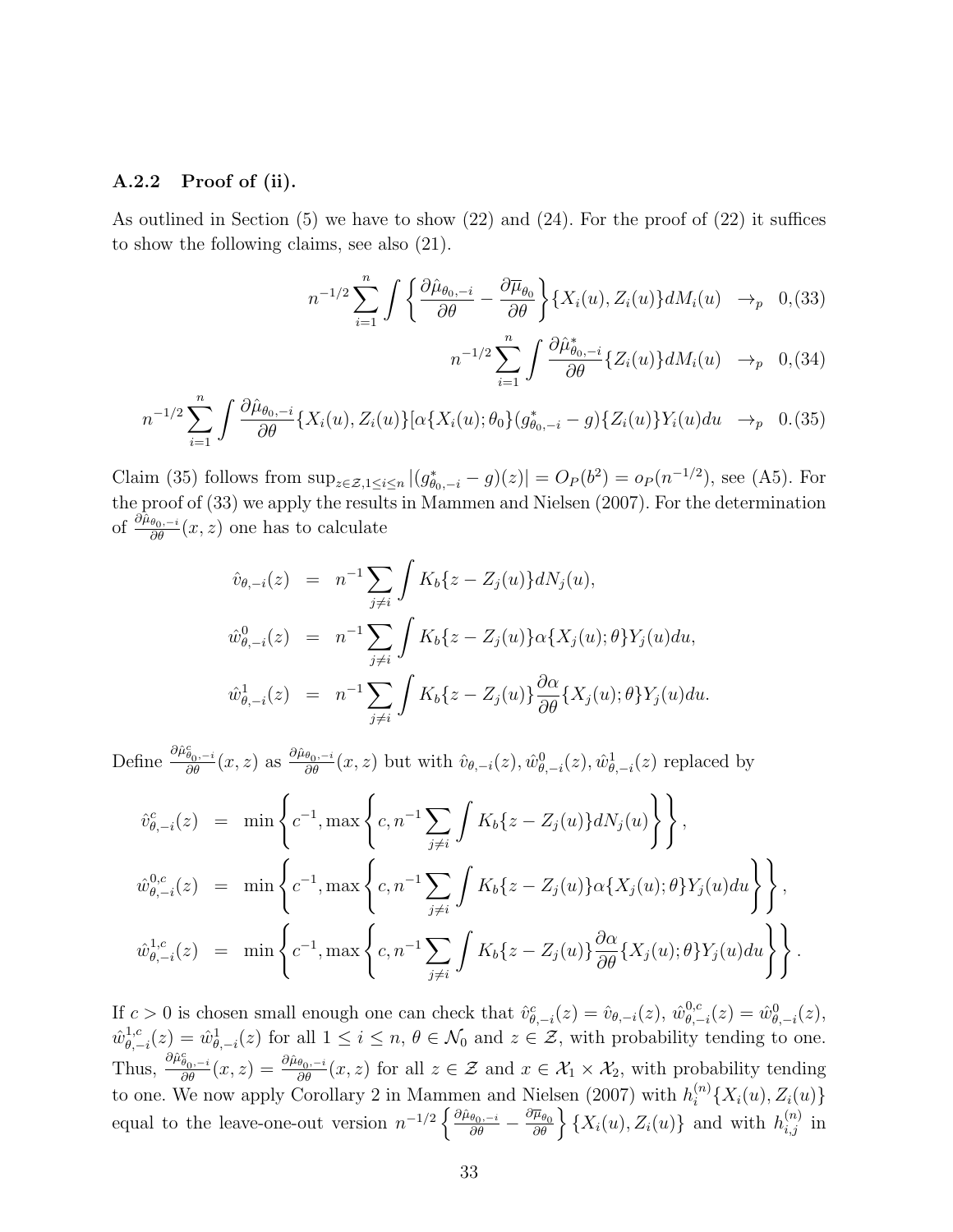this corollary equal to two-leave-out analogues. Then Corollary 2 implies (33) if one verifies that

$$
\sum_{i=1}^{n} \rho_i^2 + n \sum_{i=1}^{n} \delta_i^2 \to 0,
$$
\n(36)

where  $\rho_i^2 = E[\int h_i^{(n)}]$  $\{X_i(u), Z_i(u)\}^2 \alpha \{X_i(u); \theta\} g\{Z_i(u)\} du$  and  $\delta_i^2 = \max_{1 \le j \le n} E[\int \{h_i^{(n)} - h_i^{(n)}\} g\{Z_i(u)\} du]$  $h_{i,j}^{(n)}\}\{X_i(u), Z_i(u)\}^2\alpha\{X_i(u); \theta\}g\{Z_i(u)\}\ du]$ . Now, (36) can be easily verified because of  $\max_{1 \leq i \leq n} \rho_i^2 = O(n^{-2}b_{prod}^{-1})$  and  $\max_{1 \leq i \leq n} \delta_i^2 = O(n^{-3}b_{prod}^{-1})$ . Thus, we get (33).

For the proof of (22) it remains to check (34). Note first that

$$
n^{-1/2} \sum_{i=1}^{n} \int \frac{\partial \mu_{\theta_0}^*}{\partial \theta} \{Z_i(u)\} dM_i(u) \rightarrow_p 0, \qquad (37)
$$

$$
n^{-1/2} \sum_{i=1}^{n} \int \left\{ \frac{\partial \hat{\mu}_{\theta_{0}}^{*}}{\partial \theta} - \frac{\partial \mu_{\theta}^{*}}{\partial \theta} \right\} \{ Z_{i}(u) \} dM_{i}(u) \rightarrow_{p} 0, \qquad (38)
$$

where

$$
\frac{\partial \mu_{\theta_0}^*}{\partial \theta} \{Z_i(u)\} = e_{\theta_0}^{-1} \{Z_i(u)\} \int \frac{\partial \overline{\mu}_{\theta_0}}{\partial \theta} \{x, Z_i(u)\} \alpha \{x; \theta_0\} f_t \{Z_i(u), x\} y(t) dt dx. \tag{39}
$$

Since

$$
\frac{\partial \overline{\mu}_{\theta_0}}{\partial \theta}(x, z) = \frac{\partial \ln \alpha}{\partial \theta}(x; \theta) - \frac{\partial \ln e_{\theta}}{\partial \theta}(z), \frac{\partial e_{\theta}}{\partial \theta}(z) = \int \frac{\partial \alpha}{\partial \theta}(x; \theta) f(z, x) y(u) du
$$

we have, on substituting this into (39) and using

$$
\int \frac{\partial \alpha}{\partial \theta} \{X_i(t); \theta_0\} f\{Z_i(u), X_i(t)\} y(t) dt = e_{\theta_0}^{-1} \frac{\partial e_{\theta_0}}{\partial \theta} \{Z_i(u)\} \int \alpha \{X_i(t); \theta_0\} f\{Z_i(u), X_i(t)\} y(t) dt,
$$

that  $\partial \mu_{\theta_0}^*[Z_i(u)]/\partial \theta = 0$  and (37) holds immediately. The final proof of (38) is very similar to that of (33) above.

For the proof of statement (ii) of the theorem it remains to check (24). We will show the following expansions for sequences  $\delta_n$  with  $\delta_n \to 0$ . These expansions immediately imply (24).

$$
\sup_{|\theta-\theta_0|\leq\delta_n} \left| \hat{H}_1(\theta) + \int \int \frac{\partial \overline{\mu}_{\theta}}{\partial \theta} \frac{\partial \overline{\mu}_{\theta}}{\partial \theta^T}(x, z) \alpha(x, \theta) g_{\theta}(z) f_u(x, z) y(u) dz dx du \right| = o_p(1), (40)
$$
  
\n
$$
\sup_{|\theta-\theta_0|\leq\delta_n} \left| \hat{H}_j(\theta) \right| = o_p(1), \text{ for } j = 2, ..., 5
$$
 (41)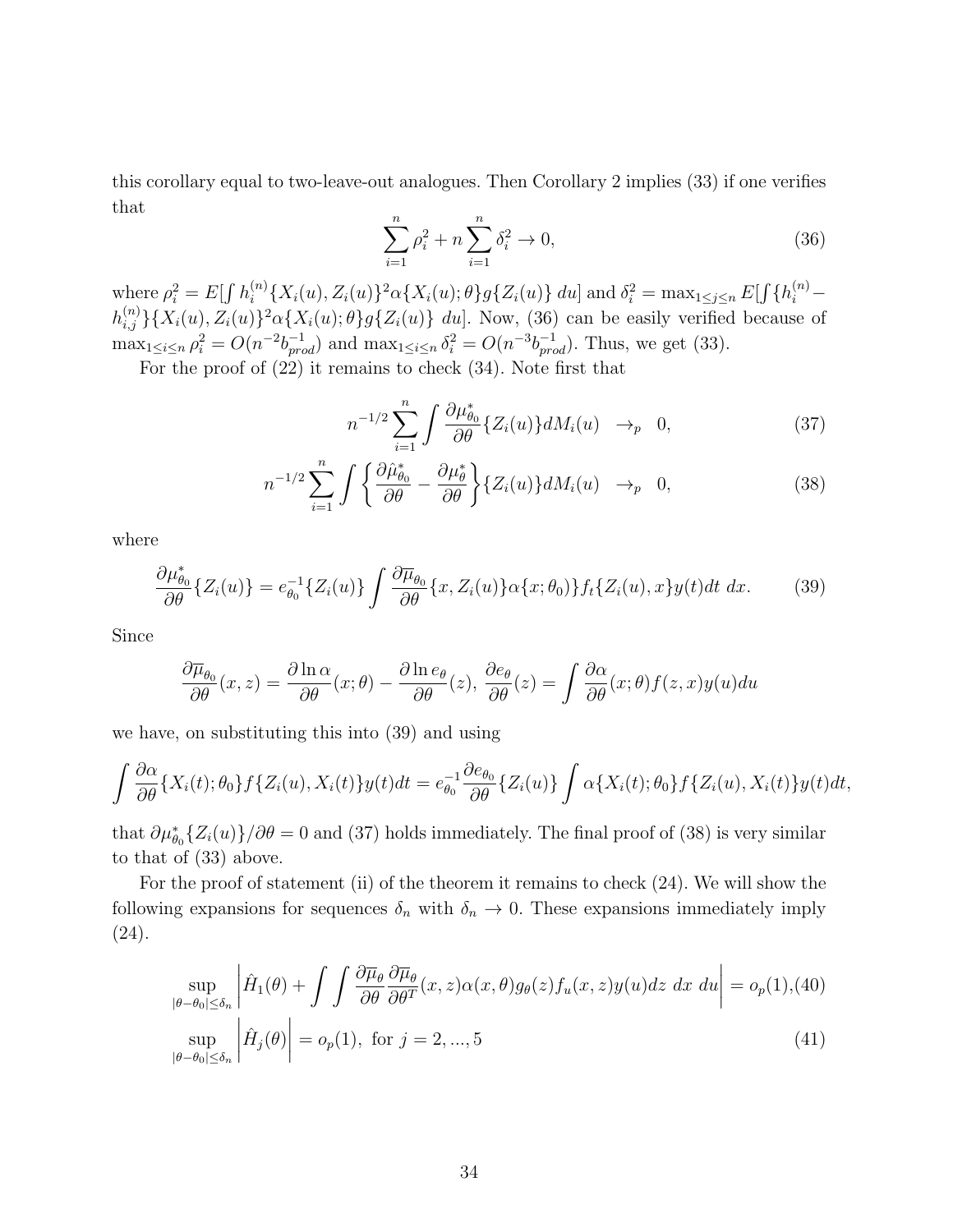where

$$
\hat{H}_{1}(\theta) = -n^{-1} \sum_{i=1}^{n} \int \frac{\partial \hat{\mu}_{\theta}}{\partial \theta} \frac{\partial \hat{\mu}_{\theta}}{\partial \theta^{T}} \{X_{i}(u), Z_{i}(u)\} \alpha \{X_{i}(u); \theta\} g_{\theta} \{Z_{i}(u)\} Y_{i}(u) du,
$$
\n
$$
\hat{H}_{2}(\theta) = n^{-1} \sum_{i=1}^{n} \int \frac{\partial^{2} \hat{\mu}_{\theta}}{\partial \theta \partial \theta^{T}} \{X_{i}(u), Z_{i}(u)\} \times [\alpha \{X_{i}(u); \theta_{0}\} g \{Z_{i}(u) - \alpha \{X_{i}(u); \theta\} g_{\theta} \{Z_{i}(u)\}] Y_{i}(u) du,
$$
\n
$$
\hat{H}_{3}(\theta) = n^{-1} \sum_{i=1}^{n} \int \left[ \frac{\partial^{2} \hat{\mu}_{\theta}}{\partial \theta \partial \theta^{T}} - \frac{\partial^{2} \hat{\mu}_{\theta_{0}}}{\partial \theta \partial \theta^{T}} \right] \{X_{i}(u), Z_{i}(u)\} dM_{i}(u),
$$
\n
$$
\hat{H}_{4}(\theta) = n^{-1} \sum_{i=1}^{n} \int \frac{\partial^{2} \hat{\mu}_{\theta_{0}}}{\partial \theta \partial \theta^{T}} \{X_{i}(u), Z_{i}(u)\} dM_{i}(u),
$$
\n
$$
\hat{H}_{5}(\theta) = -n^{-1} \sum_{i=1}^{n} \int \left\{ \frac{\partial^{2} \hat{\mu}_{\theta}}{\partial \theta \partial \theta^{T}} + \frac{\partial \hat{\mu}_{\theta}}{\partial \theta} \frac{\partial \hat{\mu}_{\theta}}{\partial \theta^{T}} \right\} \{X_{i}(u), Z_{i}(u)\} \times \alpha \{X_{i}(u); \theta\} \{\hat{g}_{\theta} - g_{\theta}\} \{Z_{i}(u)\} Y_{i}(u) du.
$$

Note that  $\hat{H}_{\theta\theta}(\theta) = \sum_{j=1}^{5} \hat{H}_{j}(\theta)$ . For the proof of (40)–(41) one uses results on the uniform convergence of  $\hat{g}_{\theta}$  and its first two partial derivatives w.r.t.  $\theta$  and uniform laws of large numbers. Compare also the proof of part (i) of the theorem for the proof of (41) for  $j = 4$ .  $\Box$ 

#### A.2.3 Proof of (iii).

This follows immediately from (24) and the consistency of  $\widehat{\theta}$ .

#### A.3 Proof of Corollary 1

The asymptotic distribution of  $\hat{g}$  follows directly from Nielsen, Linton and Bickel (1998).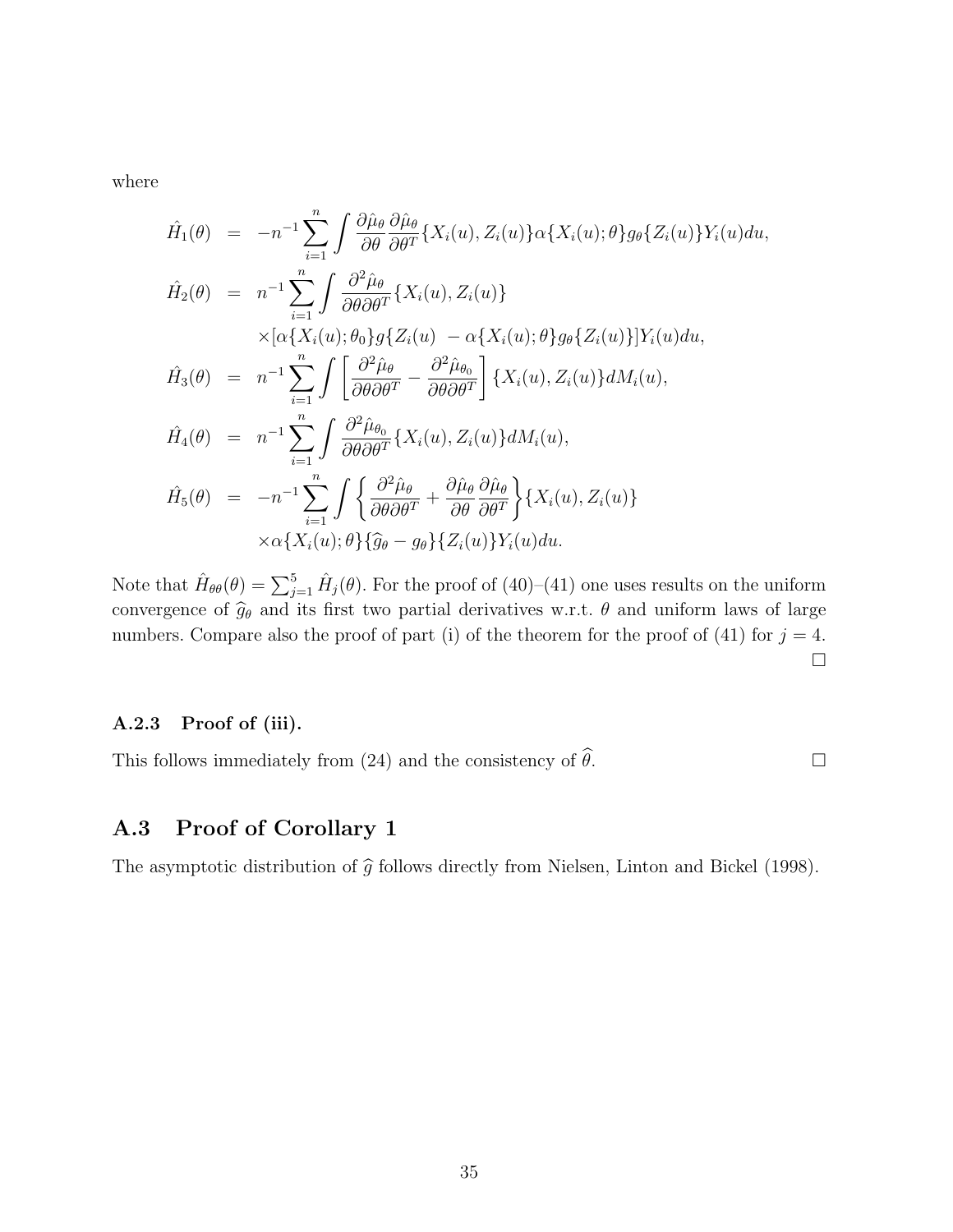# Appendix B The local linear estimator and the discretised estimator

#### B.1 The local linear estimator

In this subsection we give a definition of the local linear estimator  $\hat{g}^{LL}_{b,\hat{\theta}}$  $_{b,\theta}$  $(z)$ . This estimator is defined as  $\gamma_0$  where  $(\gamma_0, \gamma_1)$  solves

$$
0 = \sum_{i=1}^{n} \int_{0}^{T} \begin{pmatrix} 1 \\ z - Z_i(s) \end{pmatrix} \alpha_{\theta}(X(s)) K_b(z - Z_i(s)) \alpha_{\theta}(X(s))^{-1} dN_i(s)
$$
  
- 
$$
\sum_{i=1}^{n} \int_{0}^{T} \begin{pmatrix} 1 & z - Z_i(s) \\ z - Z_i(s) & (z - Z_i(s))^2 \end{pmatrix} \begin{pmatrix} \gamma_0 \\ \gamma_1 \end{pmatrix} \alpha_{\theta}(X(s))^2 K_b(z - Z_i(s)) \alpha_{\theta}(X(s))^{-1} Y_i(s) ds.
$$

Thus we have that

$$
\widehat{g}_{b,\widehat{\theta}}^{LL}(z) = \frac{a_{22}(\theta)y_1 - a_{12}(\theta)y_2}{a_{11}(\theta)a_{22}(\theta) - a_{12}(\theta)^2}
$$
(42)

with  $y_1 = \sum_{i=1}^n \int_0^T K_b(z - Z_i(s)) dN_i(s) ds$ ,  $y_2 = \sum_{i=1}^n \int_0^T (z - Z_i(s)) K_b(z - Z_i(s)) dN_i(s) ds$ ,  $a_{11}(\theta) = \sum_{i=1}^{n} \int_{0}^{T'} K_b(z - Z_i(s)) \alpha_{\theta}(X(s)) Y_i(s) ds, a_{12}(\theta) = \sum_{i=1}^{n} \int_{0}^{T} (z - Z_i(s)) K_b(z - Z_i(s))$  $\alpha_{\theta}(X(s))Y_i(s)ds$ , and  $a_{22}(\theta) = \sum_{i=1}^n \int_0^T (z - Z_i(s))^2 K_b(z - Z_i(s)) \alpha_{\theta}(X(s))Y_i(s)ds$ .

### B.2 Bandwidth selection: integrated squared error and crossvalidation

Our estimated stochastic hazard depends on two bandwidths  $b_1, b_2$  that we wish to select from the data. In the following notation  $\hat{g}_{\theta}$  is equal to  $\hat{g}_{\theta}^{LL}$  and

$$
\widehat{\lambda}(s) = \alpha_{\widehat{\theta}}(X_i(s))\widehat{g}_{\widehat{\theta}}(Z_i(s))
$$
\n(43)

where  $\theta$  depends on  $b_1$ , while  $\hat{g}$  depends on  $\theta$  and therefore on both bandwidths  $b_1$  and  $b_2$ .

We want to choose  $b_1, b_2$  to minimise the cross-validation score, as introduced by Nielsen and Linton (1995):

$$
Q_{CV}(b_1, b_2) = n\left\{\sum_{i=1}^n \int \widehat{\lambda}_i^2(X_i(s), Z_i(s))Y_i(s)ds - 2\sum_{i=1}^n \int \widehat{\lambda}_i^{i-1}(X_i(s), Z_i(s))dN_i(s)\right\}
$$
(44)

where  $\hat{\lambda}_i^{i-1}(X_i(s), Z_i(s))$  is the leave-one-out version of the estimator.